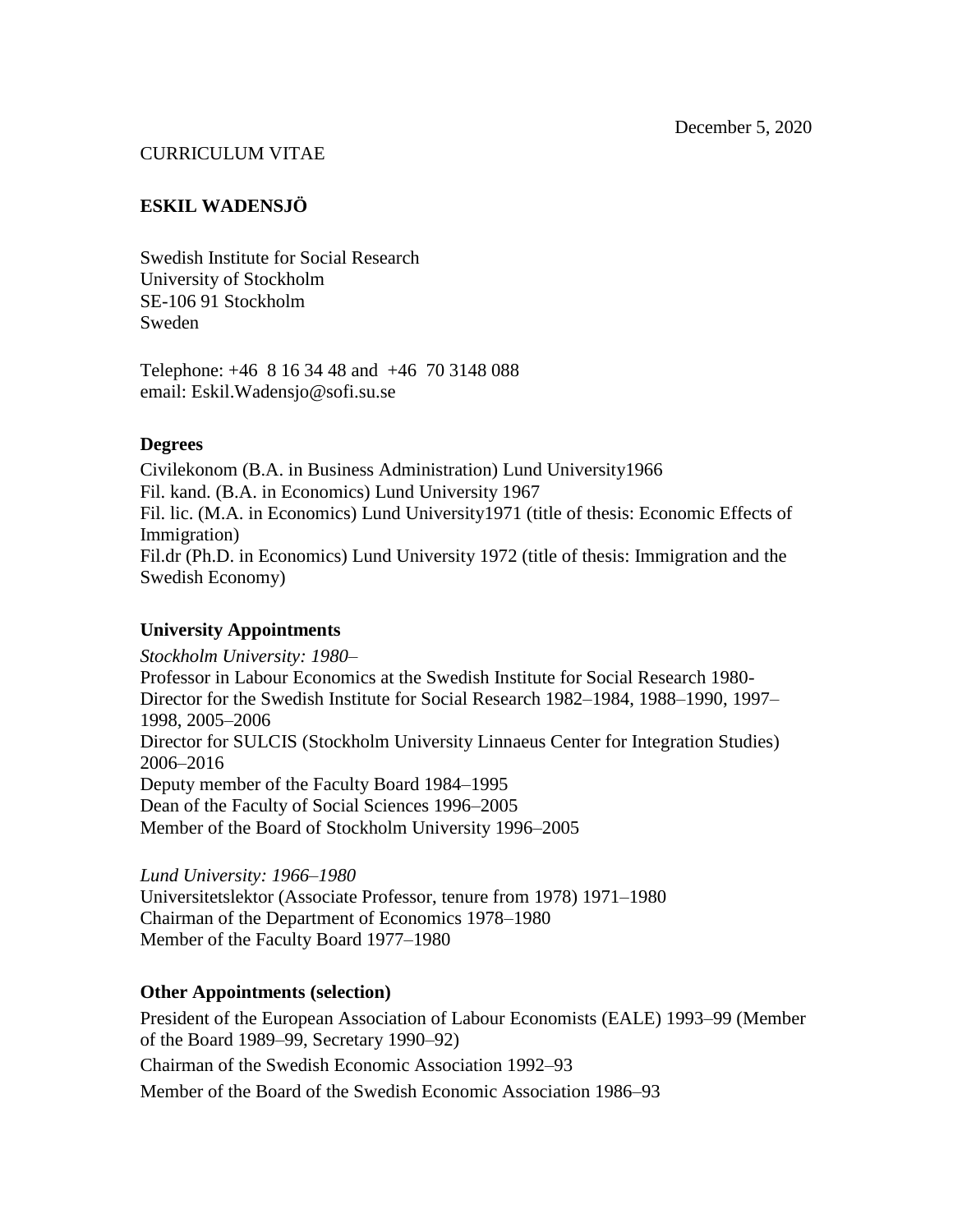Editor of *Ekonomisk Debatt* (The Journal of the Swedish Economic Association) 1985– 86

Associate editor of *Ekonomisk Debatt* 1987–88

Member of the Editorial Board of *Ekonomisk Debatt* 1995–, Chairman of the Editorial Board 2001– present

Associate editor of *Arbetsmarknad & Arbetsliv* 1995–1997, 2007– Member of the Editorial Board 2000–2006

Member of the Editorial Board of *European Journal of Political Economy* 1985–1993 Book Review Editor for *Labour Economics* 1992–2000

Member of the Committee for Labour Market Research (EFA), Ministry of Labour 1981– 97

Chairman of the Committee for Labour Market Research (EFA), Ministry of Labour 1990–97

Chairman of the Institute for the Evaluation of Labour Market Policy (IFAU) 1997–99

Member of the Swedish Research Council's group for research on disability 1983–87

Member of the Research Council of the National Board of Education 1983–85

Member of the committee evaluating research on non-industrialised countries funded in 1976–1982 by Swedish International Development Authority, 1982–83

Member of the Governmental Commission on the Organisation of the Official Statistics of Sweden (Ministry of Finance) 1981–83

Expert to the Governmental Commission on the Economic Effects of Education (Ministry of Education) 1981–83

Member of the Governmental Commission on Employment Security Funds (Ministry of Industrial Affairs) 1980–82

Member of the Committee for Research on Equality, Ministry of Labour 1987–89

Member of Migration Research Initiative of the Danish Social Science Research Council 1984–88

Member of the Board of the International Institute for Labour Studies (IILS, Geneva) 1987–92

Member of the Governmental Commission on the Development of Productivity (Ministry of Industrial Affairs) 1989–91

Member of the Board for Evaluation of Social Work (National Social Welfare Board) 1992–96

Expert of the Study of the Distribution of Economic Power and Economic Resources between Women and Men 1995–98

Chairman of the Swedish Work Environment Fund's priority group for research on labour market 1994–96

Chairman of the Advisory Committee on Labour Statistics, Statistics Sweden 1995–2016

Chairman of the Advisory Committee on Demography, Population and Education, Statistics Sweden 2016–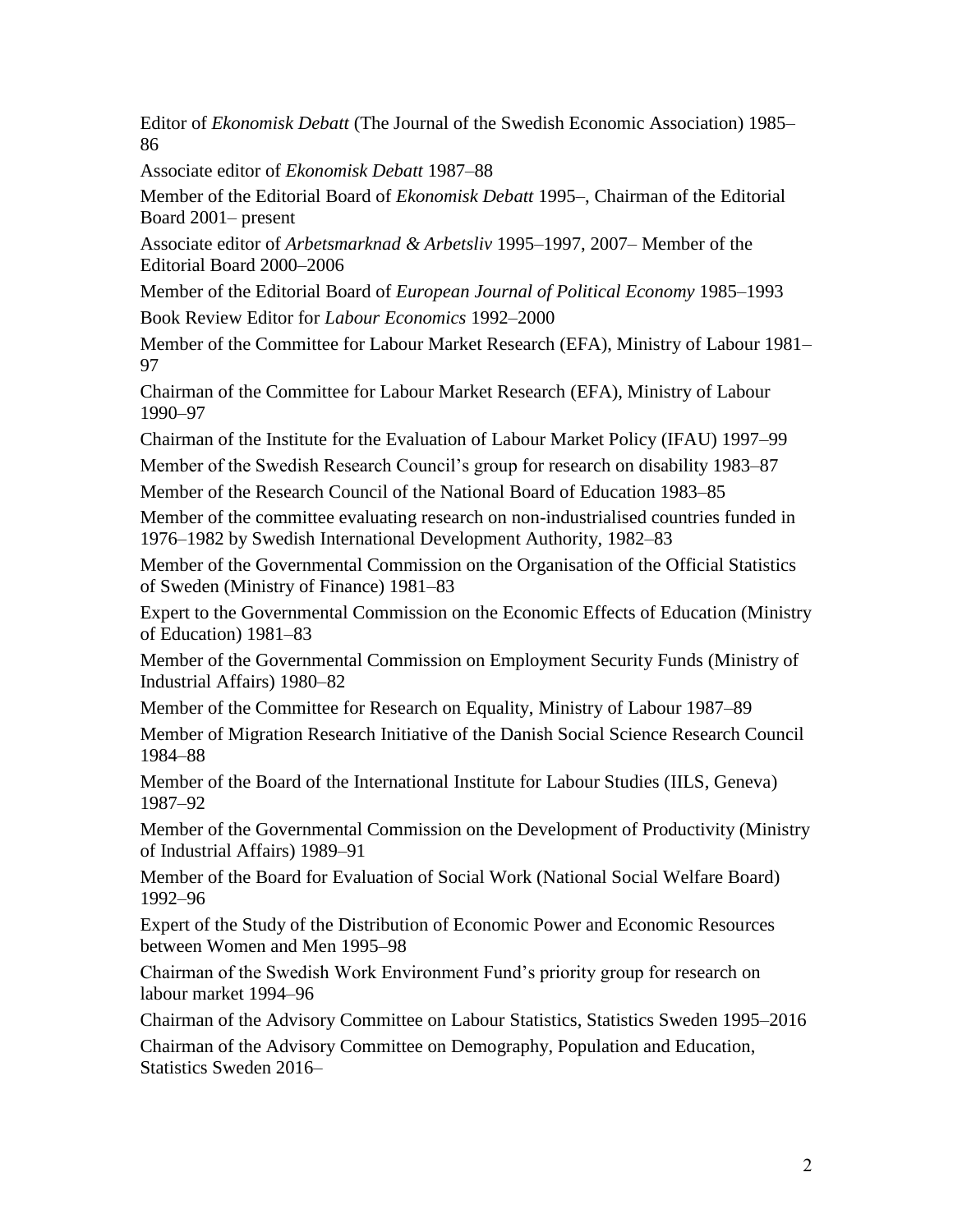Member of HSFR's (The Swedish Research Council of the Humanities and the Social Sciences) priority group for labour market research 1996–98 Member (chairman) of a group of three researchers evaluating the research at ILO, 2007 Member of the "The Labour Market Commission" appointed by the Danish Government 2008–2009 Chairman for the governmental commission on "The use of temporary employment

agencies when there are laid-off employees covered by the job security law" 2013–2014 Expert to the governmental commission on "Equality in the labour market" 2014–2015 Member of the Board of the Inspection of Social Security (ISF), 2012– Member of the Faculty Board of the School of Business and Economics, Linnaeus University.

# **Main advisor of graduate students**

Jan Ekberg (PhD 1983), Vassilios Vlachos (PhD 1985), Ante Farm (PhD 1986), Lennart Erixon (PhD 1987), Marianne Sundström (PhD 1987), Jaime Behar (PhD 1989), Susanne Oxenstierna (PhD 1990), Mahmood Arai (PhD 1990), Eugenia Kazamaki (PhD 1991), Lena Schröder (PhD 1991), Hjördis D'Agostino (PhD 1992), Stig Blomskog (PhD 1997), Lena Granqvist (PhD 1998), Anna Thoursie (PhD 1998), Peter Skogman Thoursie (PhD 1999), Helena Persson (PhD 1999), Björn Öckert (PhD 2001), Ann-Christin Jans (PhD 2002), Roger Vilhelmsson (PhD 2002), Jenny Säve-Söderbergh (PhD 2004), Gabriella Sjögren Lindquist (PhD 2004), Kent Friberg (PhD 2004), Åsa Olli Segendorf (PhD 2005), Pernilla Andersson Joona (PhD 2006), Christer Gerdes (PhD 2008), Richard Baltander (PhD 2009), Marta Lachowska (PhD 2010), Marieke Bos (PhD 2010), Patrik Gränsmark (PhD 2010), Susan Niknami (PhD 2012), Dorothee Gnädinger (PhD 2017), Julia Boguslaw (PhD2017) and Donato Lo Re (PhD 2018).

# **Research grants; current projects (in 2018)**

"Labour migrants from Poland to Sweden"; a project funded by SIEPS (The Swedish Institute for European Policy Studies).

"Unaccompanied Minors and Separated Refugee Children in Sweden"; a project funded by the European Refugee Fund, Ministry of Employment and DELMI (Delegation for Migration Research) and for the period 2018–2020 from Forte (Swedish Research Council for Health, Working Life and Welfare).

A sustainable new working life – trends, health effects and governance, a research program finances by Forte (Swedish Research Council for Health, Working Life and Welfare) (2017–2022).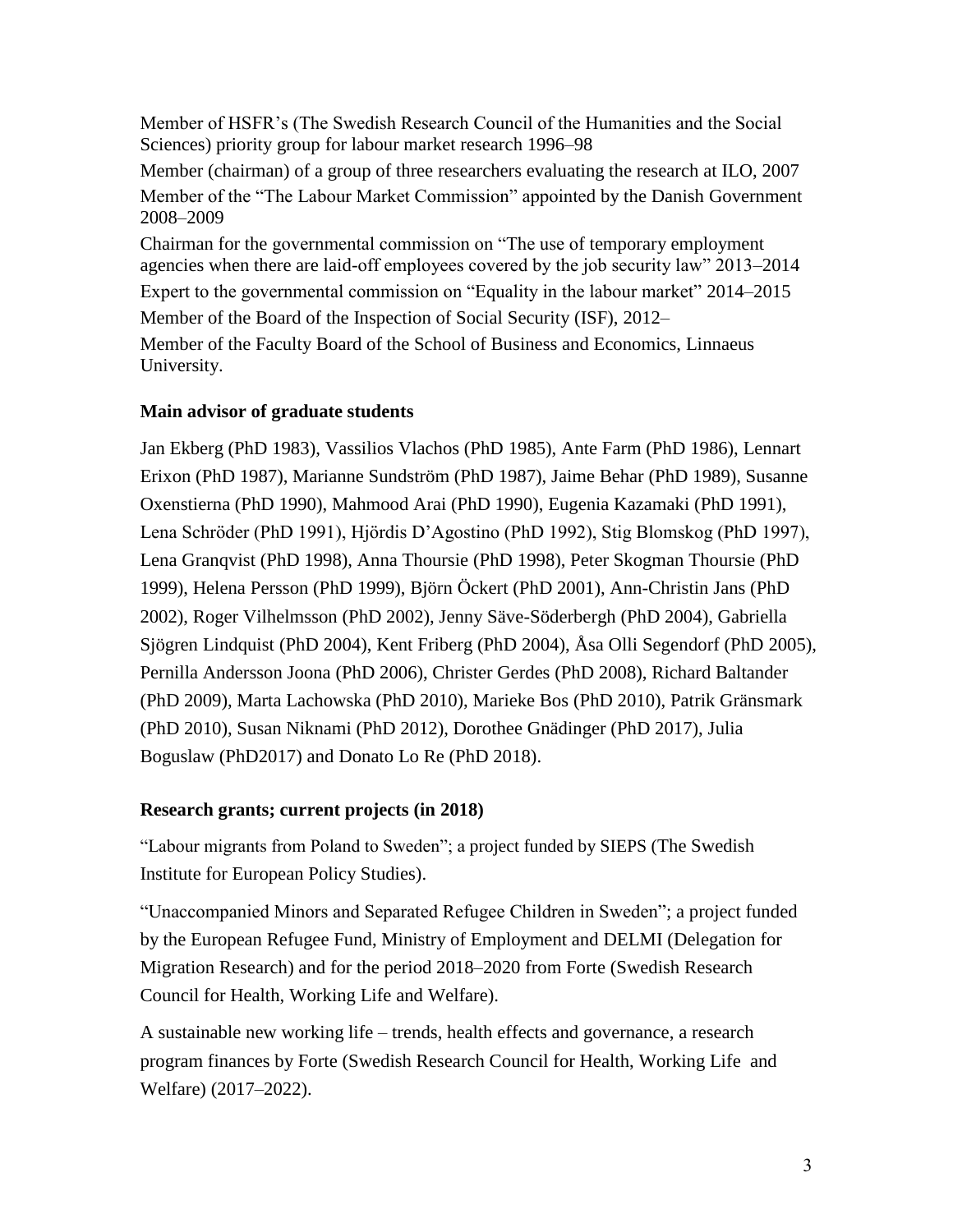# **Publications**

#### *Working papers*

Andersson Joona, P. and Wadensjö, E., ["A Gender Perspective on Self-Employment](http://www.iza.org/en/webcontent/publications/papers/viewAbstract?dp_id=3581)  [Entry and Performance as Self-Employed"](http://www.iza.org/en/webcontent/publications/papers/viewAbstract?dp_id=3581), IZA DP 3581

Andersson Joona, P. and Wadensjö, E., "Self-employment for immigrants in Denmark and Sweden: A way to economic self-reliance?" IZA DP 1130

Andersson Joona, P. and Wadensjö, E., "Temporary employment agencies: a route for immigrants to enter the labour market?" IZA DP 1090

Andersson Joona, P. and Wadensjö, E., "Bemanningsbranschen 1998-2005: En bransch i förändring? Swedish Institute for Social Research", 6/2010

Andersson Joona, P. and Wadensjö, E., "A price for flexibility? The temp agency wage gap in Sweden 1998–2008", IZA DP 6587

Andersson Joona, P. and Wadensjö, E., Rekrytering av utländsk arbetskraft: Invandrares arbetsmiljö och anknytning till arbetsmarknaden i Sverige *SULCIS Rapportserie* 2011:1

Boulanger Martel, Simon Pierre, Lisa Pelling and Eskil Wadensjö, "Economic resources, financial aid and remittances", IZA DP 11552.

Çelikaksoy, A. and Wadensjö, E., Unaccompanied Minors and Separated Refugee Children in Sweden: An Outlook on Demography, Education and Employment, IZA DP 8963

Çelikaksoy, A. and Wadensjö, E., "The Unaccompanied Refugee Minors and the Swedish Labour Market", IZA DP 9306

Çelikaksoy, A. and Wadensjö, E., "Mapping Experiences and Research about Unaccompanied Refugee Minors in Sweden and Other Countries", IZA DP10143

Çelikaksoy, A. and Wadensjö, E., Ensamkommande barn i Sverige, *SULCIS Rapport* 2015:1

Çelikaksoy, A. and Wadensjö, E., De ensamkommande flyktingbarnen och den svenska arbetsmarknaden, *SULCIS Rapport* 2015:2.

Çelikaksoy, A. and Wadensjö, E., "Kartläggning av erfarenheter och forskning om ensamkommande flyktingbarn i Sverige och andra länder", Rapport till Arbetsmarknadsdepartementet, mars 2016 also as *SULCIS Rapport* 2016:1.

Gerdes, C. and Wadensjö, E., "Immigration and the welfare state: Some Danish experiences", AMID Working Paper Series 60/2006

Gerdes, C. and Wadensjö, E., ["The Impact of Immigration on Election Outcomes in](http://www.iza.org/en/webcontent/publications/papers/viewAbstract?dp_id=3586)  [Danish Municipalities"](http://www.iza.org/en/webcontent/publications/papers/viewAbstract?dp_id=3586), IZA DP 3586

Lachowska, M., Sundén, A. and Wadensjö, E., "The impact of a phased retirement program: A case study", IZA DP 4284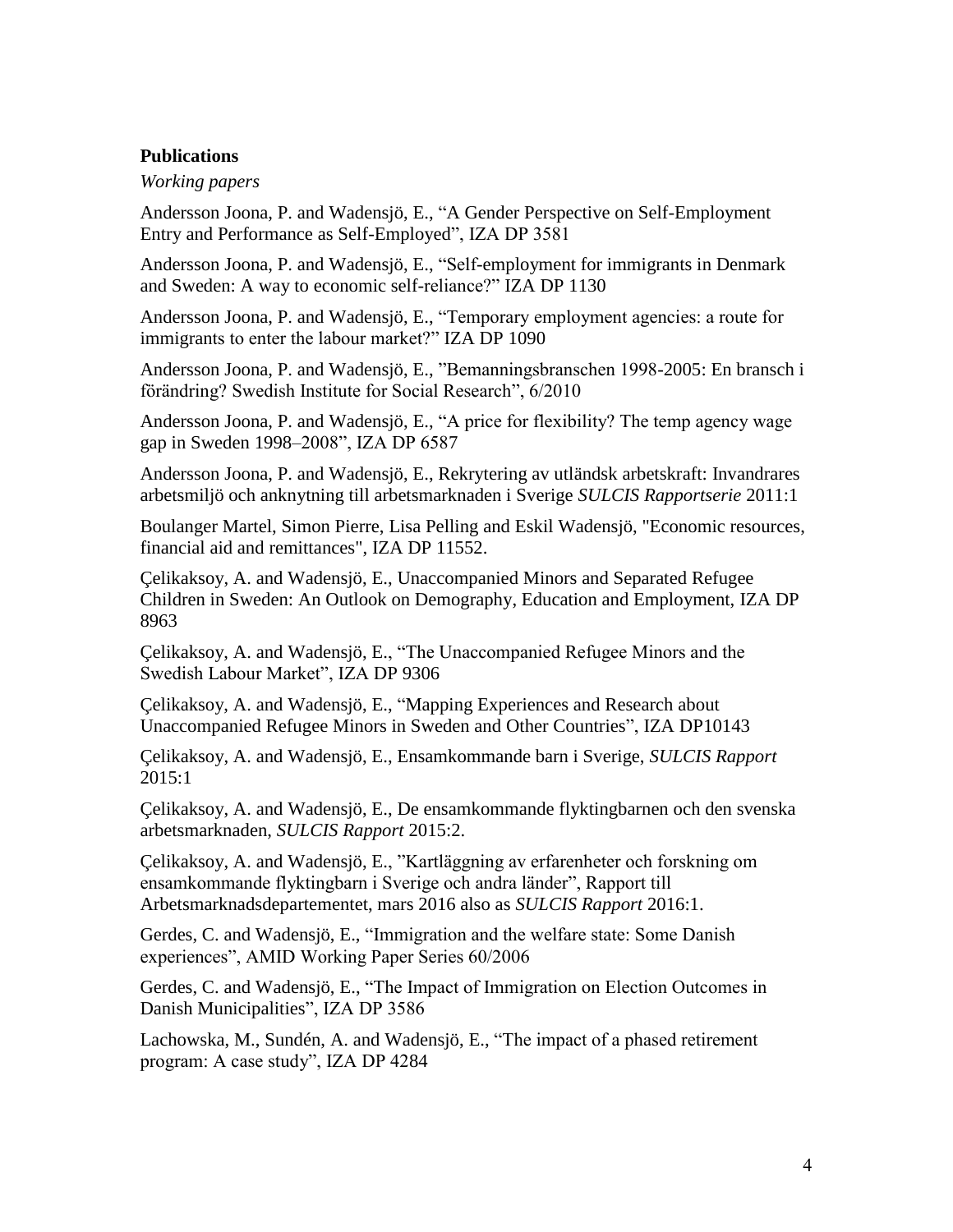Niknami, S., Schröder, L. and Wadensjö, E., "Ethnic Minority Youths in the Labour Markets in Denmark, Finland, Norway and Sweden", IZA DP No. 12274, April 2019

Sjögren Lindquist, G. and Wadensjö, E., ["Social and Occupational Security and Labour](http://www.iza.org/en/webcontent/publications/papers/viewAbstract?dp_id=2943)  [Market Flexibility in Sweden: The Case of Unemployment Compensation"](http://www.iza.org/en/webcontent/publications/papers/viewAbstract?dp_id=2943), IZA DP 2943

Sjögren Lindquist, G. and Wadensjö, E., "Income Distribution among those of 65 Years and Older in Sweden", IZA DP 6745

Sjögren Lindquist, G. and Wadensjö, E., "The Swedish welfare state: the role of the complementing compensations", Working Paper SOFI 1/2006

Wadensjö, E., ["Migration to Sweden from the New EU Member States"](http://www.iza.org/en/webcontent/publications/papers/viewAbstract?dp_id=3190), IZA DP 3190

Wadensjö, E., "Part-time pensions and part-time work in Sweden", IZA DP 2273

Wadensjö, E., "Övertäckning och bortfall", *SULCIS Rapportserie* 2013:3.

# 2020

Albin, M., Bodin, T. and Wadensjö, E. (2020), "Ska alla behöva arbeta längre? pp. 72–83 in Socialförsäkringsrapport 2020:5, *Förlängt arbetsliv – förutsättningar, utmaningar och konsekvenser*, Rapport från forskningsseminariet i Umeå 15–16 January 2020.

Çelikaksoy, A. and Wadensjö, E., "Ensamkommandes etablering på arbetsmarknaden", *Socionomen*, nr.1, 2020.

Heijne, H., Lindström, T. and Wadensjö, E. (2020), "Inledande ord" pp. x – xvii in *Framtidens chefer. Nyanlända och utrikesfödda kvinnors entreprenörskap*, Fores, Stockholm.

Olofsson, J. and Wadensjö, E. "Vuxenutbildning för arbetsmarknaden", 97 pages, Underlagsrapport till SOU 2020:30, *En moderniserad arbetsrätt*.

Sjödin, E. and Wadensjö, E. ,"25 år med utstationering av arbetstagare till och från Sverige – Reglering, omfattning och arbetsmarknadseffekter", SIEPS Rapport 2020:8.

Wadensjö, E. (2020), "Hur skyddar välfärdssystemen vid ett förlängt arbetsliv?" pp. 108– 117 in Socialförsäkringsrapport 2020:5, *Förlängt arbetsliv – förutsättningar, utmaningar och konsekvenser*, Rapport från forskningsseminariet i Umeå 15–16 January 2020.

Wadensjö, E. "Covid-19 och segregation – ekonomi, studier och arbetsmarknad", Externa perspektiv, Segregation och covid-19, Artikelserie, Del 1, Delegationen mot segregation, 2020.

## 2019

Albin, M. and Wadensjö E., "Arbetsmiljöns många dimensioner", *Arbetsmarknad & Arbetsliv*, Vol. 25(1), pp. 4-7.

Çelikaksoy, A. and Wadensjö, E. (2019), Ensamkommande flickor på väg in i samhället, Fores (second, revised and updated edition).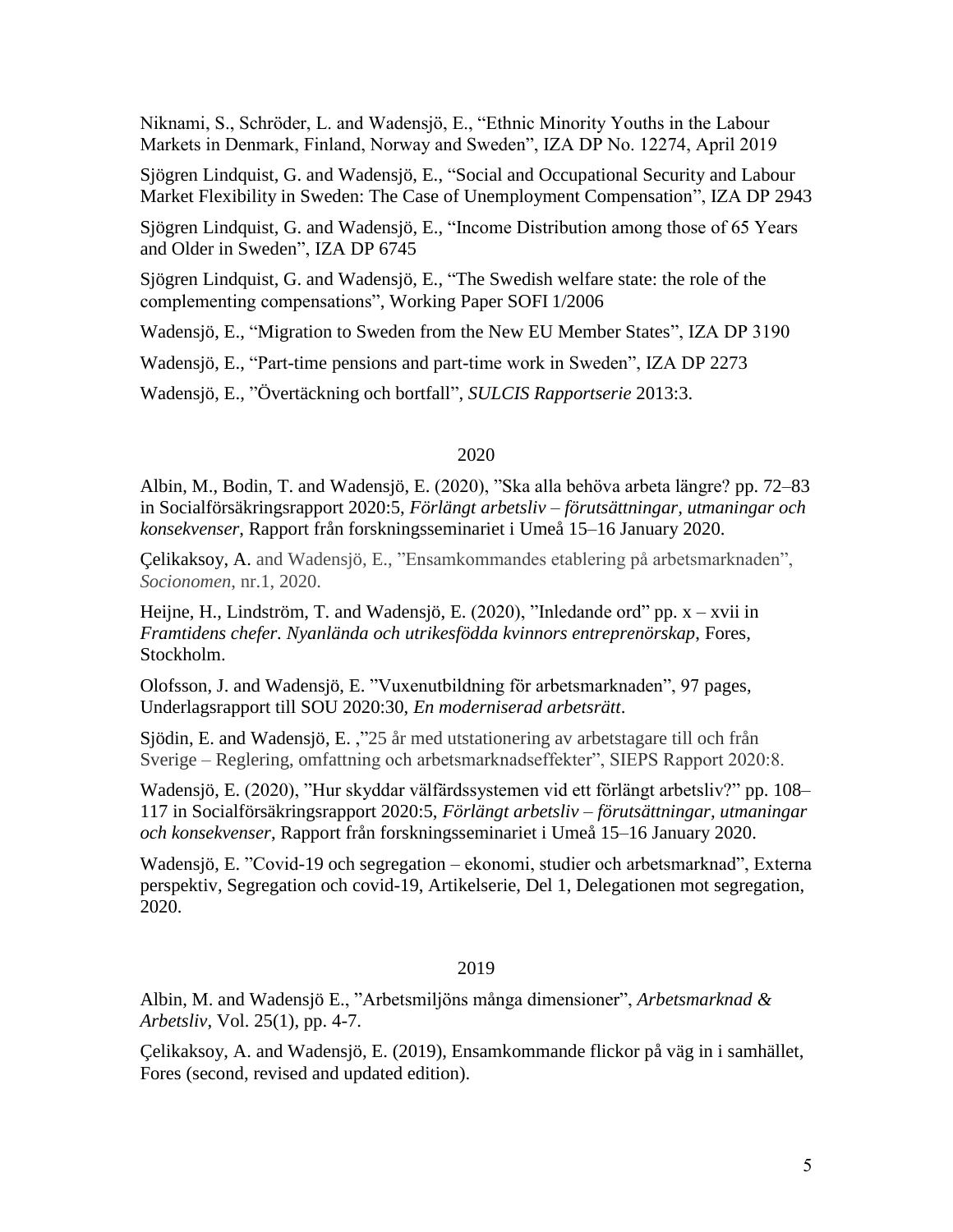Çelikaksoy, A. and Wadensjö, E., Chapter 1 in "Utbildning och arbetsmarknad för ensamkommande ungdomar" i Mehrdad Darvishpour and Niclas Månsson (eds.), *Ensamkommandes upplevelser & professionellas erfarenheter - integration, inkludering och jämställdhet*, Liber förlag, Stockholm, 2019.

Çelikaksoy, A. and Wadensjö, E., "Refugee youth who arrived in Sweden as unaccompanied minors and separated children: Education and labour market well-being", *Nordic Journal of Migration Research*, Vol. 9(2), pp. 179–200.

Çelikaksoy, A. and Wadensjö, E.,"Dropping out of Education: Refugee Youth Who Arrived as Unaccompanied Minors and Separated Children", Chapter 6 in Isik Kulu-Glaskow, Monika Smit and Ibrahim Sirkeci (eds.), *Unaccompanied Children: From Migration to Integration*, Transnational Press, London, 2019.

Gillberg, G., Ivarsson, L. and Wadensjö, E., "Digitalisering, lärande och utbildning", *Arbetsmarknad & Arbetsliv*, Vol. 24(3–4), pp. 4–6.

Wadensjö, E., "Phased Retirement in Sweden" pp. pp. 47–55 in József Mészáros (ed.), *Work and Pension – Phased and Partial Retirement*, Hungarian State Treasury, Budapest, 2019.

Wadensjö, E. "Utveckling av svensk välfärd under ett kvartssekel 1994–

2019", *Socialvetenskaplig tidskrift*, pp. 209–222, Vol. 26(3–4), 2019.

Wadensjö, E. "Erik Höök - En kartläggare av den svenska ekonomin", pp. 157–170, in Magnus Henrekson (ed.), *IFN 1939-2019. 80 år av ekonomisk forskning*, Ekerlids Förlag, Stockholm. 2019.

Wadensjö, E. "En åldrande befolkning – demografi och ekonomi", *NIO–FEM. Tidskrift om arbetsliv & profession*, 2019(2), pp. 16–19.

Wadensjö, Eskil, "Invandrades kvinnors arbetsmarknad mellan 1945 och 1970", pp. 83– 98 in Daniel Rauhut och Lovisa Broström (red.), *Med öppna armar? Om integration och invandringen till Sverige 1945–1970*, Daidalos, Göteborg, 2019.

# 2018

Çelikaksoy, A. and Wadensjö, E. "Sweden: Intergenerational mobility patterns in immigrant and native families" in OECD (2018), Catching Up? Country Studies on Intergenerational Mobility and Children of Immigrants, OECD Publishing, Paris, [https://doi.org/10.1787/9789264301030-en.](https://doi.org/10.1787/9789264301030-en)

Çelikaksoy, A. and Wadensjö, E. *Ensamkommande barns och ungas väg in i det svenska samhället*, Delegationen för migrationsstudier (DELMI), Rapport 2018:3.

Çelikaksoy, A. and Wadensjö, E., Kapitel 11 "De unga utrikes föddas etablering på arbetsmarknaden – en kvantitativ bild" pp. 277–302 in Jonas Olofsson and Fredrik Wikström (eds.), *Unga inför arbetslivet*, Studentlitteratur, Lund, 2018.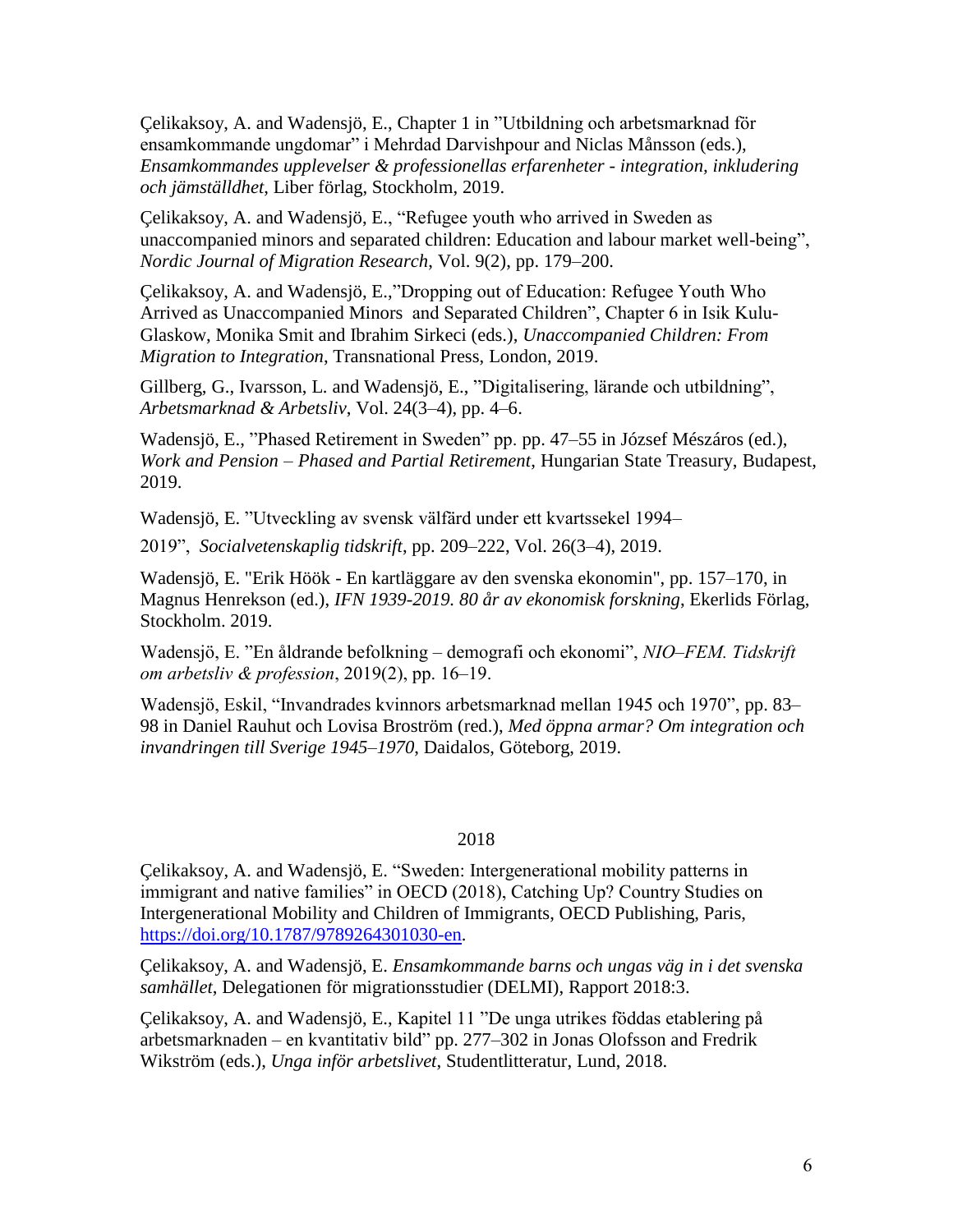Çelikaksoy, Aycan and Eskil Wadensjö, *Ensamkommande flickor på väg in i samhället*, Fores, November 2018. [http://fores.se/wp-content/uploads/2018/11/ensamkommande](http://fores.se/wp-content/uploads/2018/11/ensamkommande-flickor-pa-vag-in-i-samhallet-1.pdf)[flickor-pa-vag-in-i-samhallet-1.pdf](http://fores.se/wp-content/uploads/2018/11/ensamkommande-flickor-pa-vag-in-i-samhallet-1.pdf)

Niknami, S., Schröder, L. and Wadensjö, E. "Minority ethnic youth in the Nordic labour market: Policy responses and outcomes", Chapter 5, pp. 106–126 in Rune Halvorsen and Bjørn Hvinden (eds.), *Youth, Diversity and Employment. Comparative Perspectives on Labour Market Policies*, Edward Elgar Publishing, Cheltenham, 2018.

Wadensjö, E, Kapitel 4 "Unga på svensk arbetsmarknad – olika mått på ungas etablering" pp. 105–124 in Jonas Olofsson and Fredrik Wikström (eds.), *Unga inför arbetslivet*, Studentlitteratur, Lund, 2018.

Wadensjö, E., Chapter 6, "Utbildning, arbetsmarknad och invandring", pp. 103–112 in Christina and Lars Jonung (eds.), *Ingemar Ståhl - en ekonom för blandekonomin*, Stockholm: Dialogos, 2018.

# 2017

Albin, M., Bodin, T. and Wadensjö, E., "Ageing workers and an extended working life", pp 45–58 in *Arbetslivet och socialförsäkringen*, Rapport från forskarseminariet i Umeå 13–14 januari 2016, Socialförsäkringsrapport 2017:2.

Albin, M., Liljefrost, E., Parmsund, M. and Wadensjö, E., "Äldre i arbetslivet – en omvärldsanalys", Svenska ESF-rådet, Rapportnummer 2017/00501-1.

Çelikaksoy, A. and Wadensjö, E., "Policies, Practices and Prospects: The Unaccompanied Minors in Sweden", *Social Work & Society* (International online journal*),*  Vol 15, no.1, pp 1–16, <http://www.socwork.net/sws/article/view/499/1014>

Çelikaksoy, A. and Wadensjö, E., "Ensamkommande flyktingbarns väg till utbildning och arbetsmarknad", *Arbetsmarknad & Arbetsliv*, årgång 23, nr 1, pp. 103–117.

Çelikaksoy, A. and Wadensjö, E., "Nyanlända på väg mot etablering i Stockholm", Underlagsrapport till Kommissionen för ett hållbart Stockholm.

Çelikaksoy, A. and Wadensjö, E., "Refugee Youth in Sweden Who Arrived as

Unaccompanied Minors and Separated Children", *Journal of Refugee Studies*, Volume 30,

Issue 4, December 2017, Pages 530–553, <https://doi.org/10.1093/jrs/few042>

Herzfeld Olsson, P. and Wadensjö, E.,"Inledning" (Introduction to a tematic issue om Migration and Work), *Arbetsmarknad & Arbetsliv*, Volume 23, no. 1, pp. 6–9.

Tosun, J., Unt, M. and Wadensjö, E., "Youth-oriented Active Labour Market Policies: Explaining Policy Effort in the Nordic and the Baltic States", *Social Policy & Administration*, Vol. 51, No 4, pp. 598–616.

Wadensjö, E., Peer Review on "Competence Check for the Labour Market Integration of Female Refugees", Peer Country Comments Paper: "Sweden – a country with many refugees", DG Employment, Social Affairs and Inclusion.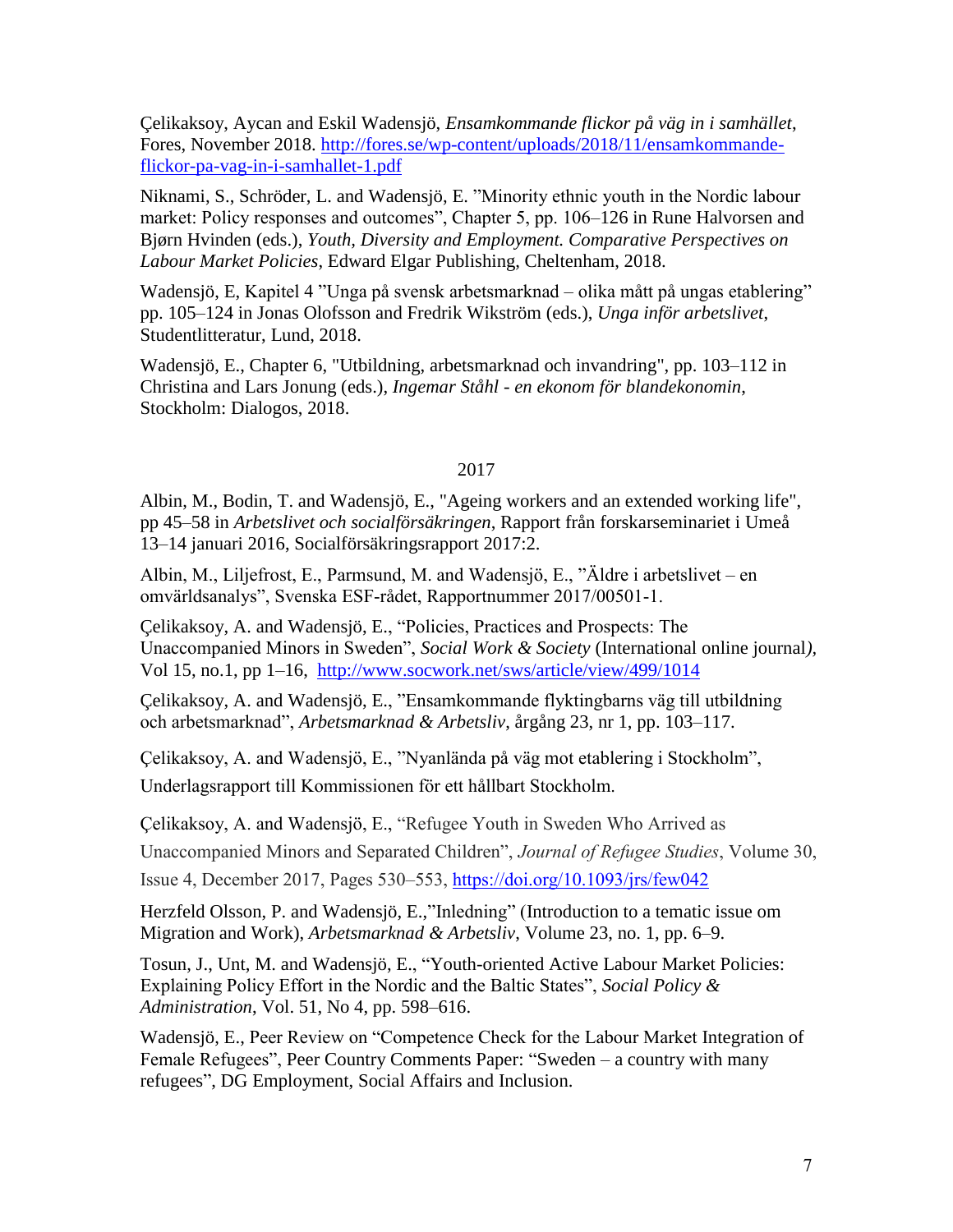Wadensjö, E., Chapter 1, "Den historiska kontexten. Demografiska, ekonomiska och politiska förhållanden", in H. Swärd and P. G. Edebalk (eds), *Socialt arbete och socialpolitik - om Centralförbundet för socialt arbete och dess betydelse*, Lund: Studentlitteratur.

Wadensjö, E., Chapter 7, "Gösta Bagge – den första rektorn på socialinstitutet", in H. Swärd and P. G. Edebalk (eds.), *Socialt arbete och socialpolitik - om Centralförbundet för socialt arbete och dess betydelse*, Lund: Studentlitteratur.

Wadensjö, E., Falkingham, J., Evandrou, M., Hämäläinen, S., Vlachantoni, A., Seeberg, M. L., and Veenstra, M., Chapter 5, "Migrants in the pension system" in W. Apt (ed.), *Demographic change and migration*, Berlin: VDI/VDE/IT.

Wadensjö, E., Chapter 6.8 "Poland", in W. Apt (ed.), *Demographic change and migration,* Berlin: VDI/VDE/IT.

Wadensjö, E., Chapter 6.10 "Sweden", in W. Apt (ed.), *Demographic change and migration*, Berlin: VDI/VDE/IT.

Wadensjö, E., "Sverige och flyktingarna då och nu", *Socionomen*, nr 3. 2017, pp. 14–15.

Wadensjö, E., "Migrationen - en överblick", i *Migration och socialförsäkringen*, Socialförsäkringsrapport 2017:6.

Wadensjö, E., "Ekonomisk diskrimineringsteori", pp. 805–815 in M. Rönnmar and J. Julén Votinius (eds), *Festskrift till Ann Numhauser-Henning*, Lund: Juristförlaget i Lund.

Wadensjö, E., "Sverige och den internationella migrationen under de senaste hundra åren", pp. 21–32 in *Arbetslivet och socialförsäkringen*, Rapport från forskarseminariet i Umeå 13–14 januari 2016, Socialförsäkringsrapport 2017:2.

# 2016

Çelikaksoy, A. and Wadensjö, E., " Missuppfattningar om studier av ensamkommande barn", *Ekonomisk Debatt,* Vol. 44(2), pp. 73–77.

Çelikaksoy, A. and Wadensjö, E. "Hur har de ensamkommande barnen det i Sverige?", *Socialmedicinsk tidskrift,* Vol. 93(1), pp. 28–42.

Çelikaksoy, A. and Wadensjö, E., Stötta ensamkommande fram till 21 år", *Dagens*  Samhälle, 9 september 2016 [http://www.dagenssamhalle.se/debatt/stoetta](http://www.dagenssamhalle.se/debatt/stoetta-ensamkommande-fram-till-21-ar-27335)[ensamkommande-fram-till-21-ar-27335](http://www.dagenssamhalle.se/debatt/stoetta-ensamkommande-fram-till-21-ar-27335)

Gerdes, C. and Wadensjö E., "Post-enlargement Migration and Adjustment in a Receiving Country: The Case of Sweden" pp. 123–138 in M. Kahanec and K. F. Zimmermann (eds.), *Labor Migration, EU Enlargement, and the Great Recession*. Springer Press 2016.

Wadensjö, E., "Carl Adolph Agardh och ekonomiska kriser", Chapter 10, pp. 131–144, in *Makropolitik i kris. En vänskrift till Lars Jonung med anledning av hans 70-årsdag*, Lunds Universitet, Knut Wicksell Policy Paper 2016:1.

Wadensjö, E, "Dags att reformera arbetsskadeförsäkringen", *Dagens arbete*, 3 maj 2016.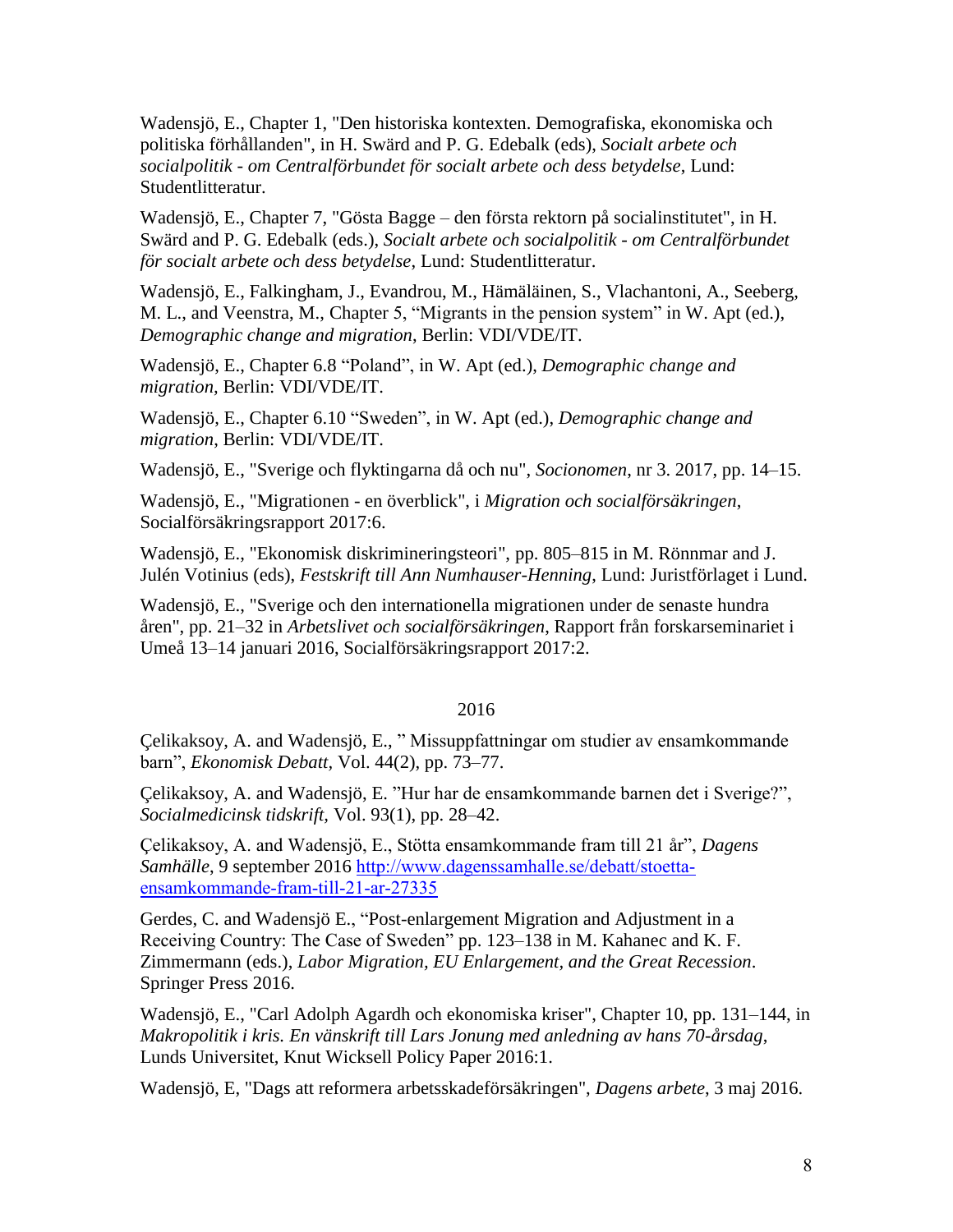Wadensjö, E. "Lärlingsutbildning - en möjlig väg in till arbetsmarknaden?" in M. Fogde (ed.), *Hållbart arbetsliv för yngre och äldre*, Norrköping: Arbetets museum, 2016.

### 2015

Albin, M., Bodin, T. and Wadensjö, E., Chapter 4.10 National report: Sweden in H. M. Hasselhorn and W. Apt (eds.), *Understanding employment participation of older workers*, Berlin: Federal Ministry of Labour and Social Affairs.

Çelikaksoy, A. and Wadensjö, E., "Hur går det för de ensamkommande flyktingbarnen?", *Dagens Samhälle*, 30 augusti 2015 [http://www.dagenssamhalle.se/debatt/hur-gar-det](http://www.dagenssamhalle.se/debatt/hur-gar-det-foer-de-ensamkommande-flyktingbarnen-17778)[foer-de-ensamkommande-flyktingbarnen-17778](http://www.dagenssamhalle.se/debatt/hur-gar-det-foer-de-ensamkommande-flyktingbarnen-17778)

Çelikaksoy, A. and Wadensjö, E., "Vägen till arbetsmarknaden", *Socionomen*, nr 7, pp. 16–21.

Kullander, M. and Wadensjö, E., *Arbetsmarknadsutbildning i Norden: Studie om de nordiska systemen för arbetsmarknadsutbildning för arbetslösa*, Copenhagen: Nordisk Ministerråd.

Olofsson, J. and Wadensjö, E., *Rätt och fel om ungdomsarbetslösheten*, Stockholm: Dialogos förlag.

Oude Mulders, J. and Wadensjö, E., Chapter 3.1 Labour Market in H. M. Hasselhorn and W. Apt (eds.), *Understanding employment participation of older workers*, Berlin: Federal Ministry of Labour and Social Affairs.

Wadensjö, E. "Forskning om migration avseende tre länder i östra Asien", *Orientaliska studier,* nr 142, pp. 58–68.

Wadensjö, E., "Arbetskraftsinvandring från länder utanför EU/EES – ekonomiska förklaringar och ekonomiska effekter", Chapter 2, pp. 40–47 in C. Calleman and P. Herzfeld Olsson (eds.), *Arbetskraft från hela världen. Hur blev det med 2008 års reform?* Statens offentliga utredningar DELMI Rapport 2015:9.

### 2014

Andersson Joona, P. Datta Gupta, N. and Wadensjö, E. "Overeducation among immigrants in Sweden: Incidence, wage effects and state dependence", *IZA Journal of Migration*, 2014, 3:9.

Björklund, A., Edin, P-A., Fredriksson, P., Holmlund, B. and Wadensjö, E., *Arbetsmarknaden,* fourth edition, Lund: Studentlitteratur.

Boguslaw, J. and Wadensjö, E. "Integration och integrationspolitik", pp. 39–56 in A. B. Djuve and A. Skevik Grødem (eds.), *Innvandring og Arbeidsmarkedsintegrering i Norden*, NordMod2030, Oslo: Fafo.

Gerdes, C. and Wadensjö, E., "Utvidgningen av EU och arbetskraftsinvandringen – de svenska erfarenheterna", *Multiethnica,* 35(June), pp. 3–8.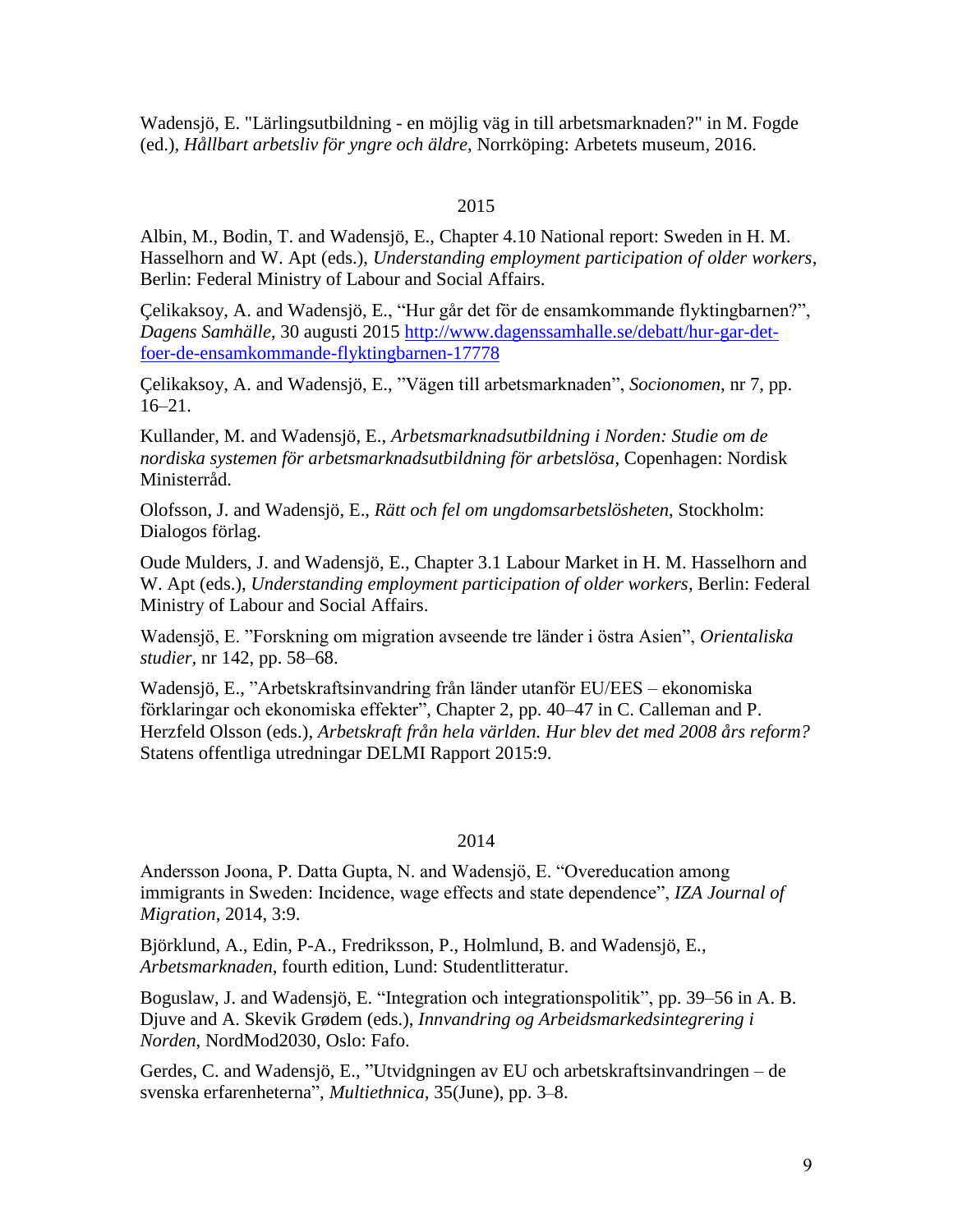Lundahl, M. and Wadensjö, E., *Unequal Treatment,* Taylor & Francis Group (Routledge) (republishing of book published the first time in 1984).

Olofsson, J. and Wadensjö, E., *Lärlingsutbildning – en väg till arbetsmarknaden?* SNS ANALYS no 19.

Olofsson, J. and Wadensjö, E., "Ge unga fler vägar till arbete", *Svenska Dagbladet*, 27 March.

Sjögren Lindquist, G. and Wadensjö, E. (eds.), *Jämställdhet i socialförsäkringen?* SOU 2014:74. Governmental report. Chapter 1. "Bidrar socialförsäkringarna till skillnader mellan män och kvinnor?" and Chapter 5, "Kvinnor, män och inkomster efter arbetsolyckor".

Sjögren Lindquist, G. and Wadensjö, E, "Social Security and Pension Income in Sweden" in M. Szczepański and J. A. Turner (eds.), *Social Security and Pension Reform. International Perspectives*, Kalamazoo, Michigan, W.E. Upjohn Institute for Employment Research.

SOU 2014:55, *Inhyrning och företrädesrätt till återanställning* – governmental report; main investigator Eskil Wadensjö.

Wadensjö, E., "Internationell migration – en historia utan slut" in K. Almqvist and M. Wiklund (ed.), *Immigration och migration*, Stockholm: Axel och Margaret Ax:son Johnsons stiftelse för allmännyttiga ändamål.

Wadensjö, E., "Governing immigration in advanced welfare state. Sweden and Scandinavia", pp. 302–307 in J. F. Hollifield, P. Martin and P. M. Orrenius, *Controlling Immigration: A Global Perspective*, Stanford: Stanford University Press.

Wadensjö, E., Five chapters on Carl Adolph Agardh, Fritz Brock, Gösta Bagge, Rudolf Meidner and Gösta Rehn (the last one written together with L. Erixon) in C. Jonung and A-C. Ståhlberg (eds.), *Svenska Nationalekonomer under 400 år*, Stockholm: Dialogos.

Wadensjö, E. "Ett nationalekonomiskt perspektiv på yrkesutbildning för ungdomar" in A. Panican (ed.), *Yrkesutbildning för morgondagens arbetsliv*, Stockholm: Dialogos.

Wadensjö, E. "Ungdomsarbetslösheten – vad är problemet?", in J. Olofsson (ed.), *Den långa vägen till arbetsmarknaden – om unga utanför*, Lund: Studentlitteratur.

Wadensjö, E. "Labor Market Transparency", Chapter 11, pp. 241–257 in J. Forssbaeck and L. Oxelheim (eds.), *The Oxford Handbook of Economic and Institutional Transparency*, New York: Oxford University Press.

Wadensjö, E. "Swedish Institute for Social Research" in G. Dahl and M. Danielsson, *Faculty of Social Sciences, Stockholm University 1964–2014*, Stockholm: Stockholm University Library.

# 2013

Andersson Joona, P. and Wadensjö E., "The Best and the Brightest or the Least Successful? Self-Employment Entry among Male Wage-Earners in Sweden", *Small Business Economics*, Vol. 40(1), pp. 155–172.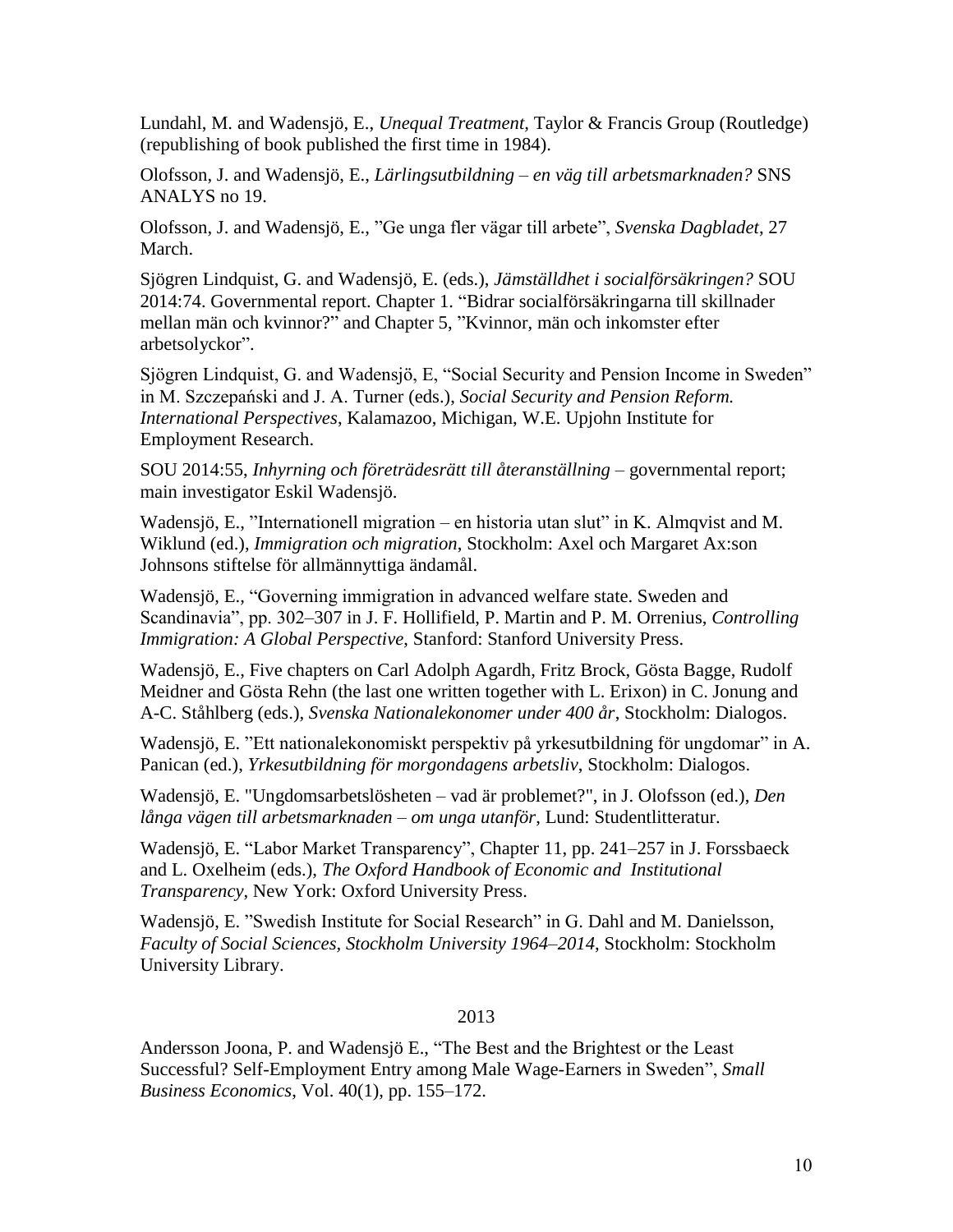Andersson Joona, P., Petersson, S. and Wadensjö, E., Chapter 14 "Temporary agency work and labor migration to Sweden", in *Labour Migrants from Central and Eastern Europe in the Nordic Countries*. TemaNord 2013:570, Copenhagen.

Gerdes, C. and Wadensjö, E., *Immigration to Sweden from the New EU Member States*, Sieps report 2013:5.

Sjögren Lindquist, G. and Wadensjö, E. "Inkomstfördelningen bland pensionärer", in Socialförsäkringsrapport 2013:4, De första 100 åren – svensk välfärdspolitik mellan historia och framtid, Stockholm: Försäkringskassan.

Sjögren Lindquist, G. and Wadensjö, E., "Om åldersgränser i pensionssystemet och andra kringliggande system", Rapport till Pensionsåldersutredningen.

Sjögren Lindquist, G. and Wadensjö, E., "Income distribution among those of 65 years and older in Sweden" in Marek Szczepański (ed.), *Old-Age Crisis and Pension Reform*. *Where do we stand?*, Poznan: Publishing House of Poznan University of Technology.

Swärd, H. Edebalk, P.G. and Wadensjö, E. (eds.) *Vägen till välfärd – idéer, inspiratörer, kontroverser och perspektiv*. I am also the author of a chapter in the book, "Den ekonomiska utvecklingen under 100 år", pp. 44–61 and an introductory chapter with my co-editors, "Välfärd – idéer, inspiratörer, kontroverser, perspektiv", pp. 1–27, Stockholm: Liber.

Wadensjö, E., "Encouraging geographical mobility", pp. 137–139 in M. Browne, O. Cramme and M. McTernan, *The Politics of Growth, Stability and Reform*, London: Policy Network.

# 2012

Andersson Joona, P. and Wadensjö, E., "Being employed by a co-national: A cul-de-sac or a short cut to the main road of the labour market? *Journal of International Migration and Integration*, Vol. 13(1), pp. 99–120

Erixon, E. and Wadensjö, E., "Gösta Rehn – en otålig samhällsreformator", *Ekonomisk Debatt,* Vol. 40(8), pp. 71–82.

Olofsson, J. and Wadensjö, E., "Social Inclusion for Young People in the Nordic Countries: Similar but not Identical", in R. Price (ed.), *Young people and work*, Farnham: Ashgate.

Olofsson, J. and Wadensjö, E., "Svensk lärlingsutbildning – förutsättningar och utmaningar" in H. Høst (ed.), *Tradisjonelle utfordringer – fornyet interesse*, TemaNord 2012: 503, Copenhagen: Nordisk Ministerråd.

Olofsson, J. and Wadensjö, E., "Youth, education and labour market in the Nordic countries – similar but not the same", one in a series of reports (in total twelve country reports), Berlin: Friedrich Ebert Stiftung.

Sjögren Lindquist, G. and Wadensjö, E., *Kunskapsöversikt kring samhällsekonomiska kostnader för arbetsskador*, Arbete och hälsa 46(3), Vetenskaplig skriftserie, ISBN 978- 91-85971-37-4 ISSN 0346-7821.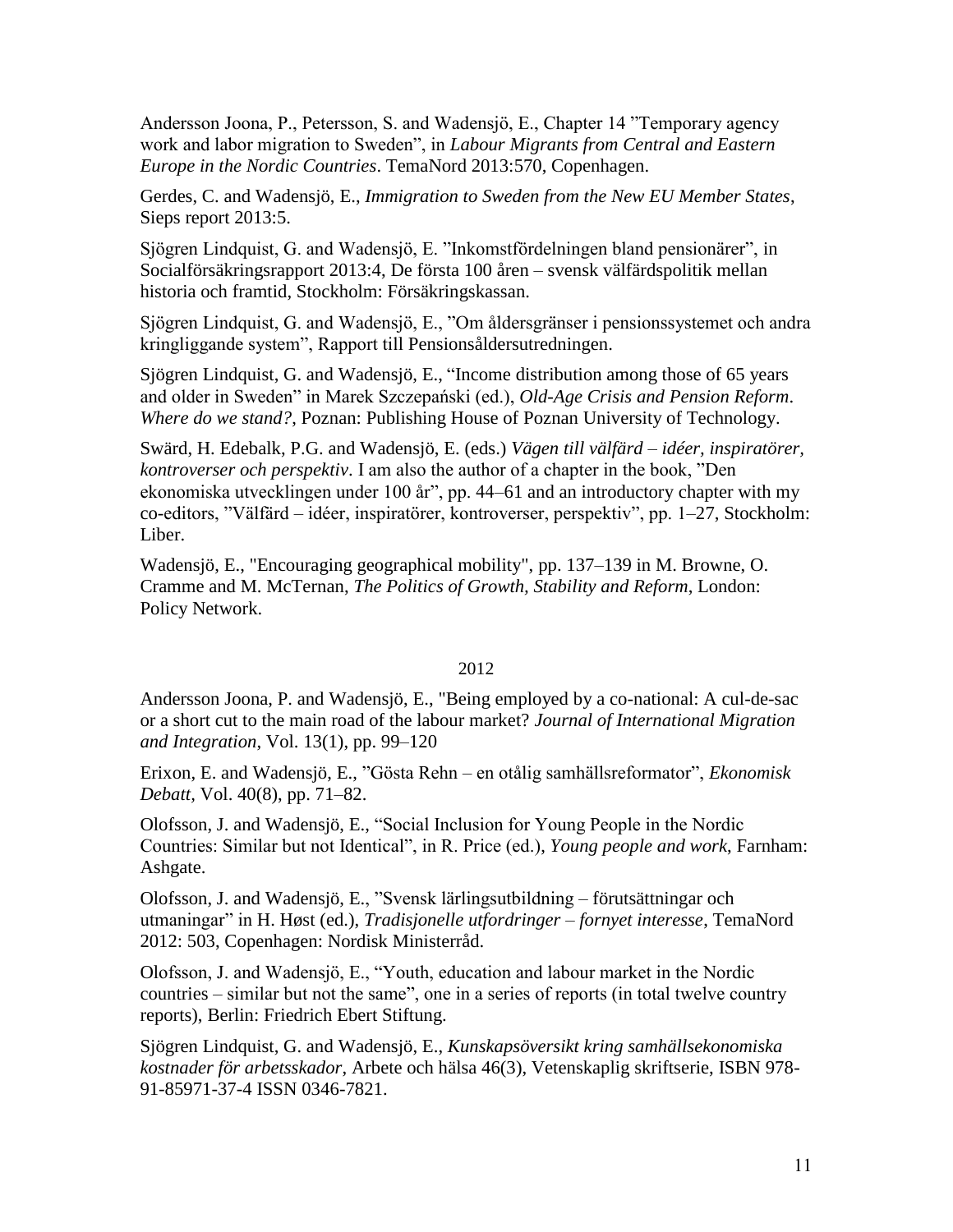Sjögren Lindquist, G. and Wadensjö, E., "Arbetsskadeförsäkringen: Den glömda försäkringen", *Nordisk försäkringstidskrift*, 2012(1).

Sjögren Lindquist, G. and Wadensjö, E., *En alternativ arbetsskadeförsäkring*, Underlagsrapport nr 8 till den Parlamentariska Socialförsäkringsutredningen.

Sjögren Lindquist, G. and Wadensjö, E., *Inkomstfördelningen bland pensionärer*, Rapport till Finanspolitiska Rådet.

Wadensjö, E. "Krisens landskap", *Invandrare & Minoriteter*, Vol. 39(1), pp. 40–41.

Wadensjö, E., "Nationell migrations-, arbetsmarknads- och socialpolitik som utmaning för den europeiska sammanhållningen" in A. Bakardjieva Engelbrekt, L. Oxelheim and T. Persson (eds.), *Arbetslöshet, migrationspolitik och nationalism – hot mot EU:s sammanhållning?* Stockholm: Santérus.

Wadensjö, E., "Kan nystartzoner motverka utanförskap?" in A. Bergh (ed.), *Från utsatt till utmärkt område*, Stockholm: Fores.

Wadensjö, E., "Varför är invandringspolitik och invandringsdebatt så olika i Danmark och Sverige?", pp. 288–294 in P. Andersen, I. Henriksen, J. H. Petersen and H. Zobbe (eds.), *Hvordan ser verden ud? 73 bidrag om økonomi, institutioner och værdier*, Copenhagen: Jurist- og Økonomforbundets Forlag.

Wadensjö, E., *Framtidens migration*, Report 5 to The Future Commission, Stockholm: The Future Commission.

Wadensjö, E., "EU Enlargement and Labour Immigration: The Swedish Case", in *Labour Migration – what's in it for us*, Stockholm: Fores.

Wadensjö, E., "Från de nya EU-länderna till Sverige", *Framtider,* Vol. 2012(4), pp. 20– 23.

Wadensjö, E. "Rudolf Meidner – nationalekonom", *Ekonomisk Debatt*, Vol. 40(2), pp. 57–66.

# 2011

Boguslaw, J. and Wadensjö, E. "Invandrad arbetskraft", *Invandrare & Minoriteter*, Vol.  $38(4-5)$ , pp.  $10-13$ .

Boguslaw, J. and Wadensjö, E. "Humanisterna och den svenska arbetsmarknaden" in *Humanisterna och framtidssamhället*, Forskningsrapport 2011:1, Stockholm: Institutet för Framtidsstudier.

Gerdes, C., Schultz-Nielsen, M. L. and Wadensjö, E., *The significance of immigration for public finances in Denmark*, Odense: University Press of Southern Denmark.

Gerdes, C., Schultz-Nielsen, M. L. and Wadensjö, E., *Indvandringens betydning for de offentlige finanser i Danmark*, Odense: University Press of Southern Denmark.

Olofsson, J. and Wadensjö, E., *Lärlingsutbildning*, Stockholm: SNS Förlag.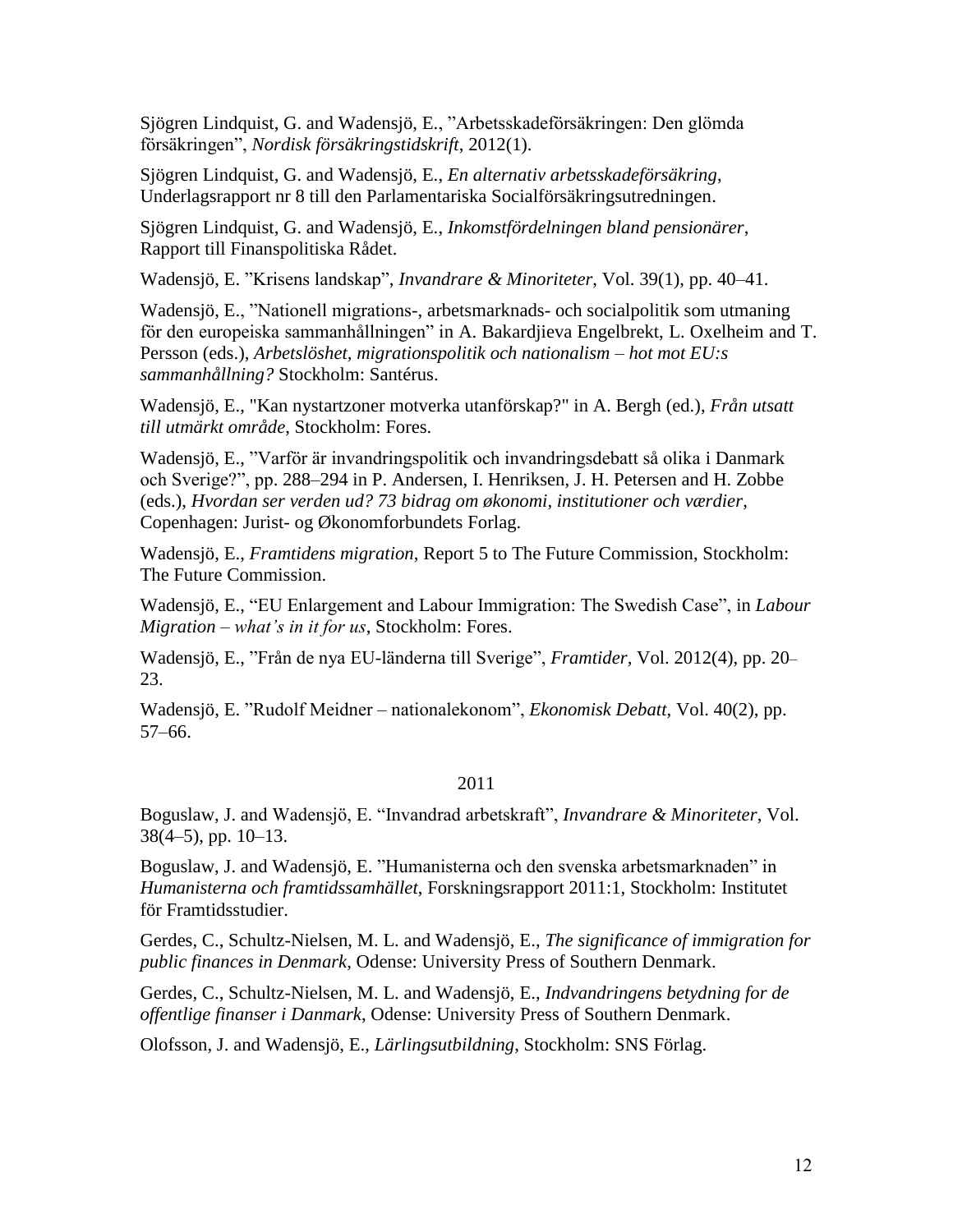Sjögren Lindquist, G. and Wadensjö, E., "Avtalsbestämda ersättningar, andra kompletterande ersättningar och arbetsutbudet", Report to Expertgruppen för studier i offentlig ekonomi (ESO), 2011:4.

Wadensjö, E. "De äldres återkomst till arbetsmarknaden – ett långsiktigt perspektiv", in *Arbetskraftsundersökningarna (AKU) 50 år - Fyra forskarperspektiv på arbetsmarknaden*, Bakgrundsfakta 2011:3, Stockholm: SCB.

Wadensjö, E., "Arbetslöshetsstatistiken 90 år", AEA (Akademikernas a-kassa) årsbok 2011, Stockholm: AEA.

# 2010

Andersson Joona, P. and Wadensjö, E., "Lärdomar från bemanningsbranschen" in M. Ådahl (ed.), *Lyckad invandring. Tio svenska forskare om hur man når framgångar*, Stockholm: Fores.

Sjögren Lindquist, G. and Wadensjö, E., "Samhällsekonomiska kostnader för arbetsmiljöproblem", Arbetsmiljöverket Kunskapsöversikt, 2010:2.

Sjögren Lindquist, G. and Wadensjö, E., "Pensionerna och den ekonomiska krisen", *Äldre i centrum,* Vol. 24(1), pp. 29–33.

Wadensjö, E. and Axelsson, R., Annual National Report 2010. Pensions, Health and Long-term Care: Sweden – asisp.

### 2009

Albin, M., Johansson, G., Järvholm, B. and Wadensjö, E., *Svensk arbetslivsforskning – en resurs för välfärd, hälsa och tillväxt*, Stockholm: FAS.

Albin, M., Johansson, G., Järvholm, B. and Wadensjö, E., "Swedish research into working life – a resource for welfare, health and growth", Report, Swedish Council for Working Life and Social Research (FAS), Stockholm.

Albin, M., Johansson, G., Järvholm, B. and Wadensjö, E., "Att säkra arbetslivsforskning av hög relevans och kvalitet", *Arbetsmarknad & Arbetsliv*, Årg. 15(2), pp. 55–68.

Andersson Joona, P. and Wadensjö, E., "The employees of native and immigrant selfemployed", *Research in Labour Economics*, Vol. 29, pp. 229–250.

Arbejdsmarkedskommissionen (Jørgen Søndergaard, Eskil Wadensjö, Michael Svarer, Peder J. Pedersen, Vibeke Jensen, Birgitte Hansen, Ingelise Bogason, Gitte Elling and Hans Bach), *Velfærd kræver arbejde*, August 2009.

Chen, Y-P, Tull, A. and Wadensjö, E., "Potential Labor Supply and Flexible Work Options for All Workers: An Exploratory Essay", *European Papers on the New Welfare*, No. 11, pp. 49–57.

Gerdes, C. and Wadensjö, E., ["Post-Enlargement Migration and Labour Market Impact in](http://www.iza.org/en/webcontent/publications/papers/viewAbstract?dp_id=3586)  Sweden", in M. Kahanec and K. F. Zimmermann (eds.), *[EU Labor Markets After Post-](http://www.iza.org/en/webcontent/publications/papers/viewAbstract?dp_id=3586)Enlargement Migration*[, Berlin: Springer Verlag.](http://www.iza.org/en/webcontent/publications/papers/viewAbstract?dp_id=3586)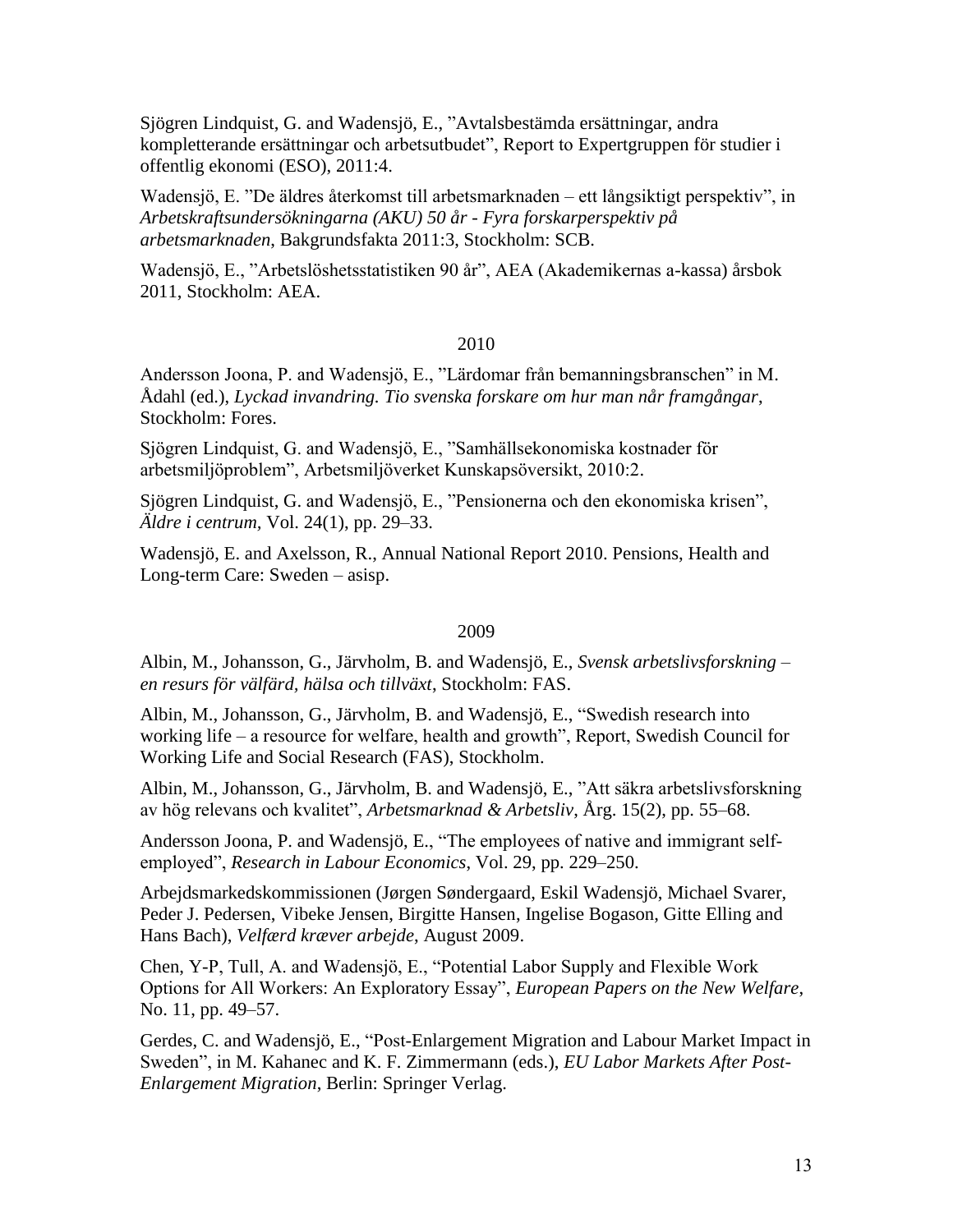[Järvholm, B., Albin, M., Johansson, G. and Wadensjö, E., "Perspectives of working life](http://www.iza.org/en/webcontent/publications/papers/viewAbstract?dp_id=3586)  research", *[Scandinavian Journal of Work, Environment and Health](http://www.iza.org/en/webcontent/publications/papers/viewAbstract?dp_id=3586)*, Vol. 35(5), pp. 394– [396.](http://www.iza.org/en/webcontent/publications/papers/viewAbstract?dp_id=3586)

Olofsson, J. and Wadensjö, E., *Arbetsmarknadspolitik. Förändrade förutsättningar och nya aktörer*, Stockholm: SNS förlag.

Sjögren Lindquist, G. and Wadensjö, E., *Arbetsmarknaden för de äldre*, Finanspolitiska rådet, Studier i Finanspolitik 2009/7.

Sjögren Lindquist, G. and Wadensjö, E., "Retirement, Pensions and Work in Sweden", *Geneva Papers on Risk and Insurance,* Vol. 34(4), pp. 578–590.

Sjögren Lindquist, G. and Wadensjö, E., "A viable public-private pension system", in B. Ebbinghaus (ed.), *Varieties of Pension Governance: Pension Privatization in Europe*, Oxford: Oxford University Press.

Sjögren Lindquist, G. and Wadensjö, E., "Il mercato del lavoro per i lavoratori anziani in Svezia: cambiamenti e prospettive", *Quaderni Europei Sul Nuovo Welfare svecchiamento e società,* No. 12, pp. 103–117.

Sjögren Lindquist, G. and Wadensjö, E., "The Labour Market for Older Workers in Sweden: Changes and Prospects", *European Papers on the New Welfare – the counterageing society*, No. 13, pp. 104–116.

Sjögren Lindquist, G. and Wadensjö, E. "Ett längre arbetsliv – arbetsliv och arbetsmarknad för äldre", i *Inkluderande arbetsliv*, En skrift från Arbetsmiljöpolitiska kunskapsrådet, SOU 2009:93.

Wadensjö, E., "Sweden", in P. de Beer and T. Schils (eds.), *The Labour Market Triangle, Employment Protection, Unemployment Compensation and Activation in Europe*, Cheltenham: Edward Elgar.

Wadensjö, E., "Från arbetskraftsinvandring till flykting- och familjeanknytningsinvandring" in E. Olsson and A. Rabo (eds.), *Vem älskar imerforskning?* En jubileumsskrift för CEIFO 2009, Stockholm: CEIFO, Stockholms universitet.

Wadensjö, E., "asisp Comment on the Member States' autumn 2009 reports on the implementation of their National Reform Programmes, Sweden", December 2009, asisp, Köln: GVG.

Wadensjö, E. and R. Axelsson, "Annual National Report 2009, Pensions, Health and Long-term Care, Sweden", August 2009, asisp, Köln: GVG.

#### 2008

Andersson, P. and Wadensjö, E., "Arbetskraftsrörlighet i Norden", TemaNord 2008:524, Copenhagen: Nordiska Rådet.

Andersson Joona, P. and Wadensjö, E., "A Note on Immigrant Representation in Temporary Agency Work and Self-employment in Sweden", *Labour*, Vol. 22(3), pp. 495–507.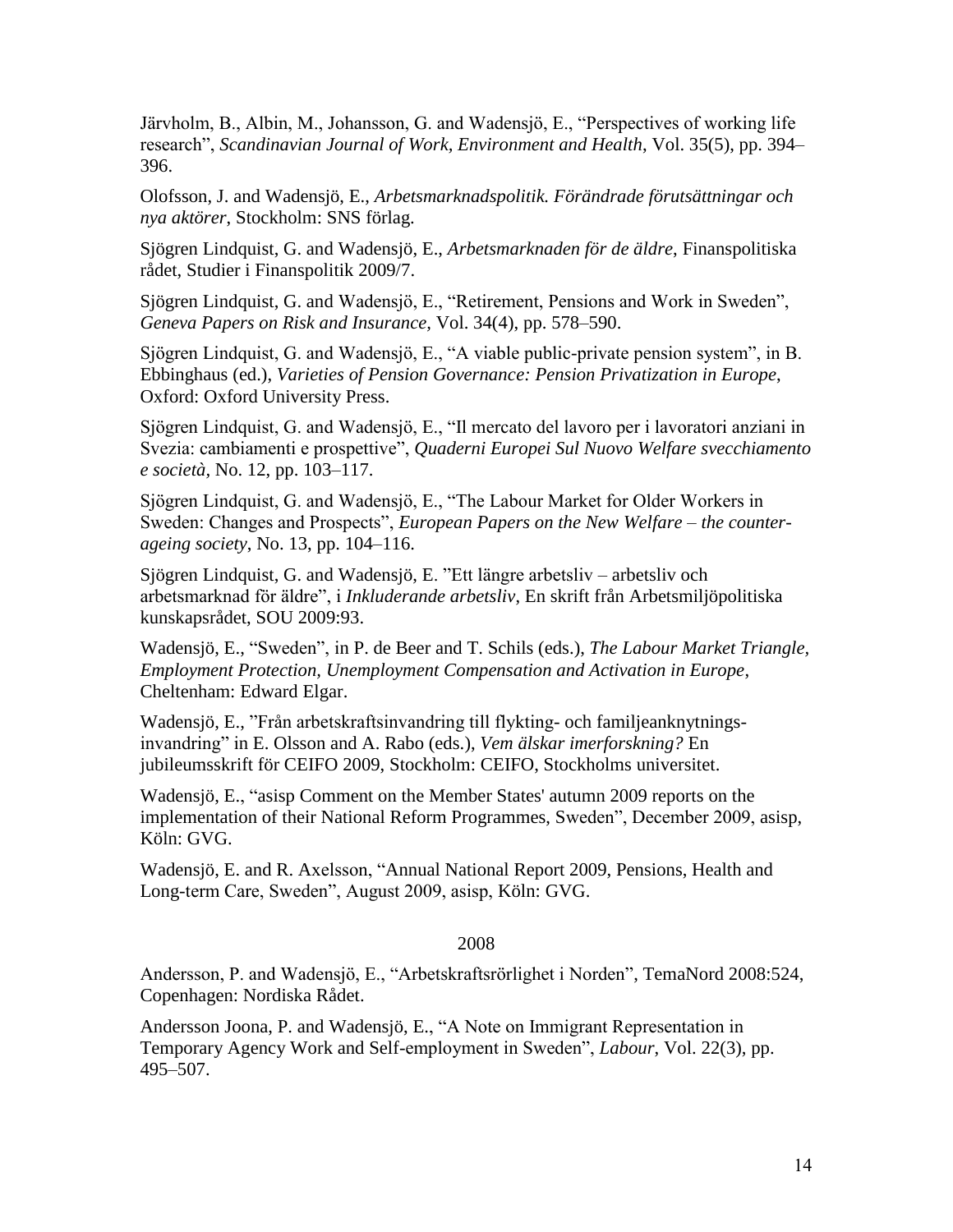Gerdes, C. and Wadensjö, E., "Immigrants from the New EU Member States and the Swedish Welfare State", SIEPS 2008:9.

Lachowska, M., Sundén, A. and Wadensjö, E., "Delpension – ett sätt att öka arbetsutbudet bland äldre?" in L. Hartman (ed.), *Välfärd på deltid*, Stockholm: SNS förlag.

Olofsson, J. and Wadensjö, E. "Yrkesutbildning i Norden – lika men ändå olika", *Yrkesläraren: Tidskrift för yrkesutbildning*, 2008:1.

Pedersen, P. J., Røed, M. and Wadensjö, E., *The Common Nordic Labor Market at 50*, TemaNord 2008:506.

Sjögren Lindquist, G. and Wadensjö, E., *Dags för en ny arbetsskadeförsäkring*, Stockholm: SNS Förlag.

Sjögren Lindquist, G. and Wadensjö, E., "En förnyad arbetsskadeförsäkring" in *Ojämlikhet och utanförskap*, Socialförsäkringsrapport, 2008:4, Stockholm: Försäkringskassan.

Wadensjö, E., "Pension and Work in Sweden: GAIN 'Special Feature'", *The Geneva Association Information Newsletter (GAIN): The Four Pillars,* Vol. 42, no.1.

Wadensjö, E., "Work and Pension in Sweden" in *European Papers on the New Welfare: the counter-ageing society*, Vol. 9, pp. 104–112.

Wadensjö, E., "De svenska ekonomerna och utvandringen till Amerika" in *Främlingskap och tolkning*: vänbok till Charles Westin, Stockholm: Stockholms universitets förlag.

### 2007

Andersson, P. and Wadensjö, E., "Sysselsättning i bemanningsföretag och egenföretagande bland unga", in J. Olofsson and A. Thoursie (eds.), *Ungas framtidsvägar*, Stockholm: Agora.

Andersson, P. and Wadensjö, E.,"Integration via egenföretagande och anställning hos egenföretagare" in *Att byta land och landskap*. En vänbok till Jan Ekberg. Växjö: Växjö University Press.

Andersson, P. and Wadensjö, E., "Do the unemployed become successful entrepreneurs?" *International Journal of Manpower*. Vol. 28(7), pp. 604–626.

Olofsson, J. and Wadensjö, E., *Ungdomar, utbildning och arbetsmarknad i Norden – lika men ändå olika*, Forskningsrådet för arbetsliv och socialvetenskap.

Sjögren Lindquist, G. and Wadensjö, E., *Ett svårlagt pussel – kompletterande ersättningar vid inkomstbortfall*, ESS Report 2007:1, Ministry of Finance.

Sjögren Lindquist, G. and Wadensjö, E., "Supplementary compensations in the Swedish welfare state", *Japanese Journal of Northern European Studies*, Vol. 3, pp. 17–31.

Sjögren Lindquist, G. and Wadensjö, E., "Ergänzende Sozialleistungen im Wohlfahrtsstaat: Das Beispiel Schweden", *WSI Mitteilungen*, 11/2007, 60 Jahrgang, pp. 613–619.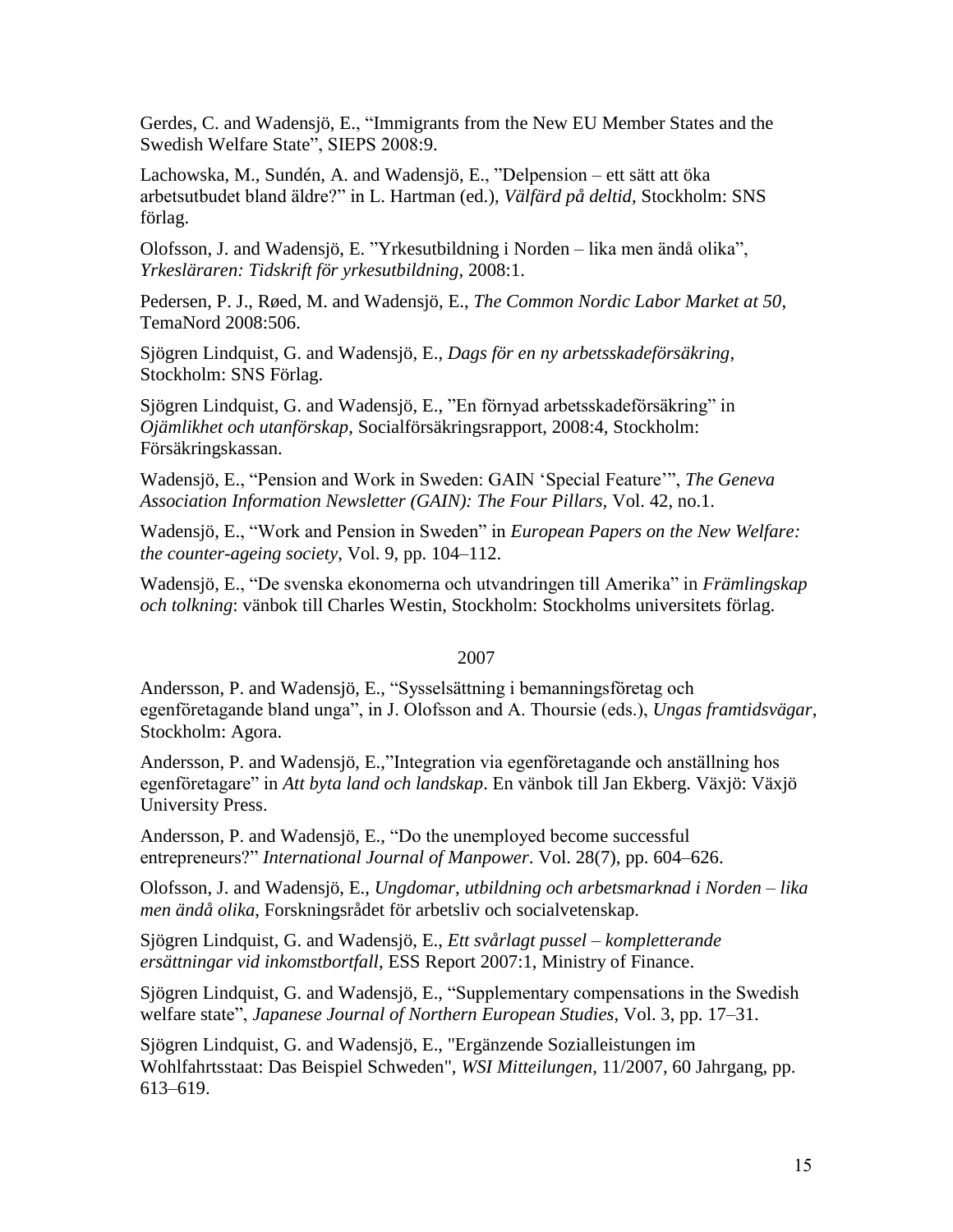Sjögren Lindquist, G. and Wadensjö, E., "Ghent System for Unemployment Insurance in Sweden" (in Korean), *International Labor Brief*, Vol. 5, no. 9.

Wadensjö, E., "Immigration and the net transfers within the public sector in Denmark", *European Journal of Political Economy*, Vol. 23(2), pp. 472–485.

Wadensjö, E., "Activation policy in Sweden", in A. Serrano Pascual and L. Magnusson (eds.), *Activation policies in Europe*, Brussels: Peter Lang.

Wadensjö, E., Comment to: Lena Schröder, "From problematic objects to resourceful subjects: An overview of immigrant-native labour market gaps from a policy perspective", *Swedish Economic Policy Review*, Vol. 14(1), pp. 33–39.

# 2006

Björklund, A., Edin, P-A., Holmlund, B. and Wadensjö, E., *Arbetsmarknaden,* (third edition), Stockholm: SNS Förlag.

Doyle, N., Hughes, G. and Wadensjö, E. *Freedom of Movement for Workers from Central and Eastern Europe. Experiences in Ireland and Sweden*, Swedish Institute for European Policy Studies (SIEPS) 2006:5.

Olofsson, J. and Wadensjö, E., *Lärlingsutbildning – ett återkommande bekymmer eller en oprövad möjlighet?*, ESS Report 2006:4.

Sjögren Lindquist, G. and Wadensjö, E., *National Social Insurance - not the whole picture. Supplementary compensation in case of loss of income*, ESS Report 2006:5.

Sjögren Lindquist, G. and Wadensjö, E., ["Complementary benefits in connection with](http://ebib.arbetslivsinstitutet.se/isbn/2006/isbn9170457999.pdf)  [loss of income and their effect](http://ebib.arbetslivsinstitutet.se/isbn/2006/isbn9170457999.pdf) on the work principle", in J. Olofsson and M. Zavisic (eds.) *Routes to a more open labour market*. Stockholm: National Institute for Working Life.

Sjögren Lindquist, G. and Wadensjö, E., "Kompletterande ersättningar vid inkomstbortfall och arbetslinjen", in J. Olofsson and M. Zavisic (eds.), *Vägar till en öppnare arbetsmarknad,* Stockholm: Arbetslivsinstitutet.

Wadensjö, E., "Part-Time Pensions and Part-Time Work in Sweden", *European Papers on the New Welfare*, Vol. 6, pp. 29–45.

Wadensjö, E., "The employment policy reform for an ageing population in Sweden", in *Beschäftigungsförderung älterer Arbeitnehmer in Europa*, Nürnberg: Institut für Arbeitsmarkt- und Berufsforschung der Bundesagentur für Arbeit.

Wadensjö, E., "Social Insurance in Sweden: The Swedish Model and its Challenge in the 21st Century" (in Chinese), in Ming-Cheng Kuo (ed.), *Reform and Perspectives on Social Insurance*, Taipei.

Wadensjö, E., "Le pensioni e il lavoro a tempo parziale in Svezia", *Quaderni Europei Sul Nuovo Welfare – svecchiamento e società*, Vol. 5, pp. 16–32.

Wadensjö, E.,"Den tidiga socialpolitiken och ekonomerna" in H. Swärd and M-A. Egerö (eds.), *Ligga till last. Fattigdom och utsatthet – socialt arbete under 100 år*, Malmö: Gleerups.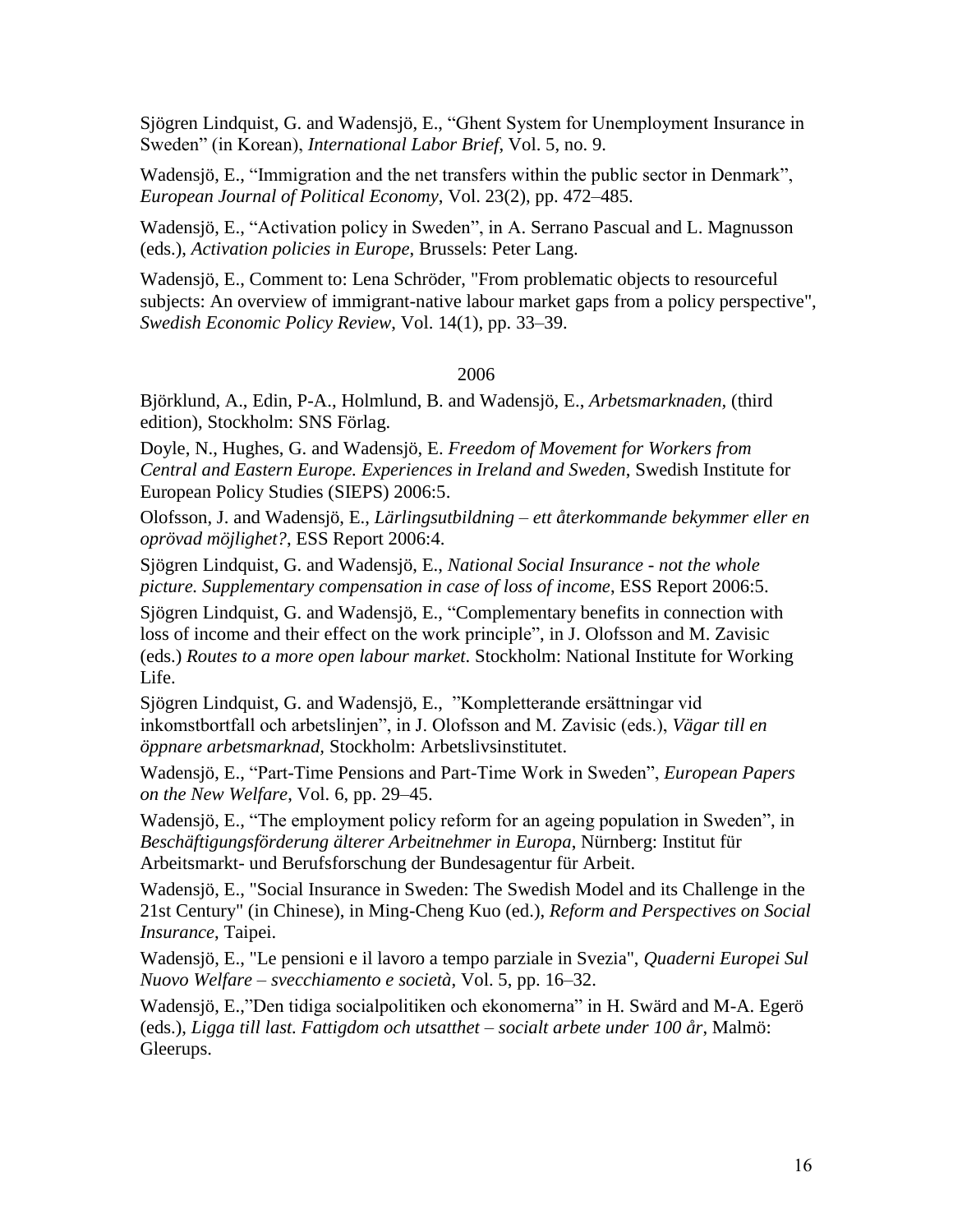Wadensjö, E., "Utbildning, arbetsmarknad och inkomster. Hur påverkar utbildning arbete och inkomster för personer med funktionshinder?" in *Ett liv som andras*. Stockholm: Forskningsrådet för arbetsliv och socialvetenskap.

# 2005

Andersson, P. and Wadensjö, E., "The Low Incomes of Self-Employed Immigrants in Denmark and Sweden", *Brussels Economic Review* Vol. 48(1/2), pp. 43–71.

Andersson, P. and Wadensjö, E.,"Nya Alternativ inom Arbetsmarknadspolitiken:

Bemanningsföretagen", in J. Olofsson (ed.), *Den tredje arbetslinjen*, Stockholm: Agora.

Olofsson, J. and Wadensjö, E., *Arbetslöshet*, Pocketbiblioteket nr. 14, Stockholm: SNS Förlag.

Sjögren Lindquist, G. and Wadensjö, E., *Inte bara socialförsäkringar*, EES Rapport 2005:2, Finansdepartementet.

Wadensjö, E., "Die Reform der Beschäftigungspolitik für die alternde Bevölkerung in Schweden", in *Arbeit und Alter – Erfahrungen und Beispiele aus Europa*. Wirtschaftskammer Österreich.

Wadensjö, E.,"Gösta Bagge – en akademisk entreprenör", in S. Nycander, J. Agell, E. Wadensjö and H. Wijkander, *Från värdeteori till välfärdsteori. Nationalekonomi vid Stockholms högskola/Stockholms universitet 1904*–*2004*. Stockholm: SNS Förlag.

Wadensjö, E.,"En flexibel arbetsmarknad med äldre arbetskraft", *akf Nyt,* Saernummer, pp. 73–76.

Wadensjö, E., "Invandrarlandet Danmark", *Invandrare & Minoriteter*, No 5–6.

Wadensjö, E., "More Jobs for Older Workers", in E. Hönekopp (ed.), The Report of the European Employment Task Force. Impetus to European Employment Policy – Impulses for Germany. *Beiträge zur Arbeitsmarkt- und Berufsforschung* Vol. 293, pp. 59–76.

Wadensjö, E., "Flyttströmmar i Europa" in *I gemenskapen*, Rapport från forskarseminarium i Umeå, Analyserar 2005:2, Försäkringskassan, 7-23.

#### 2004

Andersson, P. and Wadensjö, E.,"Bemanningsföretag: ett sätt för invandrare att nå den reguljära arbetsmarknaden?" in SOU 2004:21, *Egenförsörjning eller bidragsförsörjning? Invandrarna, arbetsmarknaden och välfärdsstaten.*

Andersson, P. and Wadensjö, E.,"Hur fungerar bemanningsbranschen?", Rapport 2004:15 från IFAU.

Andersson, P. and Wadensjö, E.,"Statistik om bemanningsbranschen. Presentation och jämförelser av två nya databaser", Working Paper SOFI 6/2004.

Gerdes, C. and Wadensjö, E., Chapter 10 "Immigrants and the Public Sector in Denmark and Germany" and Chapter 11 "Some Socioeconomic Consequences of Immigration" in T. Tranæs and K. Zimmerman (eds.), *Migrants, Work and the Welfare State,* Odense: University Press of Southern Denmark.

Mikami, F. and Wadensjö, E., Chapter 10 "Aging and Work in Japan and Sweden" in A. Björklund, N. Marou and C. le Grand (eds.), *Welfare Policy and Labour Markets:*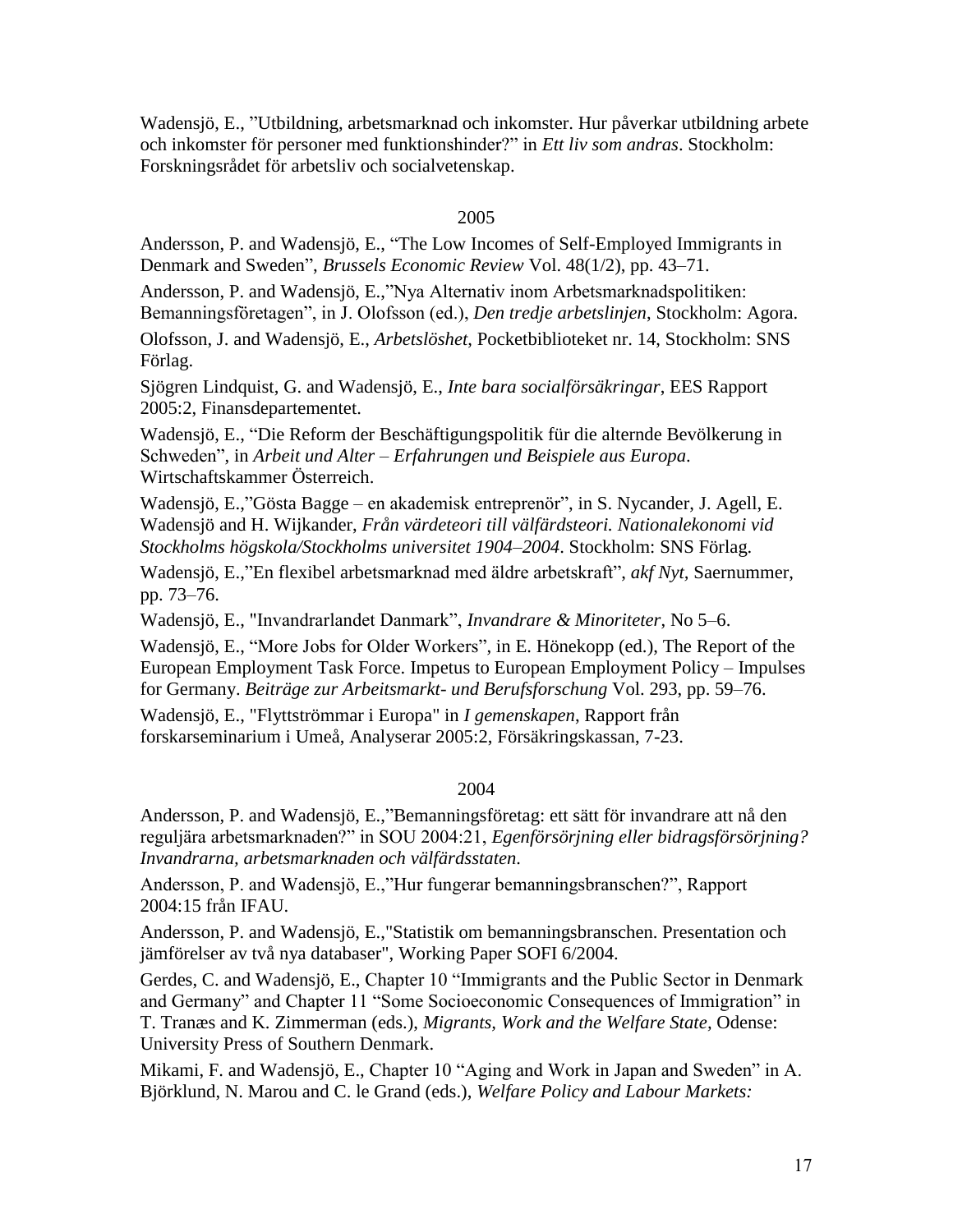*Transformation of the Japanese and Swedish Models for the 21st Century*, Acta Universitatis Stockholmiensis, Stockholm Studies in Sociology, N.S. 23.

Wadensjö, E., Chapter 9 "Pension Reforms in Sweden", in A. Björklund, N. Marou and C. le Grand (eds.), *Welfare Policy and Labour Markets: Transformation of the Japanese and Swedish Models for the 21st Century*, Acta Universitatis Stockholmiensis, Stockholm Studies in Sociology, N.S. 23.

Wadensjö, E.,"Allmänna, avtals- och privata lösningar: Kan en ny sammansättning av inkomstskyddet rädda socialförsäkringarna?", in *Socialförsäkringen – ett system i inre upplösning*, Stockholm: FKF.

Wadensjö, E., "Arbetslinjen i svensk politik och föräldraförsäkringen", in U. Lorenzi (ed.), *Vems Valfrihet?*, Stockholm: Agora.

Wadensjö, E., "Japan and Northern European Relations in the 21st Century", *Japanese Journal of Northern European Studies,* Vol. 1, pp. 83–102.

Wadensjö, E., Comment on Mark Taylor, Self-employment in Britain; When, who and why, *Swedish Economic Policy Review,* Vol. 11(2), pp. 175–181.

## 2003

Andersson P. and Wadensjö, E., "En arbetslöshetsförsäkring för alla sysselsatta? Anställda i bemanningsföretag och egenföretagare", *Arbetsmarknad & Arbetsliv*, Vol. 9(3–4), pp. 189–209.

Gränsmark, P. and Wadensjö, E., "The use of new technology in employment of people with disabilities. Statements and comments", in European Commission-DG EMPL – Peer Review Programme of the EES.

Le Grand, C. and Wadensjö, E.,**"**Integrationsverkets rapporter – ny kunskap för bättre integration?" Rapport till Riksdagens revisorer.

Orrje,H. and Wadensjö, E., "Invandrarna och den offentliga sektorns ekonomi i Danmark", *Ekonomisk Debatt*, Vol. 31(2), pp. 34–46.

Palmer, E. and Wadensjö, E., "Public Pension Reform and Contractual Agreements in Sweden – From Defined Benefit to Defined Contribution" in M. Rein and W. Schmähl (eds.), *Rethinking the Welfare State*, Cheltenham, UK and Lyme, US: Edward Elgar.

Wadensjö, E., Comments on Delsen, L. "Incentives and disincentives to labour market activity in tax and social security systems" in M. Jepsen, D. Foden and M. Hutsebaut (eds.), *A Lifelong Strategy for Active Ageing*. European Trade Union Institute (ETUI).

Wadensjö, E., "Labour Market and Pensions in the International Context" in *Labour Market and Pensions, Symposium 2002 of the Research Network on Pensions (FNA)* Dec. 5-6, Dresden. Deutsche Rentenversicherung. DRV-Schriften, Band 43, pp. 9–18.

Wadensjö, E., "Deltidspension - Ett sätt att höja antalet arbetade timmar i ekonomin?", *Arbetsliv och samhälle*, bilagedel B till SOU 2003:91.

Wadensjö, E., "Arbetslöshetsförsäkring, sjukförsäkring, förtidspension kommunicerande kärl?" in B. Swedenborg (ed.), *Varför är svenskarna så sjuka?*, Stockholm: SNS Förlag.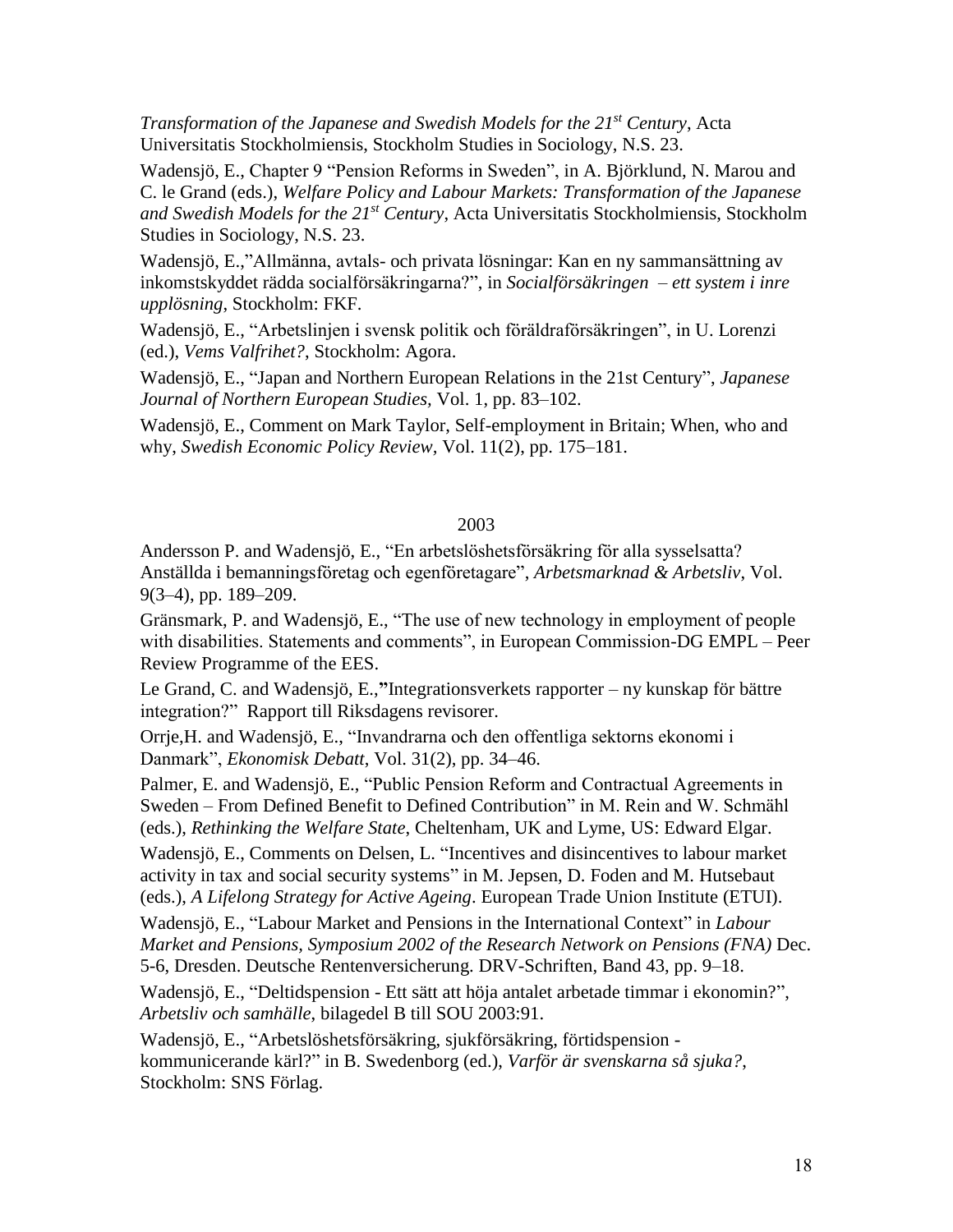Wadensjö, E., "Arbeitsmarkt und Alterssicherung im internationalen Kontext" in *Arbeitsmarkt und Alterssicherung*, Jahrestagung 2002 des Forschungsnetzwerkes Alterssicherung (FNA) 5. und 6. Dezember 2002 in Dresden. DRV-Schriften, band 42, 9–19.

Wadensjö, E., "Pensionsmodeller för ett nytt århundrade" in L. Harrysson, O. Mallander, and J. Petersson (eds.), *25 år i täten. En vänbok till Per Gunnar Edebalk*, Meddelande från Socialhögskolan 2003:2, pp. 157–169.

Wadensjö, E., "Avtalspensionerna och det allmänna pensionssystemet", in *En fyrk per daler. Pensionerna i ett historiskt perspektiv*, Sundsvall: Statens pensionsverk.

Wadensjö, E., "Replikk til Grete Brochmann: Invandringen - hot mot eller frälsare av välfärdsstaten?", *Søkelys på arbeidsmarkedet,* Vol. 20, pp. 273–276.

Wadensjö, E., "National Final Report on the Evaluation of the ESF Programs: Sweden", Report to the EU.

### 2002

Andersson, P. and Wadensjö, E., "Vem arbetar i bemanningsbranschen?" *Arbetsmarknad & Arbetsliv*, Vol. 8(4), pp. 257–271.

Orrje, H. and Wadensjö, E., *Immigration and the Public Sector in Denmark,* Aarhus: Aarhus University Press.

Wadensjö, E., "The changing public-private mix of labour market policy in Sweden" in H. Mosley, J. O'Reilly and K. Schömann (eds.), *Labour Markets, Gender and Institutional Change*, Cheltenham: Edward Elgar.

Wadensjö, E., "Social Insurance in Sweden: The Swedish Model and its Challenge in the 21st Century", in M-C. Kuo, H. F. Zacher and H-S. Chan (eds.), *Reform and Perspectives on Social Insurance: Lessons from East and West*, Hague/London/New York: Kluwer Publ. Co.

Wadensjö, E., "Bertil Ohlin and the Committee on Unemployment 1927*–*1935" in R. Findlay, L. Jonung and M. Lundahl (eds.), *Bertil Ohlin: A Centennial Celebration*, Cambridge, Mass.: MIT Press.

Wadensjö, E., "Active strategies for older workers in Sweden" in M. Jepsen, D. Foden and M. Hutsebaut (eds.), *Active strategies for older workers*, Brussels: ETUI.

Wadensjö, E., "Befolkningsutvecklingen och arbetsmarknaden", Nordisk Arbeidsløshetsforsikringsmøte 2001, TemaNord 2002:505.

Wadensjö, E., "Ekonomiska effekter av invandringen" in G. Viby Mogensen and P. Chr. Matthiessen (eds.), *Invandrerne og arbejdsmarkedet*, Copenhagen: Spektrum.

### 2001

Fridén, L., Hedén, Y. and Wadensjö, E., "Personaluthyrningsföretag – en bro till arbetsmarknaden?" Bilaga 2 till Mångfaldsprojektet.

Milner, H. and Wadensjö, E. (eds.), *Gösta Rehn, the Swedish Model and Labour Market Policies*, Ashgate.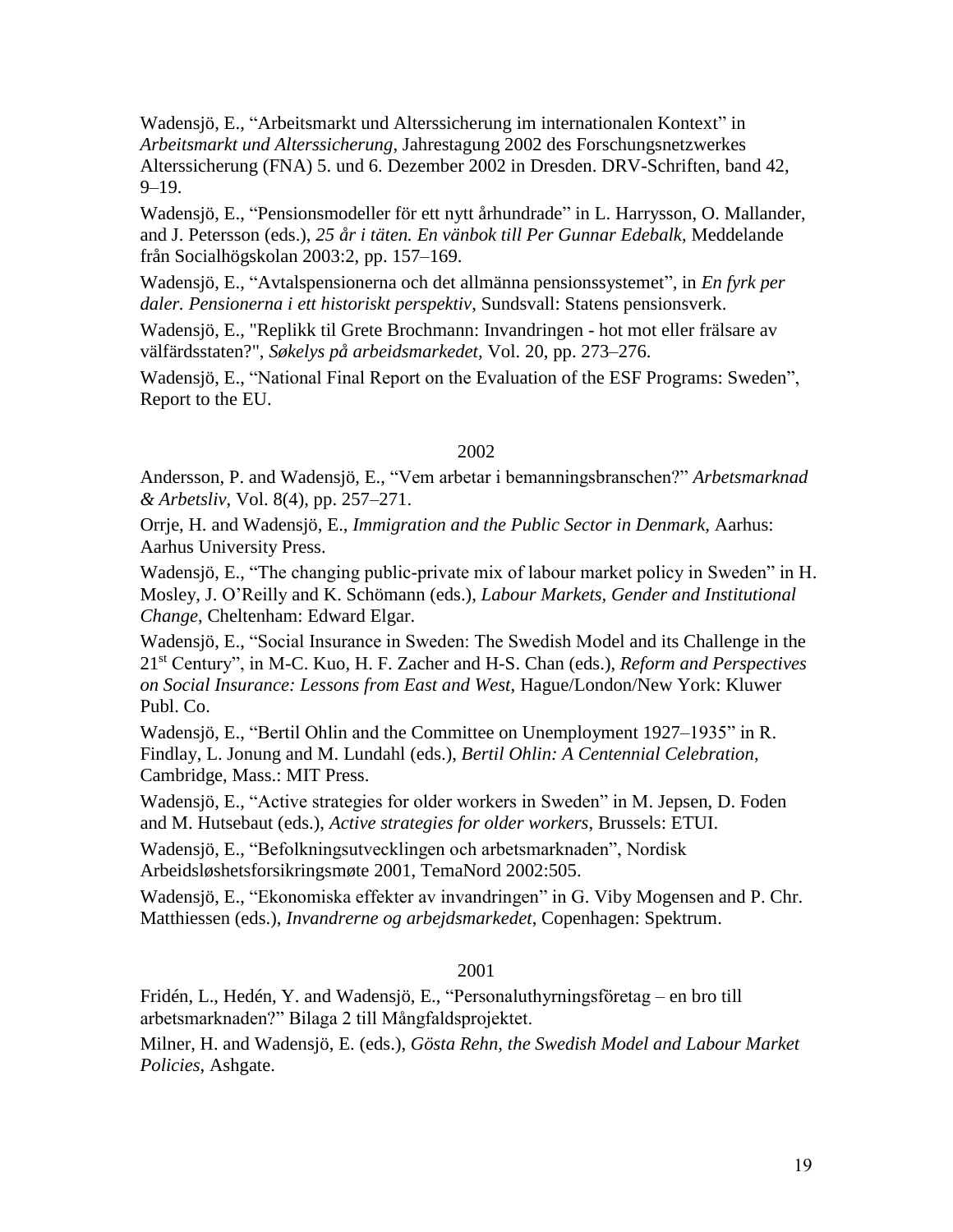Wadensjö, E., "The employment status of disabled people in the EU. Country study: Sweden" Part of EU financed yearbook "Employment of People with Disabilities", Amsterdam: EIM.

#### 2000

Carlson, B., Orrje, H. and Wadensjö, E., *Ohlins artiklar. Register över Bertil Ohlins artiklar i skandinaviska tidningar och tidskrifter 1919–1979*, Stockholm: Swedish Institute for Social Research.

Marou, N. and Wadensjö, E. (eds.), *Changing Labour Market and Economic Policy. Towards the Post-Welfare State. Sweden and Japan*, Tokyo: Life Design Institute.

Sjögren, G. and Wadensjö, E., *Arbetslinjen för äldre i praktiken. En rapport för Riksdagens Revisorer,* Stockholm: Swedish Institute for Social Research.

Wadensjö, E., "Immigration, the labour market, and public finances in Denmark", *Swedish Economic Policy Review*, Vol 7(2), pp. 59–84.

Wadensjö, E., "Omfördelning via offentlig sektor: en fördjupad analys" and "Invandring, inkomstfördelning och löner" in G. Viby Mogensen and P. Chr. Matthiessen (eds.), *Integration i Danmark omkring årtusindskiftet*, Aarhus: Aarhus University Press.

#### 1999

Coleman, D, Jensen, B., Pedersen, S. and Wadensjö, E., *Indvandringen til Danmark. Internationale og nationale perspektiver*, Copenhagen: Spektrum.

Coleman, D, Jensen, B., Pedersen, S. and Wadensjö, E., *Immigration to Denmark. International and national perspectives*, Aarhus: Aarhus University Press. (English version of the book in Danish above).

Friberg, K., Olli, Å. and Wadensjö, E., *Privata arbetsförmedlingar och personaluthyrningsföretag i Sverige*, Stockholm: Swedish Institute for Social Research.

Regnér, H. and Wadensjö, E., "Arbetsmarknadspolitiska åtgärder" in H. Torp (ed.), *Dagpengesystemen i Norden og tilpasning på arbeidsmarkedet*, Copenhagen: Nordisk Ministerråd.

Regnér, H. and Wadensjö, E., *Arbetsmarknadens funktionssätt i Sverige. En beskrivning baserad på nya intervjudata*, Stockholm: Swedish Institute for Social Research.

Wadensjö, E., "Immigration, Employment and the Public Sector in Denmark", in K. Tamas and M. Hansson, *International Migration, Development & Integration*, Stockholm: Ministry for Foreign Affairs.

Wadensjö, E., "Sweden: reform of the state pension scheme" in E. Reynaud (ed.), *Social dialogue and pension reform*, Geneva: ILO.

Wadensjö, E., "Sweden: Revisions of the Public Pension Programmes"**,** *The Industry and Trade*, no. 179, pp. 101–115.

Wadensjö, E., "Suède: les révisons des régimes publics de retraite" in E. Reynaud (ed.), *Réforme des retraites et concertation sociale*, Genéve: Bureau international du Travail.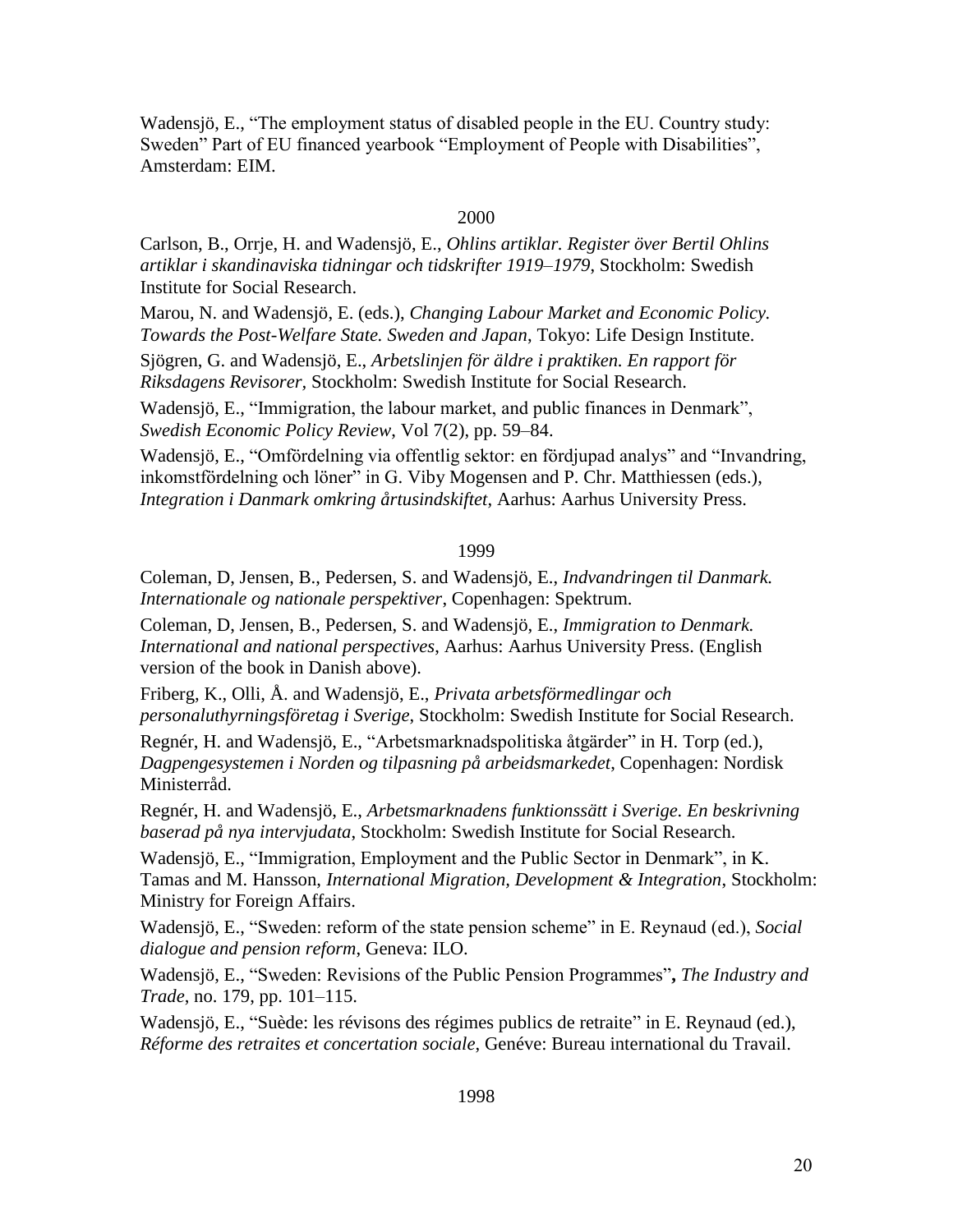Edebalk, P-G., Ståhlberg, A-C. and Wadensjö, E., *Socialförsäkringarna* Stockholm: SNS Förlag.

Persson, I. and Wadensjö, E. (eds.), *Välfärdens genusansikte*. SOU 1998:3. One chapter in the book "Välfärdens genusansikte *–* en introduktion" with I. Persson.

Rein, M. and Wadensjö, E., "The relation between social and occupational security" in T. R. Marmor and P. R. De Jong, *Ageing, Social Security and Affordability*, Aldershot: Ashgate.

Wadensjö, E., "Arbetsmarknaden och arbetsmarknadspolitiken" in J. Ekberg and H. Niklasson (eds.), *Att vara med nationalekonomer*. En vänbok till Lennart Delander. Växjö: Högskolan i Växjö.

Wadensjö, E., "Arbetsmarknadspolitiken under AMS' första halvsekel" in B. Molin (ed.), *Visioner & Vardag*, Stockholm: AMS.

# 1997

Johanesson, J. and Wadensjö, E. (eds.), *28 recept mot arbetslöshet,* Stockholm SNS Förlag.

Persson, I. and Wadensjö, E., *Kvinnors och mäns löner - varför så olika?* SOU 1997:136. Two chapters in the book "Vad vet vi – vad behöver vi veta mer om?" (with I. Persson) and "Arbetsinkomster för kvinnor med längre utbildning."

Persson, I. and Wadensjö, E., *Glastak och glasväggar? Den könssegregerade arbetsmarknaden*. SOU 1997:137. Two chapters in the book "Den könssegregerade arbetsmarknaden en introduktion" (with I. Persson) and "Invandrarkvinnornas arbetsmarknad".

Rein, M. and Wadensjö, E., *Enterprise and the Welfare State*. Two chapters in the book "The Emerging Role of Enterprise in Social Policy" and "The Welfare Mix in Pension Provisions in Sweden", Cheltenham, UK and Lyme, US: Edward Elgar. (paperback edition 1998)

Thoursie, A. and Wadensjö, E. *Labour Market Studies: Sweden*, European Commission, Brussels.

Wadensjö, E., "EU:s arbetsmarknadsstatistik", *Arbetsmarknad & Arbetsliv*, Vol. 3(3).

Wadensjö, E., "Arbetsmarknaden och arbetsmarknadspolitiken", EpC-Rapport 1997:6.

# 1996

Asplund, R., Smith, N., Barth, E. and Wadensjö, E., "The Male-Female Wage Gap in the Nordic Countries" in N. Westergård-Nielsen (ed.), *Wage Differentials in the Nordic Countries*, part of E. Wadensjö (ed.), *The Nordic Labour Markets in the 1990's*, Amsterdam: North-Holland.

Björklund, A., Edin, P-A., Holmlund, B. and Wadensjö, E., *Arbetsmarknaden*, Stockholm: SNS Förlag.

Edebalk, E., Ståhlberg, A-C. and Wadensjö, E., "Avtalsrelaterade trygghetsssystem vid sjukdom, arbetsskada och förtidspension", in SOU 1996:113 *En allmän och aktiv försäkring vid sjukdom och rehabilitering*.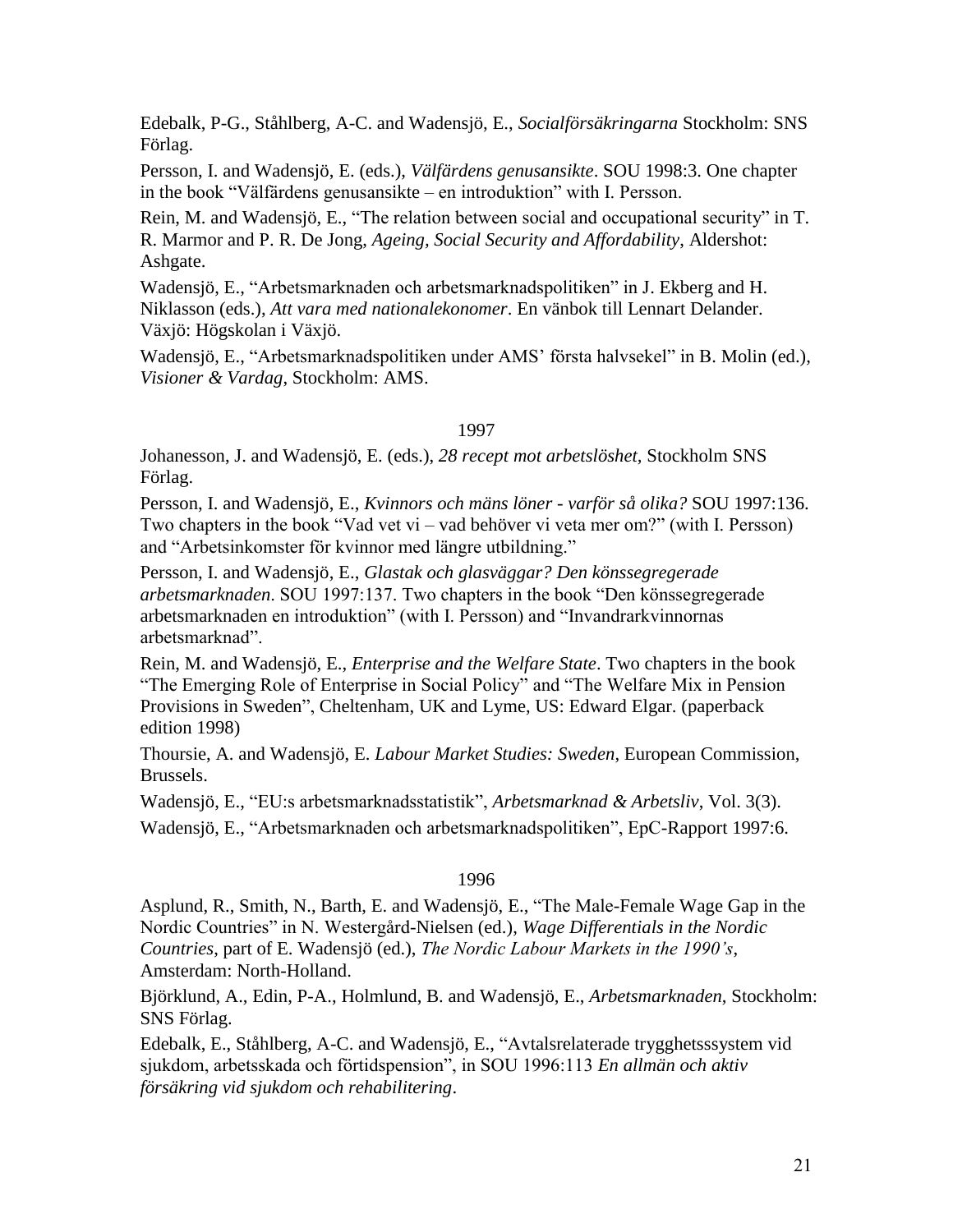Palmer, E. and Wadensjö, E., "Curing the Dutch Disease from a Swedish Perspective" in L. Aarts, R. Burkhauser and P. de Jong (eds.), *Curing the Dutch Disease. An International Perspective on Disability Policy Reform*, Avebury, Aldershot: Ashgate.

Wadensjö, E., "Gradual Retirement in Sweden" in L. Delsen and G. Reday-Mulvey (eds.), *Gradual Retirement in the OECD Countries*, Gower.

Wadensjö, E., Editor and contributor (five chapters) to *From School to Work in the Nordic Countries*, part of E. Wadensjö (ed.), *The Nordic Labour Markets in the 1990's*, Amsterdam: North-Holland.

Wadensjö, E., Editor and contributor (two chapters) to *Leaving the Labour Market Early in the Nordic Countries*, part of E. Wadensjö (ed.), *The Nordic Labour Markets in the 1990's*, Amsterdam: North-Holland.

Wadensjö, E., "Lagt till handlingarna?" *Tiden*, no 4, pp. 12–13.

Wadensjö, E., "Il nuovo sistema pensionistico svedese", *L'Assistenza Sociale*, Ottobre-Dicembre.

# 1995

Backroth-Ohsako, G., Hjelmquist, E., Rönnberg, J. and Wadensjö, E., *Funktionshindrades villkor i arbetslivet*, Stockholm: SFR.

Johannesson, J. and Wadensjö, E. (eds.) and contributor (two chapters) to *Labour Market Policy at the Crossroads*, EFA, Swedish Ministry of Labour.

Thoursie, A. and Wadensjö, E., "Baseline Study Sweden", paper prepared for the British Employment Department (London, UK).

Wadensjö, E., "Ungdomarna och arbetsmarknaden i Norden" in *1990-talets arbetsmarknad i Norden*, NORD 1995:5, Copenhagen: Nordisk Ministerråd.

Wadensjö, E., "De äldre och arbetsmarknaden i Norden" in *1990-talets arbetsmarknad i Norden*, NORD 1995:5, Copenhagen: Nordisk Ministerråd.

Wadensjö, E., "Il pensionamento graduale in Svezia" in L. Delsen, G. Reday-Mulvay and A. Scarioni, *La pensione flessibile*, Roma: Fondazione Cesar.

1994

Muren, A. and Wadensjö, E., "Handelshinder för idéutbyte", editorial in *Ekonomisk Debatt*, Vol. 22(5), p. 485.

Wadensjö, E., "Arbetsmarknadspolitik som medel mot arbetslöshet" in *Vad kan göras åt arbetslösheten?* Nord 1994:117, Nordiska rådet.

Wadensjö, E., "Sverige och invandringen från Öst" in R. Layard, O. Blanchard, R. Dornbusch and P. Krugman, *Invandringen från Öst*, Stockholm, SNS förlag.

Wadensjö, E., "EFA och universitetsforskningen", in *EFA 25 år*, Stockholm: Arbetsmarknadsdepartementet.

Wadensjö, E., "Fritz Brock – en nationalekonomins särling", *Ekonomisk Debatt*, Vol. 22(2), 179–190.

Wadensjö, E., "Sverige och invandringen från Öst", *Invandrare och Minoriteter*, Vol. 21, No. 5-6.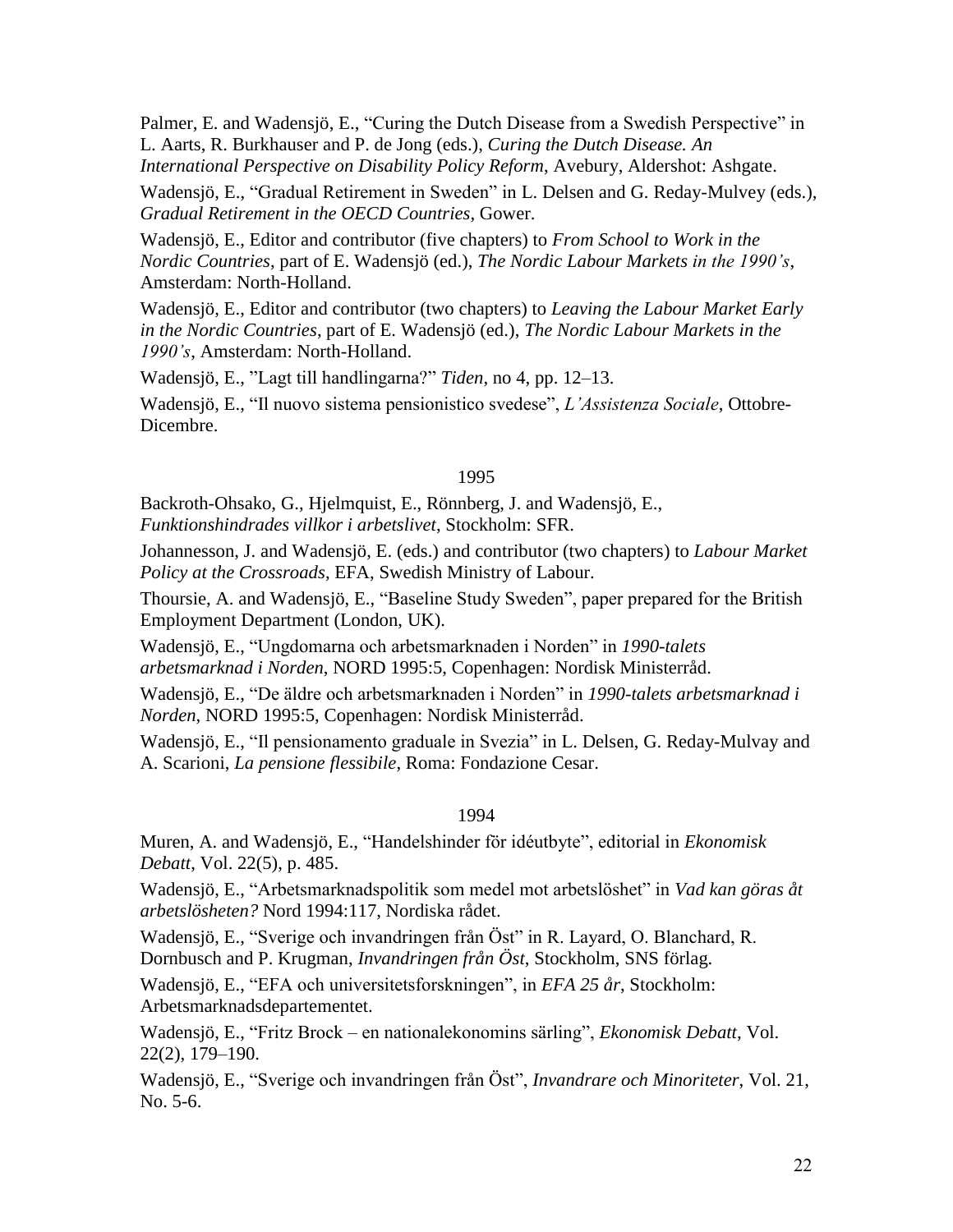Wadensjö, E., "Tidigt utträde ur arbetsmarknaden i Sverige i ett internationellt perspektiv", in *Förtidspension - en arbetsmarknadspolitisk ventil*? SOU 1994:148.

Wadensjö, E., "An Aging Population" in B. Edström (ed.), *Industrial Relations, Wages and Employment in the Japanese Labor Market*, Stockholm: Center for Pacific Asia Studies.

Wadensjö, E., "Trends in Labor Market Policies for Youths with Disabilities" in OECD Documents, *Disabled Youth and Employment*.

# 1993

Edebalk, P-G. and Wadensjö, E., "Varsel, uppsägningar och avgångsvederlag", *Ekonomisk Debatt*, Vol. 21(2), pp. 117*–*125.

Johannesson, J. Ohlsson, H., Zetterberg, J. and Wadensjö, E., "Stenkastning i glashuset. Svar till Calmfors och Forslund", *Ekonomisk Debatt*, Vol. 21(6), pp. 567*–*574.

Johannesson, J. Ohlsson, H., Zetterberg, J. and Wadensjö, E., "Kritiken saknar grund - Avslutande svar till Calmfors och Forslund", *Ekonomisk Debatt*, Vol. 21(8), pp. 749*–*752.

Wadensjö, E., "Gösta Bagge. An Entrepreneur in Swedish Economics" in L. Jonung (ed.) *Swedish Economic Thought. Explorations and Advances*, London: Routledge.

Wadensjö, E., "Några problem inom avtalsförsäkringarna" in K. Eklund (ed.) *En "skattereform" för socialförsäkringar?* Stockholm: Publica.

Wadensjö, E., "Arbetslöshet och arbetslöshetsförsäkring" in *De ekonomiska trygghetssystemen i ett historiskt och internationellt perspektiv,* Stockholm: CSA and Försäkringskasseförbundet.

Wadensjö, E., "Socialförsäkringssystemets okända delar" in *Nya villkor för ekonomi och politik*. Bilagedel 2, SOU 1993:16.

Wadensjö, E., "Arbetsmarknadspolitikens effekter på löner och priser" in *Politik mot arbetslöshet,* SOU 1993:43, Stockholm: EFA.

Wadensjö, E., "Vem skriver vad i Ekonomisk Debatt", in *Ekonomisk Debatt 1973-1992*. Stockholm: Nationalekonomiska Föreningen.

Wadensjö, E., "Arbetsmarknadspolitiken och den ekonomiska krisen" in *Arbetsmarknadspolitik på nya vägar. Tre forskare om arbetsmarknadspolitikens handlingsutrymme*, Stockholm: Fritzes.

Wadensjö, E., "Labor market programs and part-time work: the Swedish example", *Generations*, Vol. XVII, No. 4.

Wadensjö, E., "Fritz Brock - an eccentric economist", *Research 1993. Annual Report and Program*, Department of Economics, Uppsala University.

# 1992

Wadensjö, E., "Humankapitalbildning, arbetstider och produktivitet" *Ekonomisk Debatt*, Vol. 20(1), pp. 27*–*38.

Wadensjö, E., "Recruiting a New Generation" in L. Engwall (ed.), *Economics in Sweden*, London: Routledge.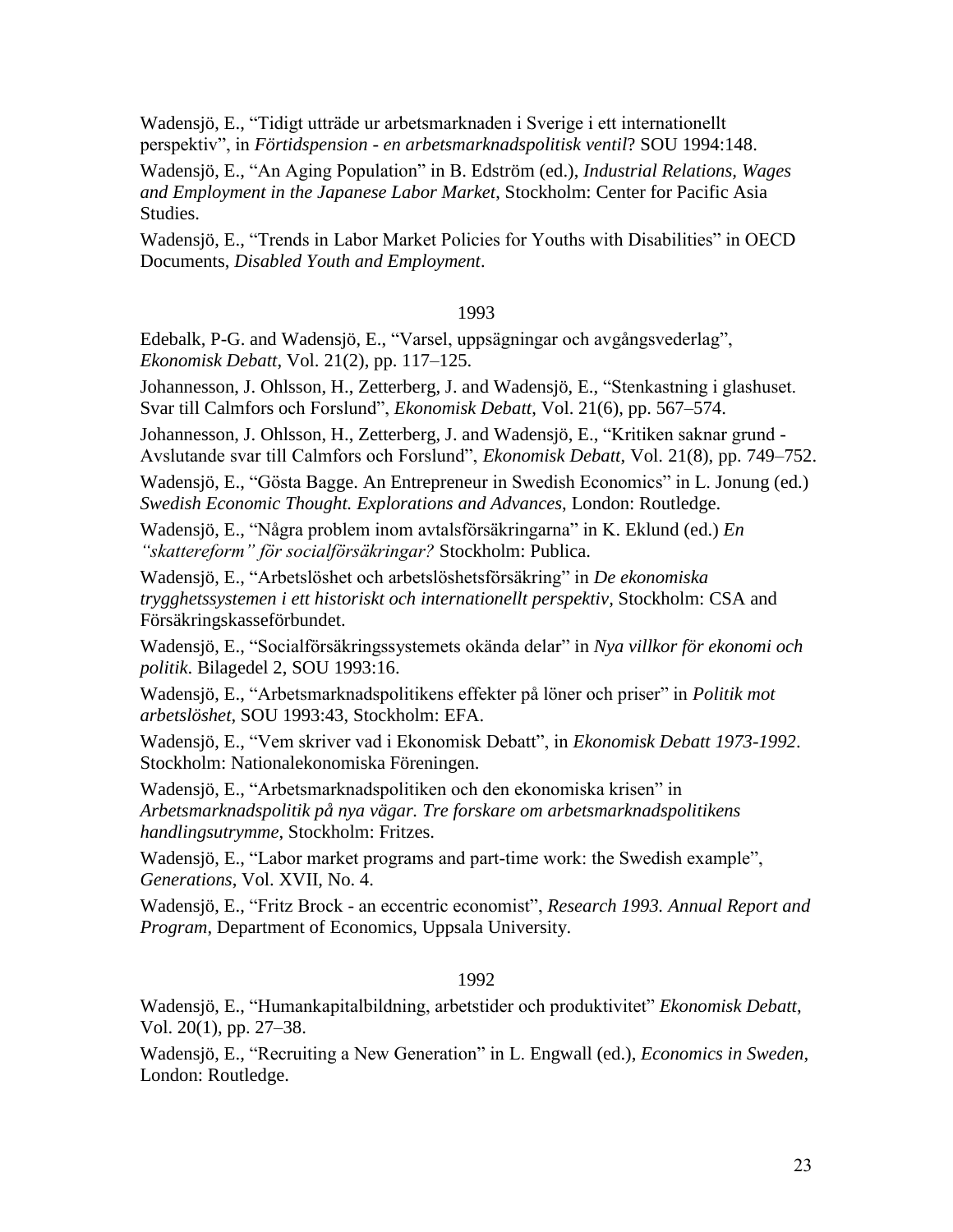Wadensjö, E., "Varför arbetar vi så mycket när det lönar sig så litet?" in L. Gonäs and B. Viklund (eds.), *Det nya arbetslivet*, Stockholm: Arbetslivscentrum.

Wadensjö, E., "Avtalsförsäkringar - komplement eller substitut till socialförsäkringarna" in *Det svenska välfärdssystemet - analyser och utvecklingslinjer*, Stockholm: Försäkringskasseförbundet och CSA.

Wadensjö, E., "Forskarutbildning och inkomster" in H. Eriksson (ed.), *Forskarutbildning, forskarrekrytering och forskarkarriär*, Stockholm: Utbildningsdepartementet.

Wadensjö, E., "Low and High Paid Workers" in D. Marsden (ed.), *The Future of European Wage and Labour Cost Statistics*, Luxembourg: Eurostat.

Wadensjö, E., "Samhällsekonomiska aspekter på högre utbildning och kompetens. En rapport till NUTEK", June 1992.

# 1991

Schober-Brinkmann, K. and Wadensjö, E., "Contrasting Forms of Youth Training and Employment in Sweden and West Germany" in P. Ryan, P. Garonna and R. Edwards (eds.), *The Problem of Youth: the Regulation of Youth Employment and Training in Advanced Economies*, London: Macmillan.

Wadensjö, E., "The Committee on Unemployment and the Stockholm School" in Lars Jonung (ed.), *The Stockholm School of Economics Revisited*, Cambridge University Press.

Wadensjö, E., "Early Exit from the Labor Force in Sweden" in M. Kohli, M. Rein, A-M. Guillemard and H. van Gunsteren (eds.) *Time for Retirement. Comparative Studies of the Decreasing Age of Exit from the Labor Force*, Cambridge: Cambridge University Press.

Wadensjö, E., "Comments on Anders Björklund and Bertil Holmlund. The Economics of Unemployment Insurance: The Case of Sweden" in *FIEF Studies in Labor Markets and Economic Policy* Oxford: Clarendon Press.

Wadensjö, E., "Carl Adolph Agardh - an economist in advance of his time", *European Journal of Political Economy,* Vol. 7(2), pp. 215*–*228.

Wadensjö, E., "Högre utbildning och inkomster" in *Arbetskraft, arbetsmarknad och produktivitet*. Expertrapport 4 till Produktivitetsdelegationen. Stockholm: Allmänna förlaget.

### 1990

Edebalk, P. G. and Wadensjö, E., "Det okända socialförsäkringssystemet", *Ekonomisk Debatt,* Vol. 18(3), pp. 263–274.

Wadensjö, E., "Sysselsättning och arbetslöshet i Europa" in Å. Dahlberg (ed.) *Den svenska arbetsmarknaden och EG*, Stockholm: Allmänna förlaget.

Wadensjö, E., "Politica de mercado de trabajo y crecimiento del empleo en Svecia" *Sistema*. Revista de Ciencias Sociales, Enero 1990, No. 94–95.

Wadensjö, E., "Ekonomiska aspekter på avtalspensionerna", in SOU 1990:78 *Expertbilagor till Pensionsberedningens huvudbetänkande*.

Wadensjö, E., "Nya forskargenerationer", *Ekonomisk Debatt,* Vol. 18(4), pp. 381–390.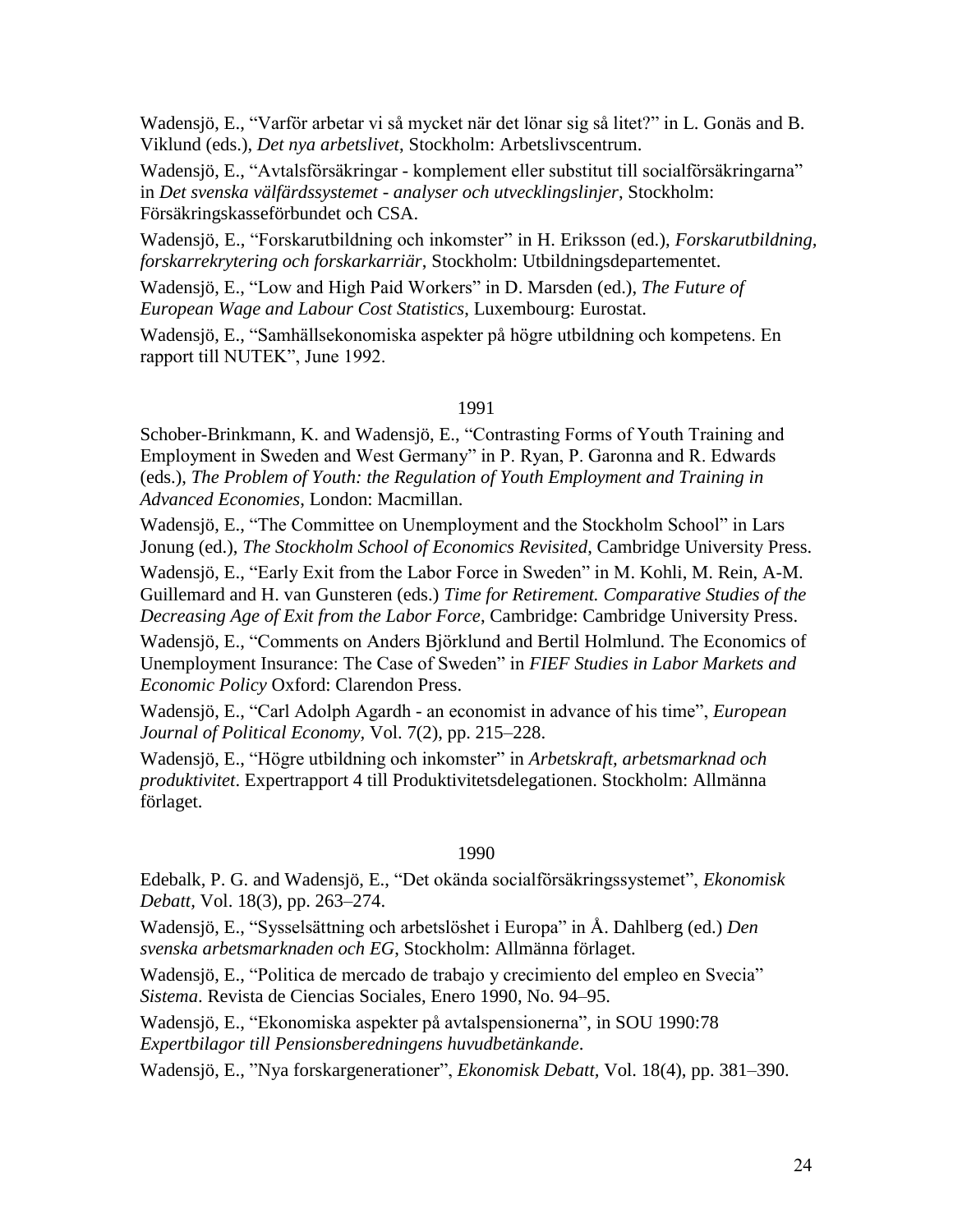Wadensjö, E., "Privata arbetsförmedlingar" in SOU 1990:31 *Perspektiv på arbetsförmedlingen,* Stockholm: EFA.

Wadensjö, E., "Arbetsmarknadspolitik" in A. Englund (ed.) *Forskare granskar politiken* Stockholm: Samhällsvetenskapliga fakulteten, Stockholms universitet.

Wadensjö, E., "Recent Labor Market Experiences of Older Workers in Sweden". Report to the ILO.

# 1989

Björklund, A. and Wadensjö, E. (eds.), *Arbetsmarknadsekonomi*, Stockholm: SNS.

Edebalk, P. G. and Wadensjö, E., *Arbetsmarknadsförsäkringar*. Report for ESO. Ds 1989:68.

Wadensjö, E., "Anställningskontraktet" in P-O. Bjuggren and G. Skogh (eds.), *Företaget. En kontraktsekonomisk analys*, Stockholm: SNS.

Wadensjö, E., "Labor Market Policy and Employment Growth in Sweden", Discussion paper No. 106, Department of Economics, University of Hong Kong.

Wadensjö, E., "Utvecklingen av arbetsmarknaden i de nordiska länderna", *Tietoaika* 3/1989.

Wadensjö, E., "Varför har vi en normal pensionsålder? in *Vingarnas trygghet. Arbetsmarknad, ekonomi och politik* (vänbok till Gösta Rehn). Lund: Dialogos.

# 1988

Dahlberg, Å., Holmlund, B. and Wadensjö, E. (eds.), "Gösta Rehn: *Full sysselsättning utan inflation*, Stockholm: Tiden.

Edebalk, P. G. and Wadensjö, E., "Contractually Determined Insurance Schemes for Manual Workers" in B. Gustafsson and A. Klevmarken (eds.), *The Political Economy of Social Security*, Amsterdam: North Holland.

Wadensjö, E., "Labor Economics in Sweden" in International Institute for Labour Studies DP/11/1988, The State of Labour Economics in Europe.

Wadensjö, E., "Arbetsmarknadspolitiken och arbetsgivarorganisationerna" in Å. Dahlberg (ed.) *1990-talets arbetsmarknad*, Stockholm: Allmänna förlaget.

Wadensjö, E., "Gösta Bagge" *Ekonomisk Debatt,* Vol. 16(7), pp. 569–576.

Wadensjö, E., "Arbetsmarknad och ekonomi", *Invandrare och minoriteter* Vol. 15, No. 4-5.

Wadensjö, E., "Den Rehn-Meidnerska modellen 40 år", *Ekonomisk Debatt,* Vol. 16(4), pp. 259–260.

# 1987

Edebalk, P. G. and Wadensjö, E., "AGB-försäkringen. Utveckling och effekter" Meddelande från Institutet för social forskning 1987/1.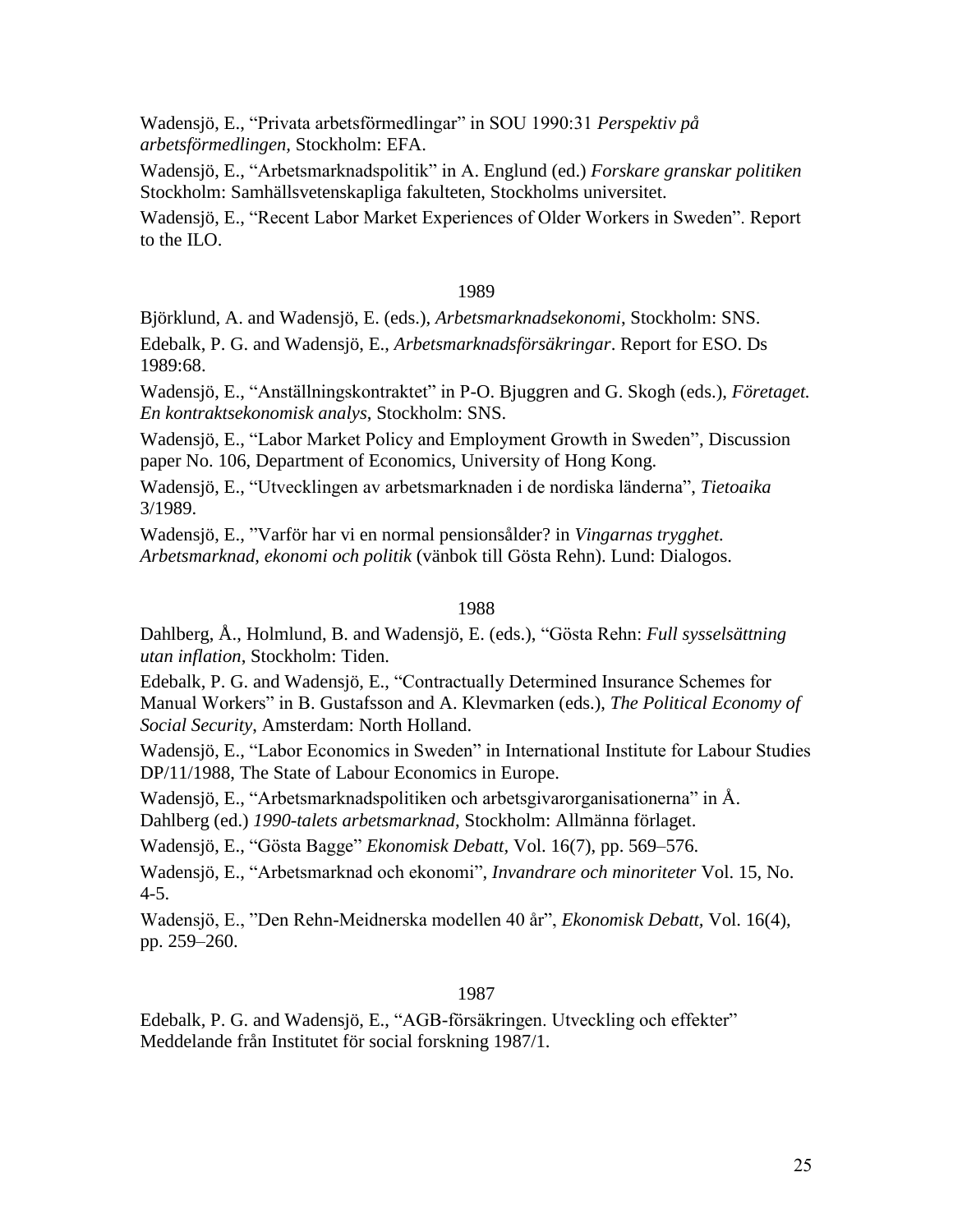Jonung, L. and Wadensjö, E., "Rational, Adaptive and Learning Behavior of Voters. The Evidence from Disaggregated Popularity Functions for Sweden", *Public Choice,* Vol. 54, 197–210.

Wadensjö, E., "Labor Market Policy and Employment Growth in Sweden", *Labour. Review of Labour Economics and Industrial Relations*, Vol. 1(3), pp. 3–23.

Wadensjö, E., "Carl Adolph Agardh", *Ekonomisk Debatt*, Vol. 15(2), pp. 139–146.

Wadensjö, E., "Några ekonomiska aspekter på finansieringen av permitteringar" in H. Indreberg and H. Torp (eds.) *Permitteringer og Arbeidslöshetstrygd*, Oslo: ISF.

Wadensjö, E., "Effekter av åtgärder mot diskriminering på arbetsmarknaden" in B. Swedin (ed.), Slutrapport från det 7:e nordiska migrationsforskarseminariet. NAUTrapport 1987:2, Copenhagen.

Wadensjö, E., "The Youth Labor Market in Sweden. Changes in the 1980's", *Economia & Lavoro*, Vol. 21, No.1. Also published as "Il mercato del lavoro giovanile in Svezia: i cambiamenti degli anni ottanta" in P. Garonna (ed.) *Il Margine e la Voce*, Milano: Franco Angeli.

Wadensjö, E., "Före Stockholmsskolan – Arbetslöshetsutredningen, Ernst Wigforss och Gösta Bagge", *Ekonomisk Debatt*, Vol. 15(4), pp. 298–304.

Wadensjö, E., "Comment on Per-Olov Johansson and Karl-Gustaf Löfgren: Tariff Policy and Real Wage Adjustments in a Small Open Economy" in C-H. Siven (ed.), *Unemployment in Europe. Analysis and Policy Issues*, Stockholm: Timbro.

#### 1986

Edebalk, P. G. and Wadensjö, E., "Permitteringar och arbetslöshet" in *Nordisk seminar om arbejdsmarkedsstatistik*, Copenhagen: Nordisk Statistisk Sekretariat.

Wadensjö, E., "Arbetsmarknaden för ungdomar", editorial in *Ekonomisk Debatt,* Vol. 14(8), pp. 275*–*276.

Wadensjö, E., "Lönerna", editorial in *Ekonomisk Debatt* Vol. 14(4), p. 603.

Wadensjö, E., "Den nya doktorsexamen: Addendum. Disputationer i nationalekonomi 1984 och 1985." *Ekonomisk Debatt*, Vol. 14(1), pp. 61–64.

Wadensjö, E., "Economic Theories of Discrimination" in *Themes and Theories in Migration Research*, Proceedings from an International Seminar on Migration Research. Copenhagen: The Danish Social Science Research Council.

#### 1985

Edebalk, P. G. and Wadensjö, E., "Permitteringsersättning, permitteringar och arbetslöshet", *Ekonomisk Debatt*, Vol. 13(6), pp. 407*–*417.

Wadensjö, E., "Den nya doktorsexamen: doktorsavhandlingar i nationalekonomi 1970- 1983", Meddelande från Institutet för social forskning 1985/1.

Wadensjö, E., "Nytt hot mot universitetsforskningen", editorial, *Ekonomisk Debatt*, Vol.  $13(1)$ , pp. 5–6.

Wadensjö, E., "Den offentliga statistiken", editorial, *Ekonomisk Debatt*, Vol. 13(2), pp. 95–96.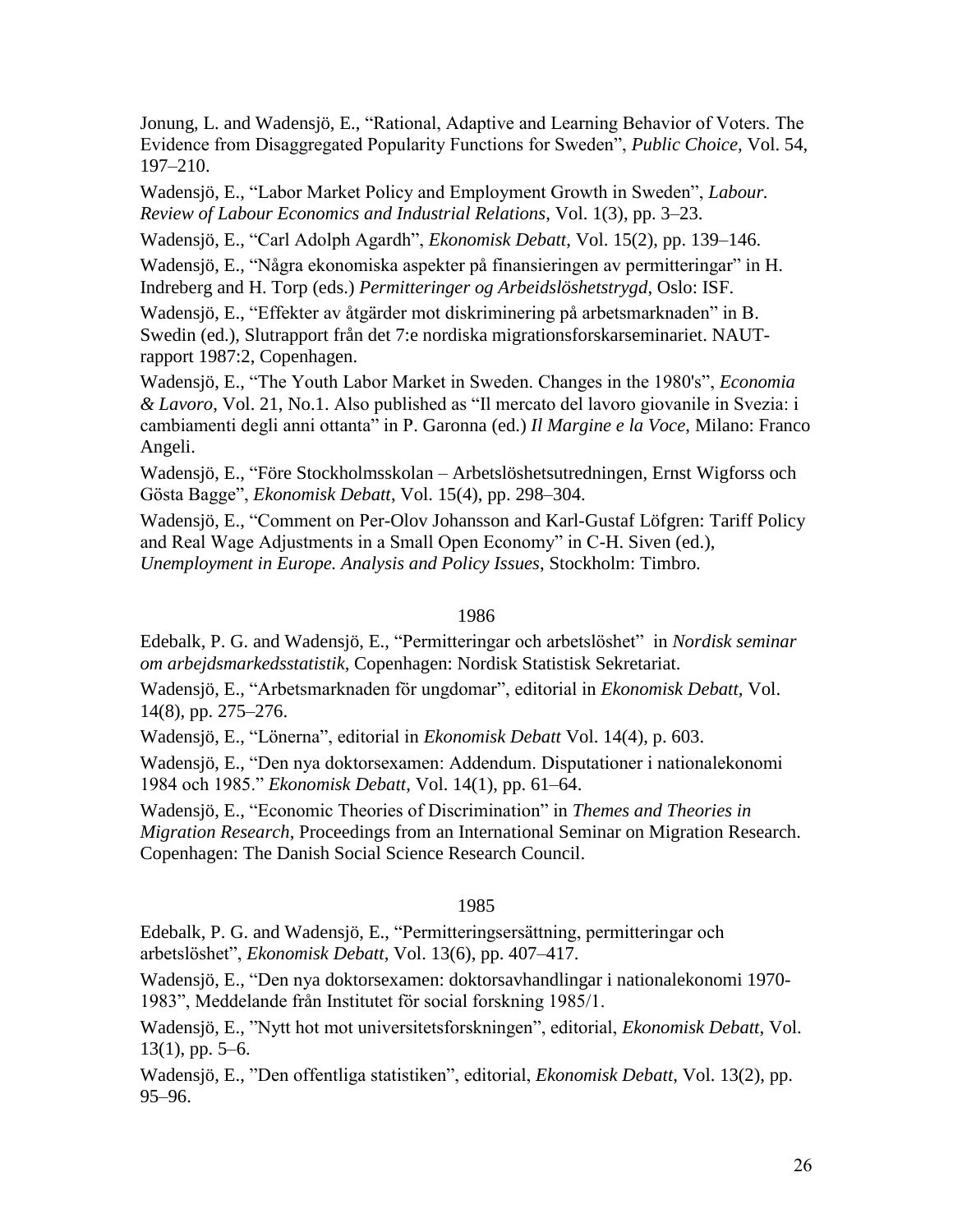Wadensjö, E., "Skolöverstyrelsen och samhällskunskapen", editorial, *Ekonomisk Debatt*, Vol. 13(1), pp. 39–40.

Wadensjö, E., "The Financial Effects of Unemployment and Labor Market Policy Programs for Public Authorities", Meddelande från Institutet för social forskning 1985/9. In a revised version as IIM/LMP 85-7, Wissenschaftszentrum, Berlin.

Wadensjö, E., "Gymnasieskolan och arbetsmarknaden", *Forskning om utbildning*, Vol. 12, No. 3; also published in K. Abrahamsson and M. Myrberg (eds.) *Gymnasieskola i utveckling*, Stockholm: Skolöverstyrelsen (1986).

Wadensjö, E., "Rehabilitering ur samhällsekonomisk synpunkt", in L-E. Engstrand (ed.) *Handikappsamhälle* Jönköping: Högskolan i Jönköpings förlag.

Wadensjö, E., "Disability Pensioning of Older Workers in Sweden. A Comparison of Studies Based on Time-series and Cross-section Data", Meddelande från Institutet för social forskning 1985/15.

Wadensjö, E., "Comment to John McCallum: 'Wage Gaps, Factor Shares and Real Wages'". *Scandinavian Journal of Economics* Vol. 87, No. 2. Also published in L. Calmfors and H. Horn (eds.) *Trade Unions, Wage Formation and Macroeconomic Stability*. London: MacMillan 1986.

Wadensjö, E., "Demographic Factors and the Labor Market: Report of Organizer" in *Scandinavian Population Studies* 7. The Seventh Nordic Demographic Symposium. Helsinki: The Scandinavian Demographic Society.

# 1984

Höglund, B. and Wadensjö, E., *Spelet om resurserna i den svenska blandekonomin,* Lund: Dialogos. Second revised edition published in 1988. Third revised edition published in 1993.

Lundahl, M. and Wadensjö, E., *Unequal Treatment. A Study in the Neoclassical Theory of Discrimination*. London: Croom Helm.

Wadensjö, E., "Den nya doktorsexamen: Doktorsavhandlingar i nationalekonomi: 1970- 1983", *Ekonomisk Debatt*, Vol. 12(5), pp. 310*–*321.

Wadensjö, E., "Labor Market Policy Towards the Disabled in Sweden", Discussion paper IIM/LMP 84-4C, Wissenschaftszentrum, Berlin.

Wadensjö, E., "Disability Policy in Sweden" in R. Haveman, V. Halberstadt and R. Burkhauser, *Public Policy Toward Disabled Workers*, Ithaca: Cornell University Press.

Wadensjö, E., "The Swedish Disability Policy", *International Rehabilitation Review* (1985) No. 1.

Wadensjö, E., "De arbetshandikappades arbetsmarknadssituation och åtgärder för arbetshandikappade", Chapter 8 in SOU 1984:31 *Arbetsmarknadspolitik under omprövning*.

# 1983

Wadensjö, E., "De arbetshandikappades arbetsmarknads- och inkomstförhållanden", Meddelande från Institutet för social forskning, 1983/5.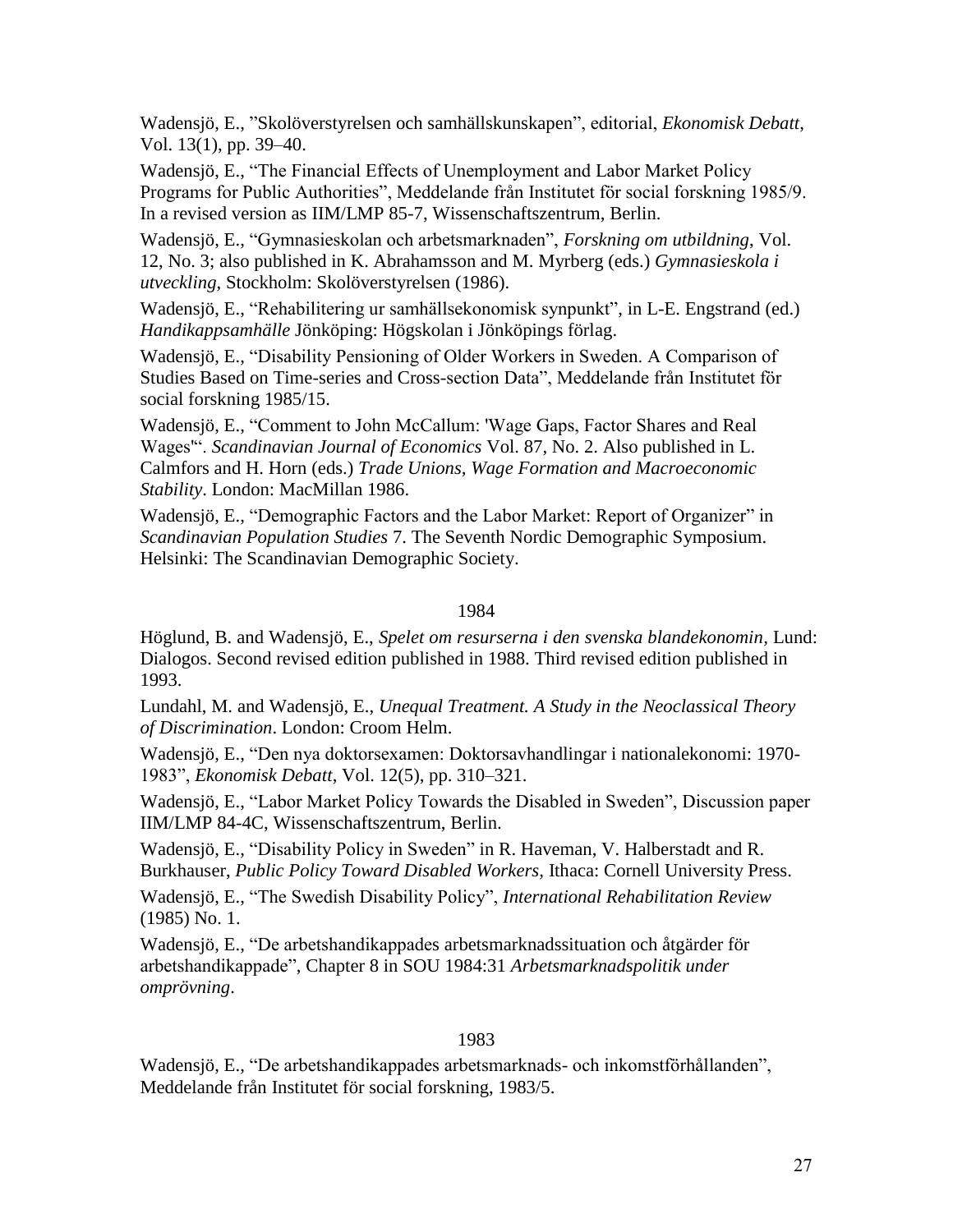Wadensjö, E., "Arbetsmarknaden och de handikappades arbetsmarknadssituation", *Socialt perspektiv*, Vol. 1, No. 2.

Wadensjö, E., "Undersökningsmetod och andel arbetshandikappade: en internationell jämförelse" in *Handikappbegreppet*, Stockholm: Forskningsrådsnämnden.

### 1982

Kruse, A. and Wadensjö, E., "Den offentliga sektorn och sysselsättningen", Meddelande från Institutet för social forskning 1982/5.

Wadensjö, E., "Sammanfattning av fakultetsopposition på Peter Nybergs avhandling 'Emigration, ekonomisk tillväxt och stabilitet'", Meddelande från Institutet för social forskning 1982/1.

Wadensjö, E., "Vem är arbetslös?", *Ekonomisk Debatt*, Vol. 10(8), pp. 530–541.

Wadensjö, E., "Arbetsmarknadspolitiken - marknad, politik och administration" in *Arbetsmarknadspolitik under debatt: 10 forskares syn på arbetsmarknadsproblem*, Stockholm: Liber.

### 1981

Wadensjö, E., "Arbetsmarknad, invandring och ekonomi" in E. Hamberg and T. Hammar (eds.), *Invandringen och framtiden*, Stockholm: Liber.

Wadensjö, E., "Samhällsekonomiska effekter av invandring" in B. Westerberg (ed.) *Invandrarkunskap i lärarutbildning*. Rapport nr 19 från Styrelsen för Lund/Malmöhögskoleregion.

# 1980

Edebalk, P. G. and Wadensjö, E., *Avgångsbidrag*, Lund: Liber.

Jonung, L. and Wadensjö, E., "The Swedish Phillips Curve", *Skandinaviska Enskilda Banken Quarterly Review*, No. 1*–*2.

Wadensjö, E., "Lagar, avtal och ungdomarnas arbetsmarknad", *Administrationstema*, Vol. 9, No. 2.

Wadensjö, E., "Den svenska ekonomin och invandrarna. Konsekvenser för invandrarna av förändringar i den svenska ekonomin", *Invandrare och Minoriteter*, No. 2.

Wadensjö, E., "Job Creation and Job Maintenance in the Private Sector. A New Course in the Swedish Labor Market Policy", Meddelande från Nationalekonomiska institutionen i Lund 1980:68 and in Arbeitkreis Sozialwissenschaftliche Arbeitsforschung, Arbeitspaper 1980:1, *Job Creation and Job Maintenance – Experience from Western Countries in the 1970s*.

Wadensjö, E., "Utbudet av arbetskraft", Meddelande från Nationalekonomiska institutionen i Lund 1980:69.

#### 1979

Jonung, L. and Wadensjö, E., "Wages and Prices in Sweden 1912–1921. A Retrospective Test", *Scandinavian Journal of Economics*, Vol. 81(1), pp. 60–71.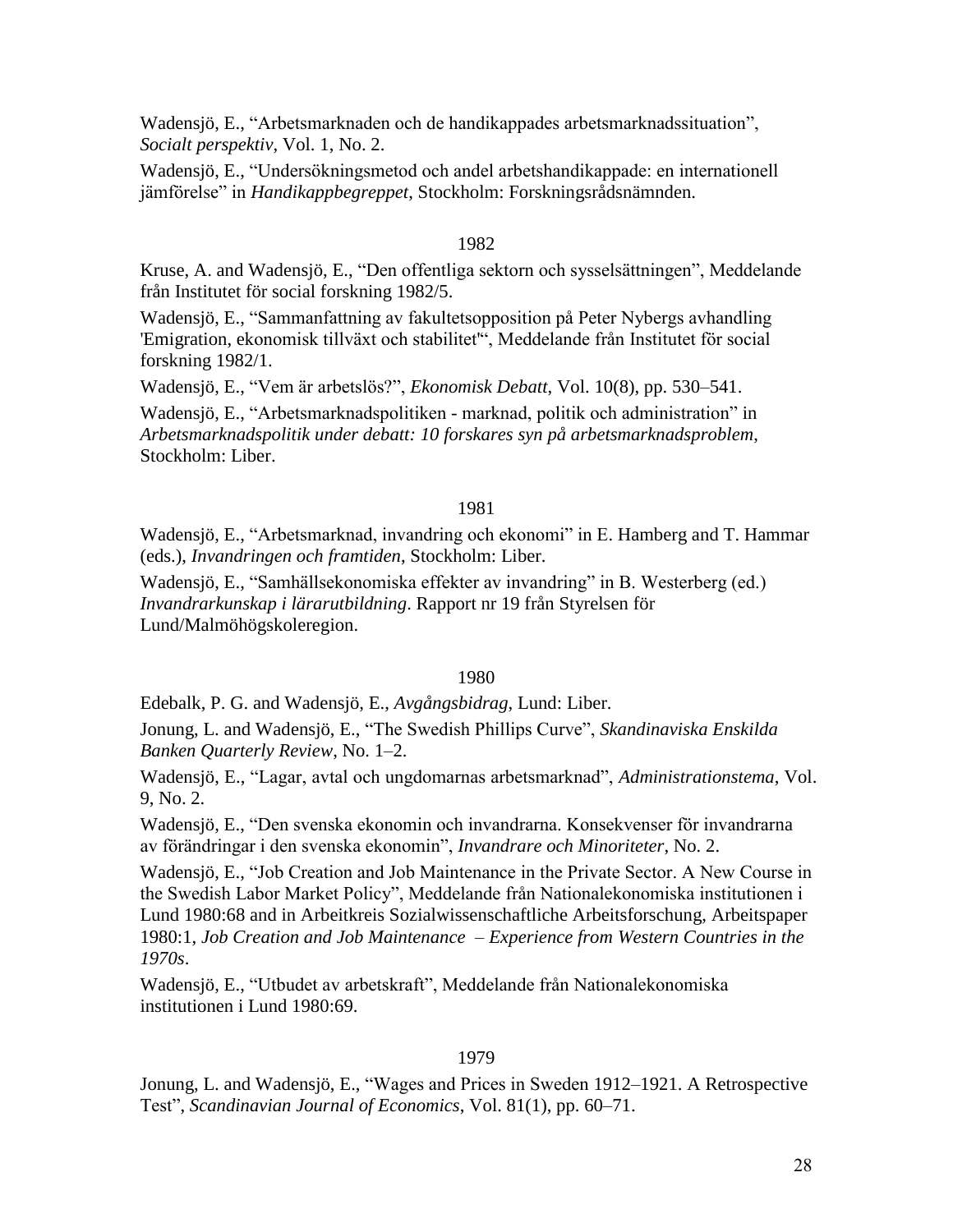Jonung, L. and Wadensjö, E., "The Effects of Unemployment, Inflation and Real Income Growth on Government Popularity in Sweden", *Scandinavian Journal of Economics*, Vol. 81(2), pp. 343–353. Also published in S. Ström (ed.), *Measurement in Public Choice*, London: Macmillan (1981) and in M. Holler (ed.), *Wahlanalyse: Hypothesen, Methoden und Ergebnisse*, München: Tudov (1984).

Jonung, L. and Wadensjö, E., "Ekonomi och politik i Sverige 1896–1948. En kommentar till en artikel av Kurt Rydé", *Statsvetenskaplig tidskrift*, Vol. 82, No. 2.

Lundahl, M. and Wadensjö, E., "Economic Discrimination in a Two-Good Model: An Addendum", *Zeitschrift für Nationalökonomie*, No. 1–2.

Wadensjö, E., "Arbetsmarknadspolitiken - från rörlighetsstimulans till företagsstöd", *Ekonomisk Debatt*, Vol. 7(2), pp. 103–109.

Wadensjö, E., "Arbetslösheten slår hårdast mot utländska ungdomar", *Forskning och Framsteg*, No. 3.

Wadensjö, E., "Invandrarna och en dual arbetsmarknad", A. Ringen (ed.), *Migration to and within the Nordic Countries*, Report from the Vth Nordic Conference on Labour Migration Research, Institute of Applied Social Research, Oslo.

# 1978

Edebalk, P.G. and Wadensjö, E., "Unemployment Insurance and Seasonal Unemployment", *Economy and History*, Vol. 21(1).

Jonung, L. and Wadensjö, E., "A Model of the Determination of Wages and Prices in Sweden, 1922 – 1971", *Economy and History*, Vol. 21(2), pp. 104–113.

Jonung, L. and Wadensjö, E., "Prisbildningen i den norska ekonomin 1961–1969 – En kommentar", *Statsökonomisk tidskrift*, No. 1.

Wadensjö, E., "Ungdomsarbetslöshet", *Ekonomisk Debatt*, Vol. 5(4), pp. 224–235. A slightly longer version is published in a conference volume published by Kommunförbundet (the Swedish Association of Local Authorities).

Wadensjö, E., "Integrerad arbetsmarknadspolitik och cost-benefit analys" in *Jämförelsemetoder i samhällsplaneringen*, Nordisk Utredningsserie B 1978:3, Stockholm.

Wadensjö, E., *Arbetsmarknaden*, Lund: Dialog.

Wadensjö, E., "The Economic Determinants of Migration in Countries of Destination". Paper presented at a conference on "Economic and Demographic Change: Issues for the 1980's" (International union for the scientific study of population), Helsinki 28/8 *–* 1/9 1978. Published in the proceedings (part III of the conference).

Wadensjö, E., "Problems Associated with the Use of Statistics on Employment Vacancies", Meddelande från Nationalekonomiska institutionen i Lund, 1978:42.

Wadensjö, E., "Selection of Applicants for Labor Market Programs with special regard to training and public relief work". Paper presented at a conference on "Administrative Conditions of Selective Manpower Programs", International Institute of Management - Wissenschaftszentrum, Berlin, June 7*–*9, 1978, and in a revised version as Meddelande från Nationalekonomiska institutionen i Lund 1978:49.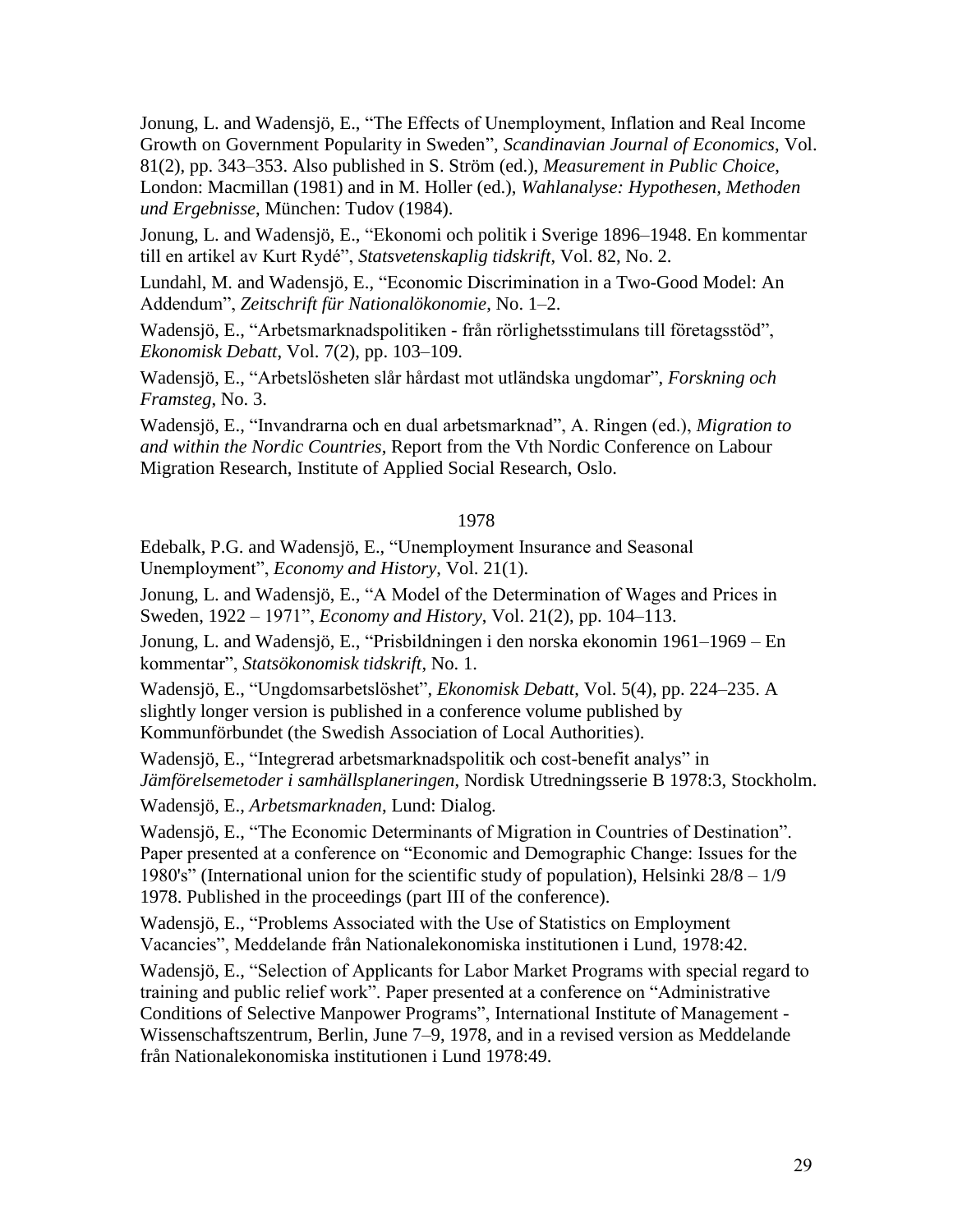Wadensjö, E., "Arbetsmarknadsstatistik" and "Planeringsmodeller för arbetsmarknadspolitik" Chapters 12 and 14 of SOU 1978:60 *Arbetsmarknadspolitik i förändring*.

Wadensjö, E., "Invandringens samhällsekonomiska effekter", *Invandrare och Minoriteter*, No. 6.

# 1977

Johansson, S. and Wadensjö, E., "Statligt stöd till kommunala industribeställningar - Tillämpning av en metod för en beräkning av sysselsättningseffekter", Rapport nr 10, projektet "Integrerad arbetsmarknadspolitik".

Jonung, L. and Wadensjö, E., "The Scandinavian Model of Inflation – An Empirical Test", Meddelande från Nationalekonomiska institutionen i Lund 1977:30.

Lundahl, M. and Wadensjö, E., "Economic Discrimination in a Two-Good Model", *Zeitschrift für Nationalökonomie*, Vol. 37, No. 3/4.

Wadensjö, E., "Statistiken över lediga platser", Rapport nr 9, projektet "Integrerad arbetsmarknadspolitik".

# 1976

Jonung, C., Jounung, L., Persson, I. and Wadensjö, E., *Från mikro till makro*, Lund: Föreningen nationalekonomer i Lund.

Persson-Tanimura, I. and Wadensjö, E., "Det nya intresset för arbetsmarknadsteorin", *Ekonomisk Debatt*, Vol. 4(6), pp. 403*–*406.

Tegle, S. and Wadensjö, E., "Tolv sätt att mäta arbetslöshet", *Internationella studier*, No. 2.

Wadensjö, E., "Invandrerlandet Sverige", *Den Ny Verlden*, Vol. 10(3), pp. 106–132.

Wadensjö, E., "Factors Determining International Migration". Chapter 10 in *Demographic, Economic and Social Interactions*, Cambridge, Mass: Ballingers Publ. Co.

Wadensjö, E., "Occupational Segregation of Migrant Workers in Sweden", Paper presented at the Nordic Seminar on Migration Research, Espoo (Finland), May 19-21, 1976. Published in a somewhat expanded version as Växjö Migration Studies 5.

Wadensjö, E., "Ekonomiska teorier om bostadssegregation och deras relevans för studiet av förslumningsprocessen", in *Byggnadsvård och samhällsekonomi*, Stockholm: Statens Råd för Byggnadsforskning.

Wadensjö, E., "Who wins, who loses?" in *Proceedings of the Nordic Seminar on Long-Term Effects of Migration*, Stockholm: Ministry of Labour.

Wadensjö, E., "The Act Concerning 240 Hours' Swedish Lessons and Unemployment among Foreigners" in *Proceedings of the Nordic Seminar on Long-Term Effects of Migration*, Stockholm: Ministry of Labour.

Wadensjö, E., "Arbetsmarknadspolitisk statistik", in "Arbetsmarknadspolitikens effekter", Meddelande från Nationalekonomiska institutionen i Lund 1976:17.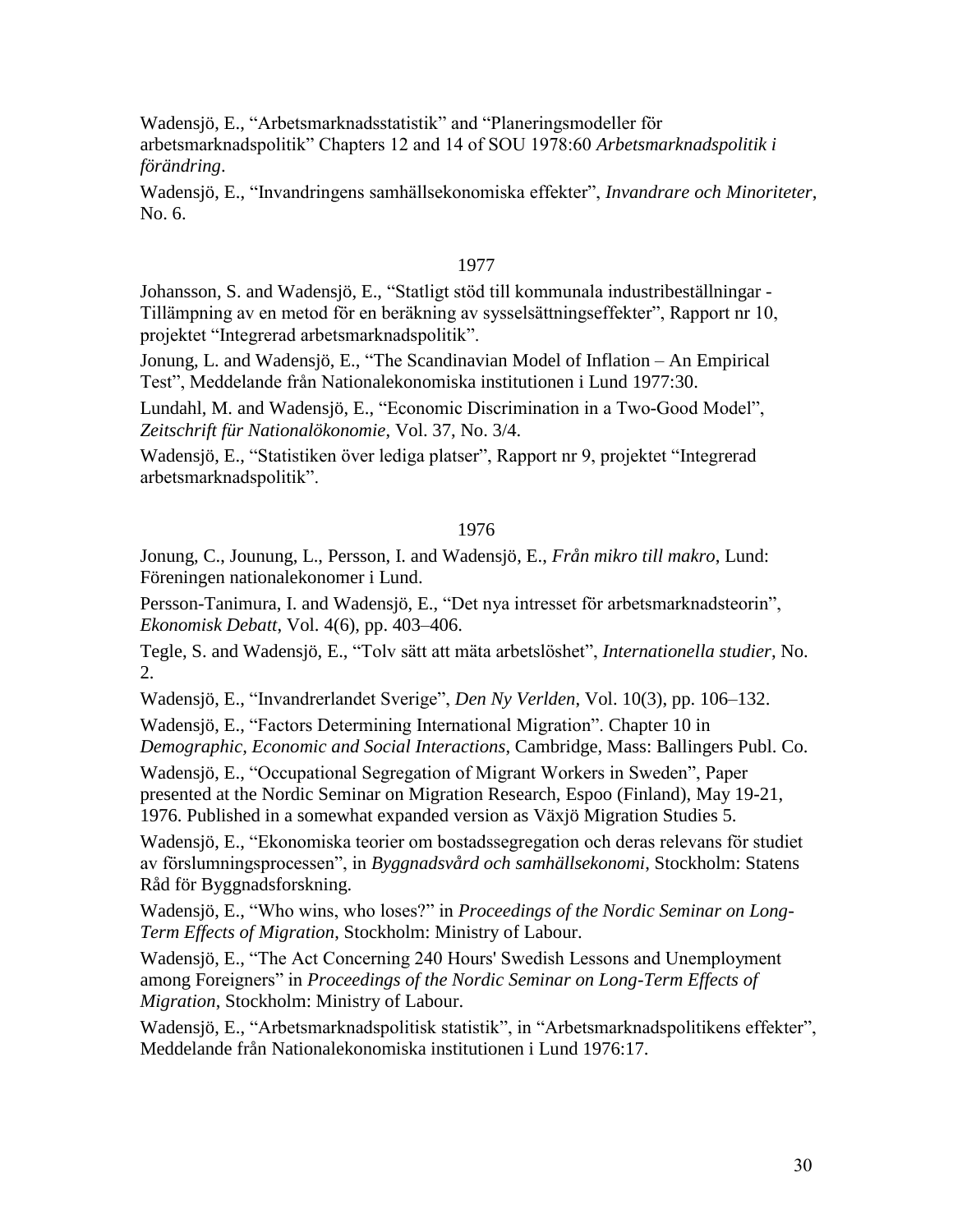Wadensjö, E., "Invandrarna på arbetsmarknaden. Sammanfattning av fakultetsopposition på Rolf Ohlssons doktorsavhandling", Meddelande från Nationalekonomiska institutionen i Lund 1976:23.

Wadensjö, E., "Arbetslöshet och lönebildning. Sammanfattning av fakultetsopposition på Bertil Holmlunds avhandling", Meddelande från Nationalekonomiska institutionen i Lund 1976:26.

# 1975

Hegelund,S. L. Jonung, E. Petersson and E. Wadensjö, "The Phillips Curve for Sweden – The Determinants of Wages and Prices in Sweden 1922–1971", Nationalekonomiska Institutionen, Meddelande 1975:13.

Jonung, L. and Wadensjö, E., "Är 70-talets svenska ekonomi annorlunda?" *Ekonomisk Debatt*, Vol. 3(4), pp. 270–272.

Jonung, L. and Wadensjö, E., "Det annorlunda 1970-talet?" *Ekonomisk Debatt*, Vol. 3(6), pp. 384–385.

Wadensjö, E., "Remuneration of Migrant Workers in Sweden", *International Labour Review*, Vol. 112, No. 1.

Wadensjö, E., "Lagstiftningen om 240 timmars svenskundervisning och arbetslösheten bland utlänningar", *Ekonomisk Debatt*, Vol. 3(1), pp. 51–55.

#### 1974

Jönsson, B., Nilsson, B. and Wadensjö, E., "Industrin i Hylte", Halmstad: Halland county council.

Wadensjö, E., Chapter 8 "Immigration" in SOU 1974:29 *Att utvärdera arbetsmarknadspolitik*.

Wadensjö, E., "De nya arbetsmarknadsteorierna som teoretisk referensram för krav på statistik". In *Rapport från nordiska seminariet om arbetsmarknadsstatistik* in Hyvinge, Finland 1974.

Wadensjö, E., "Immigration – en studie i lönsamhet", *Ekonomisk Revy*, Vol. 31(3), pp. 140–145.

### 1973

Jönsson, B. and Wadensjö, E., "Regional planering för full sysselsättning", *Plan*, Vol. 27(5), pp. 245–252.

Wadensjö, E., *Immigration och samhällsekonomi* (Immigration and the Swedish Economy), Lund: Studentlitteratur.

Wadensjö, E., "Arbetslöshetsbegrepp", *Ekonomisk Debatt*, Vol. 2(8), pp. 529–532.

Wadensjö, E., "About Cost Benefit Analysis of International Migration". In A. Majava (ed.) *Migration Research in Scandinavia*, Helsinki: Ministry of Labour.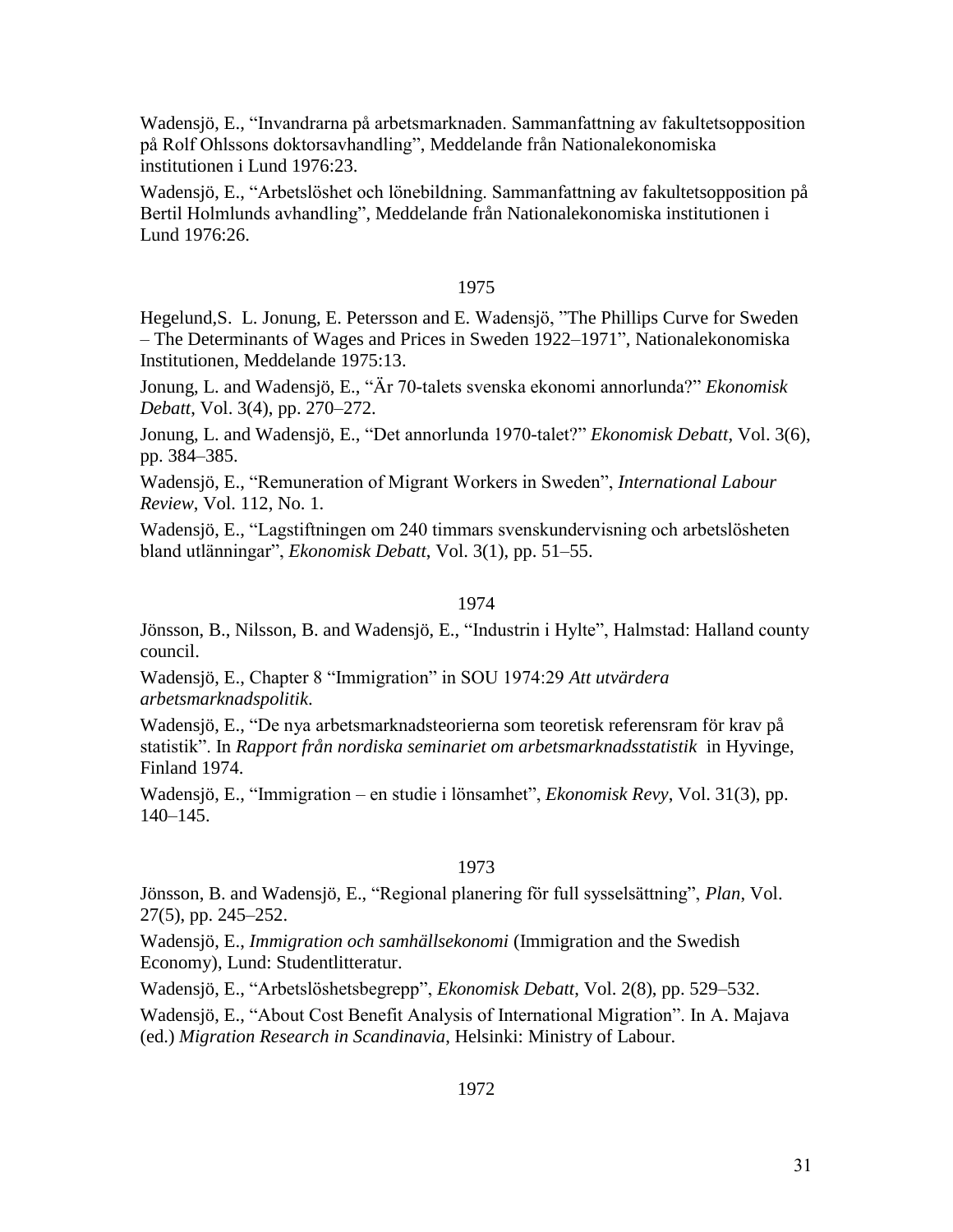Jönsson, B. and Wadensjö, E., *Industriell miljö i Halland*, Halmstad: Halland county council.

# 1971

Wadensjö, E., "Ekonomisk teori och immigration" in D. Schwarz (ed.) *Identitet och minoritet*, Stockholm: Almquist & Wicksell.

Wadensjö, E., "Löser invandringen industrins arbetskraftsproblem?" in Sveriges Verkstadsförenings Jubileumskongress 28*–*30 september 1971, *Människan och arbetets villkor*, Stockholm: Sveriges Verkstadsförening.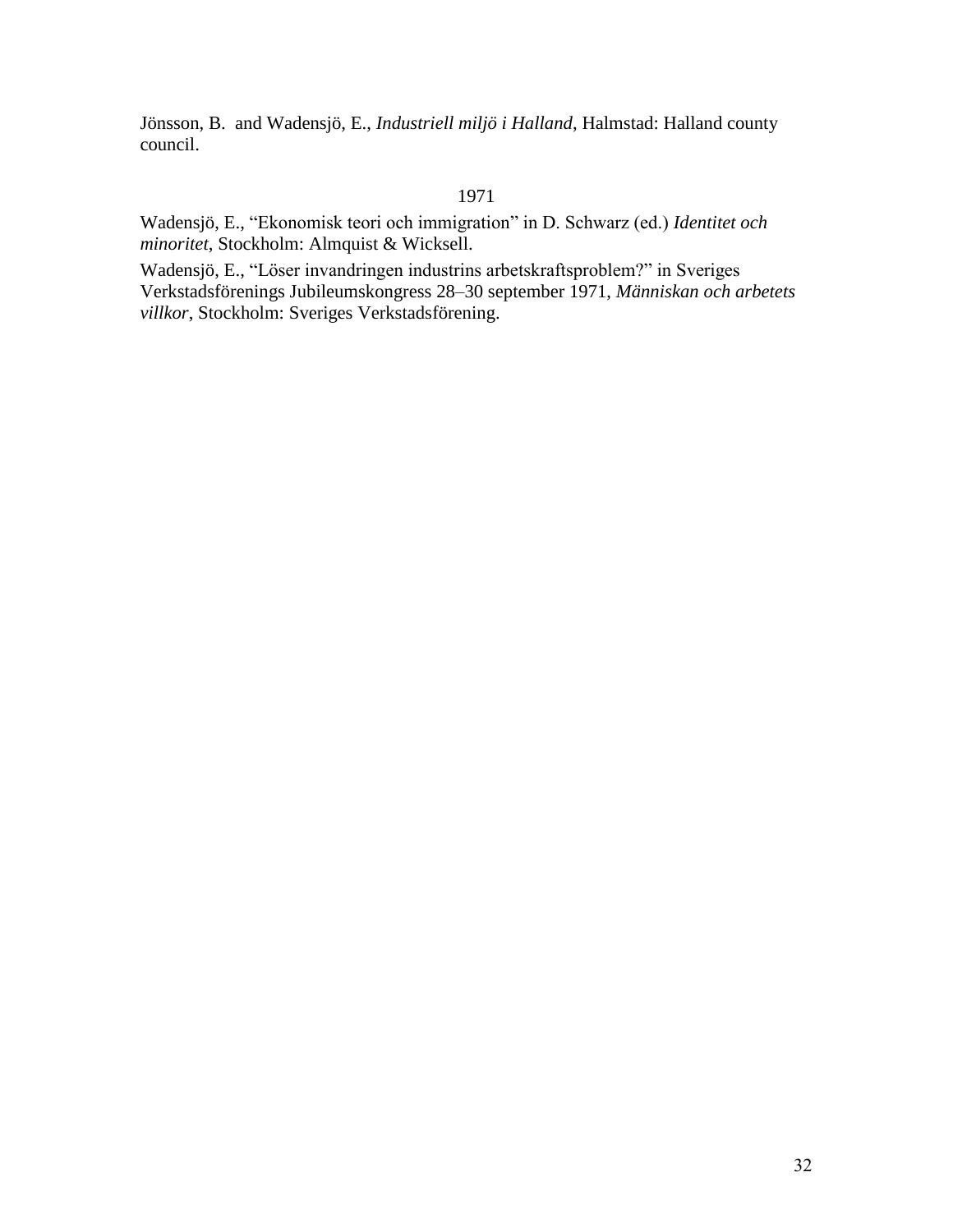# **Book Reviews**

"Rolf Ohlsson: Invandrarna på arbetsmarknaden", *Economy and History* Vol. 19 (1976) No 1, *Historisk Tidskrift* (1976), No 4 and *Invandrare och Minoriteter*, Vol. 3 (1976) No 3-4.

"W.R. Böhning: The Migration of Workers in the United Kingdom and the European Community", *Invandrare och Minoriteter*, Vol. 4 (1977) No. 1.

"Adriana Marshall: The Import of Labour. The Case of the Netherlands", *Invandrare och Minoriteter*, Vol. 4 (1977) No. 5.

"Paul David, Herbert Gutman, Richard Sutch, Peter Temin and Gavin Wright: Reckoning With Slavery", *Ekonomisk Debatt*, Vol. 6 (1978) No. 2 and *Annals of Regional Science* (1978), July.

"Rolf Ohlsson: Ekonomisk strukturförändring och invandring. En undersökning av invandrare i Malmö under perioden 1945-1967" *Economy and History*, Vol. 22 (1979), No. 1 and *Invandrare och Minoriteter*, Vol. 6 (1979) No. 1-2.

"Gunnar Persson: Essays on Mobility and Social Reproduction", *Economy and History*, Vol. 22 (1979), No. 2 and *Invandrare och Minoriteter*, Vol. 5 (1978), No. 6.

"Peter Nyberg: Emigration, ekonomisk tillväxt och stabilitet". *Ekonomiska samfundets tidskrift*, Vol. 33 (1980), No. 4.

"Jane Cederqvist: Arbetare i strejk", *Statsvetenskaplig tidskrift*, Vol. 84 (1981), No. 1. "Ingvar Flink: Strejkbryteriet och arbetets frihet. En studie av svensk arbetsmarknad fram till 1938." *Ekonomisk Debatt*, Vol. 9 (1981), No. 3.

"Lars Olsson: Då barn var lönsamma", *Ekonomisk Debatt*, Vol. 9 (1981), No. 4.

"Alf Sjöström: Det okända AMS", *Ekonomisk Debatt*, Vol. 10 (1982), No. 8.

"Anders Lange and Charles Westin: Etnisk diskriminering och social identitet", *Invandrare och Minoriteter*, Vol. 9 (1982) No. 2 and 5.

"Roger Ko-Chih Tung: Exit-Voice Catastrophes. Dilemma Between Migration and Participation", *Invandrare och Minoriteter*, Vol. 9 (1982) No. 3.

"George Nelleman: Polske landarbejdere i Danmark og deres efterkommere", *Invandrare och Minoriteter*, Vol. 9 (1982) No. 5.

"Knut Dohse: Ausländische Arbeiter und bürgerlicher Staat", *Invandrare och Minoriteter*, Vol. 9 (1982) No. 5.

"Donald J. Treiman and Heide I. Hartmann (eds.): Women, Work and Wages: Equal Pay for Jobs of Equal Value", *Ekonomisk Debatt*, Vol. 11 (1983), No. 3.

"Gunnar Eliasson m.fl.: Studies in Labor Market Behavior", *Statsvetenskaplig tidskrift*, Vol. 86 (1983), No. 3.

"David Gordon, Richard Edwards and Michael Reich: Segmented Work, Divided Workers", *Ekonomisk Debatt*, Vol. 11 (1983), No. 4.

"Anne-Lise Seip: Sosialhjelpsstaten blir til", *Statsvetenskaplig tidskrift*, Vol. 87 (1984), No. 4.

"Sven-Ola Lindeberg: CSA och arbetslöshetspolitiken", *Ekonomisk Debatt*, Vol. 12 (1984), No. 5.

"Hans Chr Overgaard: Forskning som tjener", *Ekonomisk Debatt*, Vol. 13 (1985), No. 1. "Robert Axelrod: The Evolution of Cooperation", *Ekonomisk Debatt*, Vol. 14 (1986), No. 3 and *European Sociological Review*, Vol. 1 (1986) No. 3.

"Sven-Eric Liedman: Den synliga handen", *Ekonomisk Debatt*, Vol. 14 (1986), No. 7.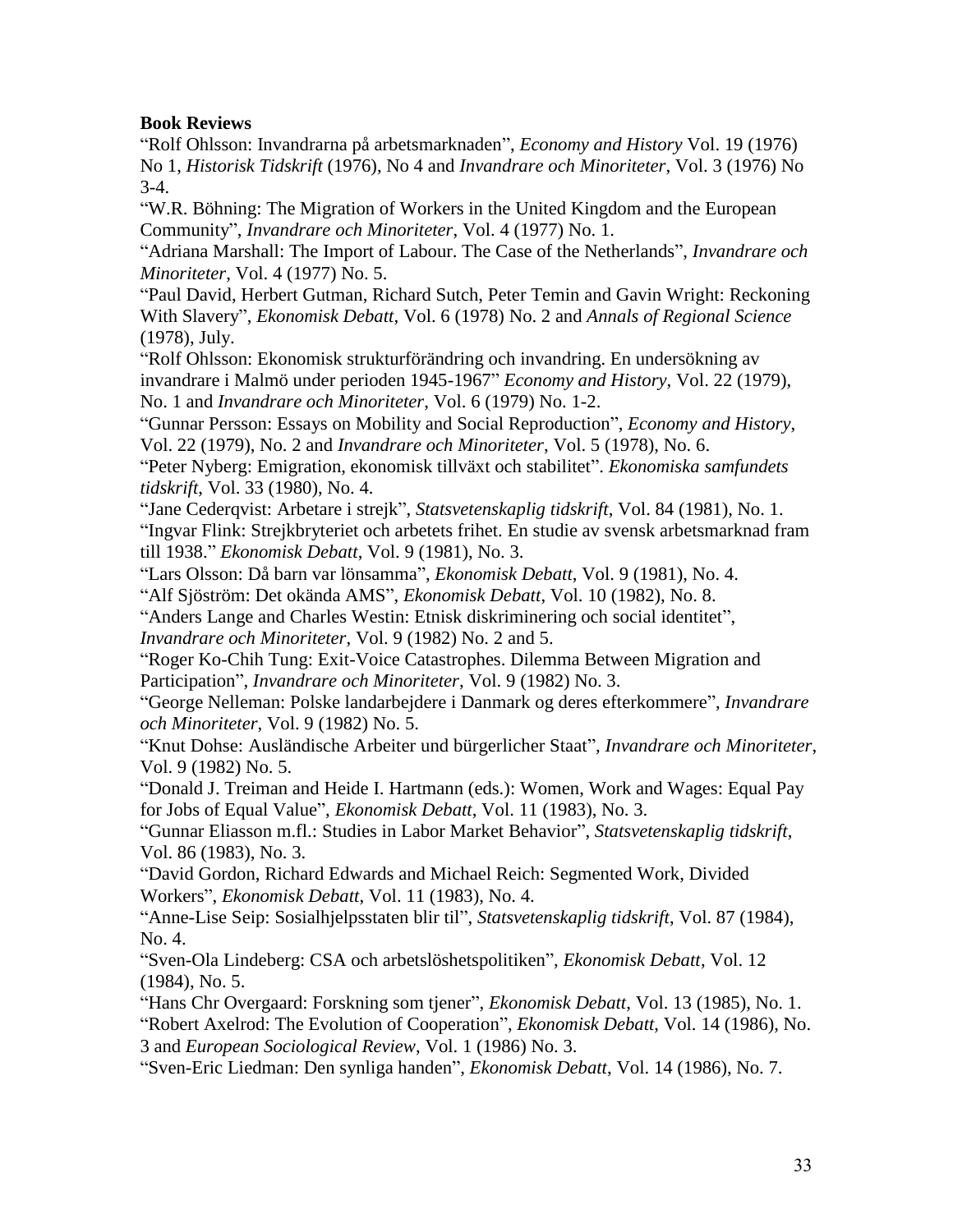"John L. Palmer (ed.): Perspectives on the Reagan Years", *Ekonomisk Debatt*, Vol. 15 (1987), No. 3.

"Kevin Lang and Jonathan S. Leonard (eds.): Unemployment & the Structure of Labor Markets," *Ekonomisk Debatt*, Vol. 15 (1987), No. 5.

"Per G. Andreen and Gunnar Boalt: Bagge får tacka Rockefeller", *Ekonomisk Debatt*, Vol. 15 (1987), No. 6.

"Henry Ohlsson: Cost-Benefit Analysis of Labor Market Programs", *Ekonomisk Debatt*, Vol. 16 (1988), No. 5.

"Guy Standing: Unemployment and Labour Market Flexibility: Sweden", *Ekonomisk Debatt*, Vol. 16 (1988), No. 6.

"Paul Osterman: Employment Futures" *Ekonomisk Debatt*, Vol. 17 (1989), No. 1.

"Nils-Eric Hallström: Lagen om ungdomslag" *Ekonomisk Debatt*, Vol. 18 (1990), No. 2. "Jan-Olov Jansson: Arbetsorganisationen vid Motala verkstad" *Ekonomisk Debatt*, Vol. 18 (1990), No. 5.

"Tim Tilton: The Political Theory of Swedish Social Democracy" *Ekonomisk Debatt* Vol. 20 (1992), No. 3, and *Scandinavian Journal of Economics* Vol. 94 (1992), No. 3.

"Claudia Goldin: Understanding the Gender Gap. An Economic History of American Women", in *Ekonomisk Debatt* Vol. 20 (1992), No. 6.

"A review of three studies of the life and work of Joseph Schumpeter", *Sociologisk forskning*, Vol. 29 (1992), No. 4.

"OECD: Private Pensions and Public Policy", *Ekonomisk Debatt* Vol. 21 (1993), No. 3. "Jan Bröms: Lönebildning under kontroll", *Ekonomisk Debatt* Vol. 21 (1993), No. 7. "Rita Asplund: Essays on Human Capital and Earnings in Finland", *Ekonomisk Debatt* Vol. 22 (1994), No. 7.

"Åke Daun et al.: Invandrarna i välfärdssamhället", *Invandrare och Minoriteter*, Vol. 22 (1995) No. 1-2.

"Lars Ohlsson, På tröskeln till folkhemmet", *Arbetsmarknad och Arbetsliv*, Vol. 2 (1996), No. 1.

"Labour Party Commission on Social Strategies for National Renewal", *Tiden*, 1996, no 4.

"Sven Trygged: Arbetslös och medellös", *Arbetsmarknad och Arbetsliv*, Vol. 3 (1997), No. 1.

"Gunnar Aronsson and Åsa Kilbom: Arbete efter 45", *Arbetsmarknad och Arbetsliv*, Vol. 3 (1997), No. 2.

"Per Broomé, AnnKatrin Bäcklund, Christer Lundh and Rolf Ohlsson: Varför sitter "brassen" på bänken", *Ekonomisk Debatt*, Vol. 25 (1997), No.4.

"Pieter Bevelander, Benny Carlsson and Mauricio Rojas: I krusbärslandets storstäder. Om invandrare i Stockholm, Göteborg och Malmö", *Invandrare & Minoriteter*, Vol. 24 (1997) No. 5.

"Ragnar Thoursie: Elefantsjukan. Berättelser från Byråkratin", *Ekonomisk Debatt*, Vol. 31 (2003), No.7.

Katarina Hjelm. (ed). *Flervetenskapliga perspektiv i migrationsforskning*, in *Invandrare & Minoriteter*, No 1, 2007.

"Lars Söderström: The economics of social protection", *Ekonomisk Debat*t, nr 8, 2009.

"Sofia Rönnqvist, Från diversity management till mångfaldsplaner?", *Historisk Tidskrift*, 2010, No 1, and *Scandinavian Economic History Review*, Vol. 58(3), 2010.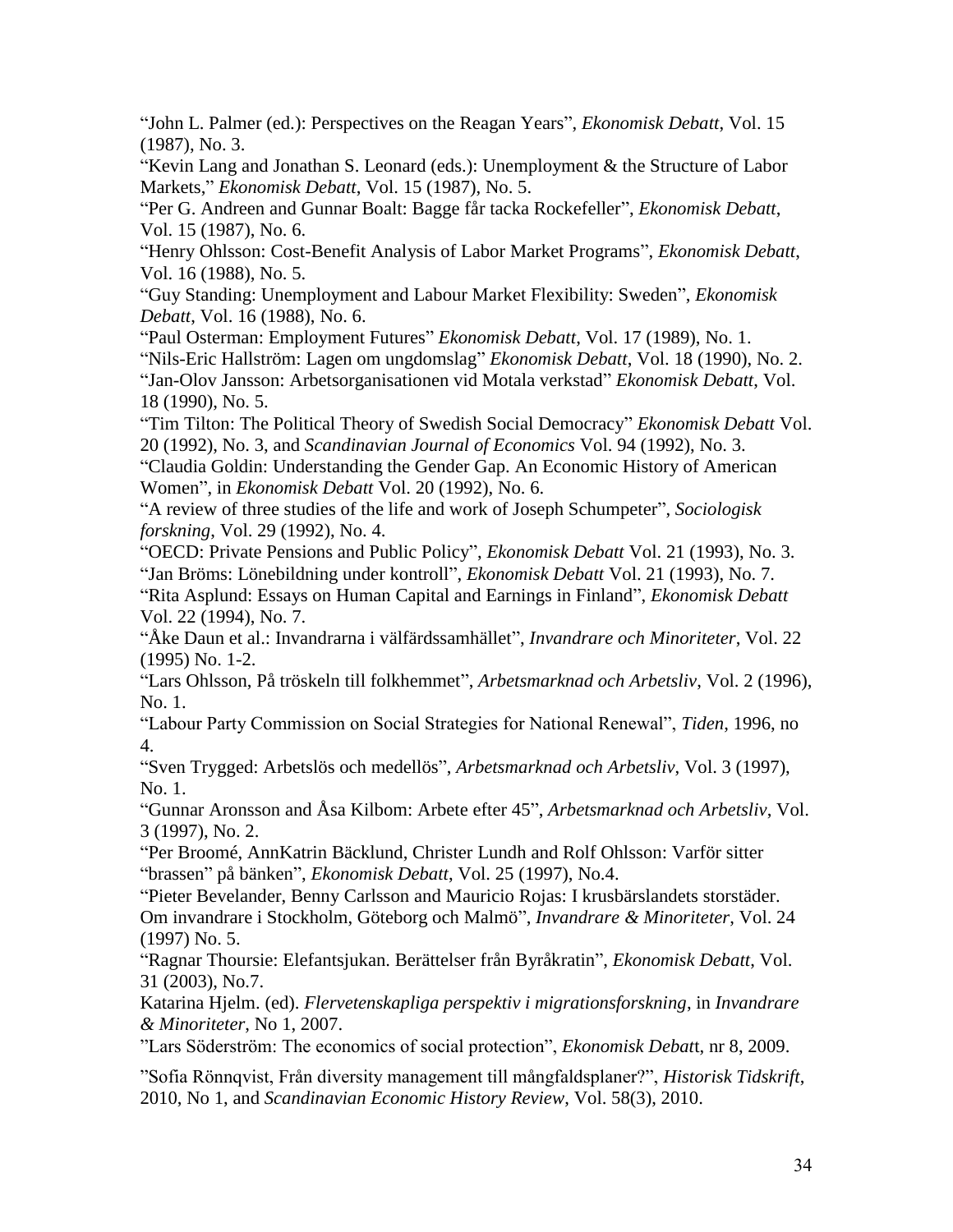Anne Britt Djuve, *Introduktionsordningen for nyankomne innvandrere: Et integreringspolitisk paradigmeskifte?* in *Arbetsmarknad & Arbetsliv*, Vol. 18(1), pp. 75– 79, 2012.

Peter Håkansson, *Vad förklarar den höga ungdomsarbetslösheten?* in *Historisk tidskrift*, Vol. 131(2), pp. 307–313, 2012.

Erika Werner "Trygg, sviken eller osäker. Tankar och förberedelser inför pensioneringen", in *Arbetsmarknad & Arbetsliv*, Vol. 18(3), pp. 87–90, 2012.

Debra Satz, *Why some things should not be for sale. The moral limits of markets*, New York: Oxford University Press, 2010 and Michael Sandel, *What Money Can´t Buy. The moral limits of markets*, London: Allan Lane, 2012 in *Ekonomisk Debatt*, Vol. 41(2), pp. 69–70, 2013.

Anna Danielsson Öberg and Tommy Öberg, *Facklig kräftgång. Rapporter från Europa*, Stockholm: Premiss förlag 2012 in *Arbetsmarknad & Arbetsliv,* Vol. 19(1), pp. 73–74, 2013.

Morris M. Kleiner, *Stages of Occupational Regulation. Analysis of Case Studies*, W.E. Upjohn Institute for Employment Research, Kalamazoo, Michigan, 2013 in *Ekonomisk Debatt* nr 3, 2014

Ulf Beijbom, *Utvandrarna och den stora depressionen*, Carlssons förlag, Stockholm, 2012, Bo Lidegaard, *Landsmän. De danska judarnas flykt i oktober 1943*, Albert Bonniers förlag, Stockholm, 2013 and Emma Strollo, *Det städade folkhemmet. Tyskfödda hembiträden i efterkrigstidens Sverige*, Makadams förlag, Göteborg och Stockholm, 2013 in *Arbetsmarknad & Arbetsliv,* nr 2, pp. 69–72, 2014.

Paul Collier, *Exodus. Immigration and Multiculturalism in the 21st Century*, Allan Lane, London, 2013 and David Goodhart, *The British Dream. Successes and Failures of Postwar Immigration*, Atlantic Books, London, 2013 in *Arbetsmarknad & Arbetsliv,* Vol. 19( 3), pp. 67–69, 2014.

Robert Solow and Janice Murray, *Economics for the Curious. Inside the Minds of 12 Nobel Laureates*, Palgrave Macmillan, 2014 in *Ekonomisk Debatt* nr 7, pp.79–80, 2014.

Marie Demker, *Sverige åt svenskarna. Motstånd och mobilisering mot invandring och invandrare i Sverige,* Atlas akademi, Stockholm 2014, in *Arbetsmarknad & Arbetsliv*, Vol. 21(1), pp. 83–85, 2015.

Ulf Bernitz, Lars Oxelheim and Thomas Persson (eds.), *Välfärdsgapet – EU:s sociala utmaning. Europaperspektiv 2015,* Santérus förlag, in *Respons,* nr. 5 pp. 40–42, 2015.

Emma Neuman, *Essays on segregation, gender economics and self-employment*, Doctoral dissertation No. 223/2015, Department of Economics and Statistics, Linnaeus University, Växjö, 2015. *Arbetsmarknad & Arbetsliv*, Vol. 21(3), pp. 69–72, 2015.

Lars Walter (ed.), *Mellan jobb. Omställningsavtal och stöd till uppsagda i Sverige*, Stockholm: SNS förlag, 2015, in *Arbetsmarknad & Arbetsliv,* Vol. 22(2), pp. 72–75, 2016.

Jennifer Lee and Min Zhou, *The Asian American Achievement Paradox*, Russel Sage Foundation, 2015, in *Ekonomisk Debatt,* Vol. 44(3)*,* pp. 63–65, 2016.